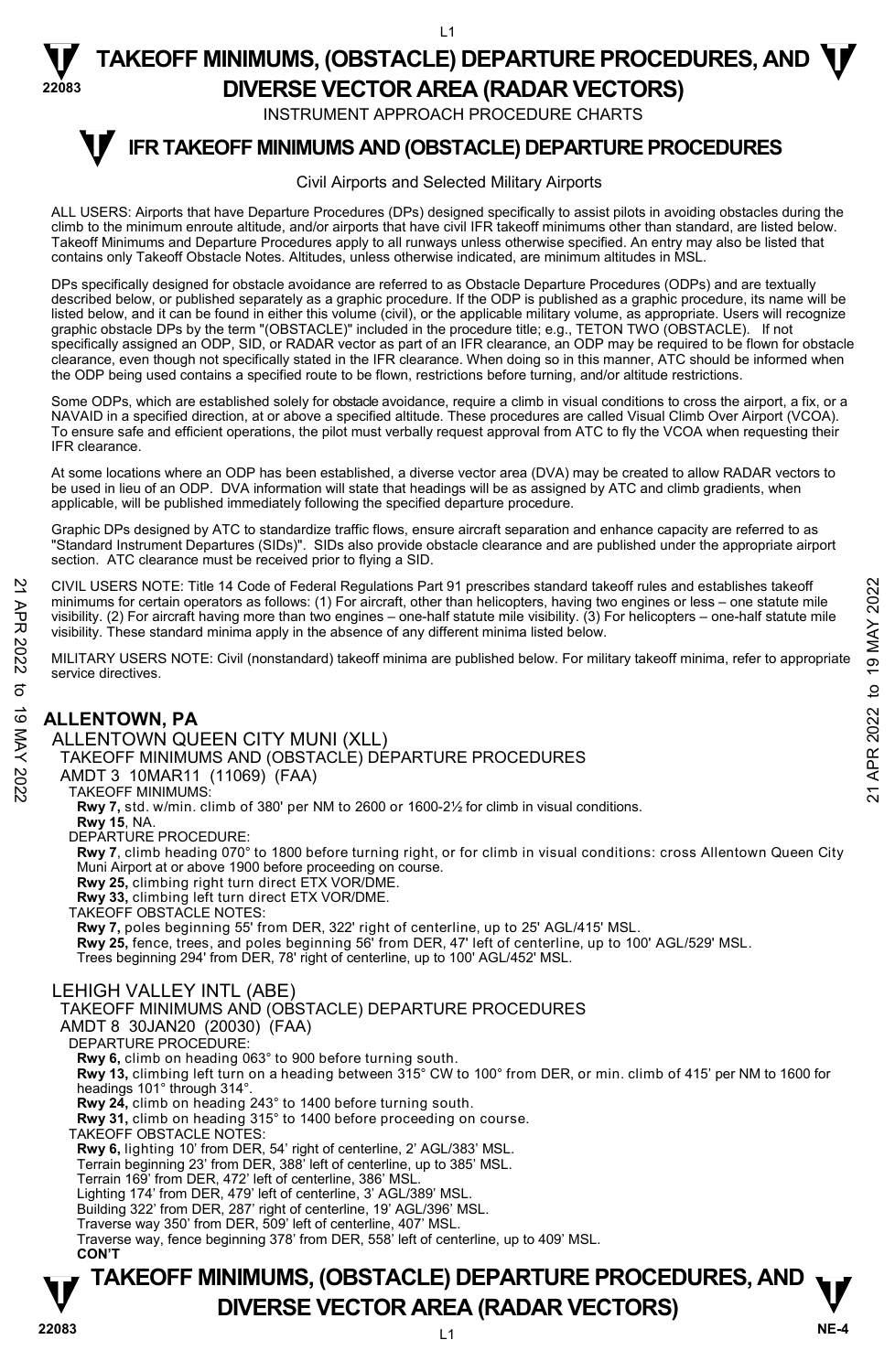**ALLENTOWN, PA (CON'T)**  LEHIGH VALLEY INTL (ABE) (CON'T) **Rwy 6 (CON'T),** tree 1220' from DER, 812' right of centerline, 427' MSL. Trees, pole beginning 1242' from DER, 97' left of centerline, up to 441' MSL. Trees, poles beginning 1434' from DER, 110' left of centerline, up to 454' MSL. Trees beginning 1622' from DER, 152' right of centerline, up to 429' MSL. Trees, pole, transmission line beginning 1666' from DER, 91' right of centerline, up to 464' MSL. **Rwy 13,** lighting 10' from DER, 55' right of centerline, 2' AGL/381' MSL. Pole, 124' from DER, 436' left of centerline, up to 387' MSL. Pole, tree beginning 191' from DER, 329' left of centerline, up to 31' AGL/407' MSL. Pole 766' from DER, 692' right of centerline, 28' AGL/408' MSL. Tree 792' from DER, 632' right of centerline, 411' MSL. Tree, pole beginning 851' from DER, 408' right of centerline, up to 413' MSL. Tree 1370' from DER, 511' right of centerline, 415' MSL. Tree 1598' from DER, 58' right of centerline, 429' MSL. Trees beginning 1681' from DER, 25' right of centerline, up to 431' MSL. Tree 1769' from DER, 757' right of centerline, 435' MSL. Trees beginning 1852' from DER, 11' right of centerline, up to 437' MSL. Trees beginning 2140' from DER, 115' left of centerline, up to 441' MSL. **Rwy 24,** sign, lighting beginning 4' from DER, 56' right of centerline, up to 2' AGL/396' MSL.<br>Lighting 10' from DER, 55' left of centerline, 3' AGL/396' MSL. Vertical structure 931' from DER, 667' right of centerline, 423' MSL. **Rwy 31,** lighting 9' from DER, 5' left of centerline, 1' AGL/384' MSL. Traverse way 31' from DER, 412' right of centerline, 385' MSL. Trees beginning 624' from DER, 510' left of centerline, up to 414' MSL. Trees beginning 986' from DER, 715' left of centerline, up to 431' MSL. **ALTOONA, PA**  ALTOONA/BLAIR COUNTY (AOO) TAKEOFF MINIMUMS AND (OBSTACLE) DEPARTURE PROCEDURES AMDT 5 07DEC17 (22027) (FAA) TAKEOFF MINIMUMS: **Rwy 3,** std. w/min. climb of 270' per NM to 2800 or 1600-3 for climb in visual conditions. **Rwy 12,** NA-Obstacles. **Rwy 21,** std. w/min. climb of 394' per NM to 3200 or 1600-3 for climb in visual conditions. **Rwy 30,** std. w/min. climb of 250' per NM to 3600 or 1600-3 for climb in visual conditions. **Note:** climb in visual conditions NA at night. DEPARTURE PROCEDURE: **Rwy 3,** climb heading 026° to 2800 before proceeding on course. **Rwy 21,** climb heading 206° to 3200 before proceeding on course. **Rwy 30,** climb heading 298° to 3600 before proceeding on course. VCOA: Obtain ATC approval for VCOA when requesting IFR clearance. Climb in visual conditions to cross Altoona/Blair County airport at or above 3000 before proceeding on course. TAKEOFF OBSTACLE NOTES: **Rwy 3,** tree 60' from DER, 449' left of centerline, 1476' MSL. Pole 1124' from DER, 742' left of centerline, 50' AGL/1502' MSL Trees beginning 1538' from DER, 563' left of centerline, up to 1541' MSL. Tree 3130' from DER, 594' left of centerline, 1554' MSL. Tree 4577' from DER, 844' right of centerline, 1584' MSL. Tree 4754' from DER, 827' right of centerline, 1598' MSL. Tree 5619' from DER, 1199' right of centerline, 1619' MSL. Trees beginning 5762' from DER, 1364' right of centerline, up to 1646' MSL. Tree 1 NM from DER, 1119' right of centerline, 1648' MSL. Trees beginning 1.1 NM from DER, 1129' right of centerline, up to 1658' MSL. Trees 1.4 NM from DER, 1628' right of centerline, 200' AGL/1759' MSL. **Rwy 21,** tree 30' from DER, 422' left of centerline, 1525' MSL. Fence 33' from DER, 249' right of centerline, 4'AGL/1505' MSL. Tree, fence beginning 50' from DER, 319' left of centerline, up to 1526' MSL. Tree 137' from DER, 371' left of centerline, 1528' MSL. Pole, terrain, tree beginning 183' from DER, 265' left of centerline, up to 22' AGL/1536' MSL. Tree 881' from DER, 516' right of centerline, 1546' MSL. Trees beginning 1077' from DER, 43' right of centerline, up to 1549' MSL. Trees beginning 1249' from DER, 557' left of centerline, up to 1557' MSL. Trees beginning 1273' from DER, 225' left of centerline, up to 1561' MSL. Trees beginning 1774' from DER, 327' left of centerline, up to 1566' MSL. Trees beginning 1857' from DER, 277' left of centerline, up to 1570' MSL. Trees beginning 1923' from DER, 181' left of centerline, up to 1573' MSL. Trees beginning 2174' from DER, 244' left of centerline, up to 1582' MSL. Trees beginning 2532' from DER, 196' left of centerline, up to 1596' MSL. Trees beginning 2916' from DER, 242' left of centerline, up to 1610' MSL. **Rwy 30,** tree 84' from DER, 257' right of centerline, 1480' MSL. Tree 92' from DER, 102' left of centerline, 1479' MSL. Tree 978' from DER, 316' right of centerline, 1499' MSL. AMDT 5 07DEC17 (22027) (FAA)<br>
TAKEOFF MINIMUMS:<br>
TRAW 31, std. w/min. climb of 270' per NM to 2800 or 1600-3 for climb in visual conditions.<br>
Rwy 31, std. w/min. climb of 394' per NM to 3200 or 1600-3 for climb in visual

## **TAKEOFF MINIMUMS, (OBSTACLE) DEPARTURE PROCEDURES, AND**  $\mathbf{\nabla}$ **DIVERSE VECTOR AREA (RADAR VECTORS)** 22083

**22083**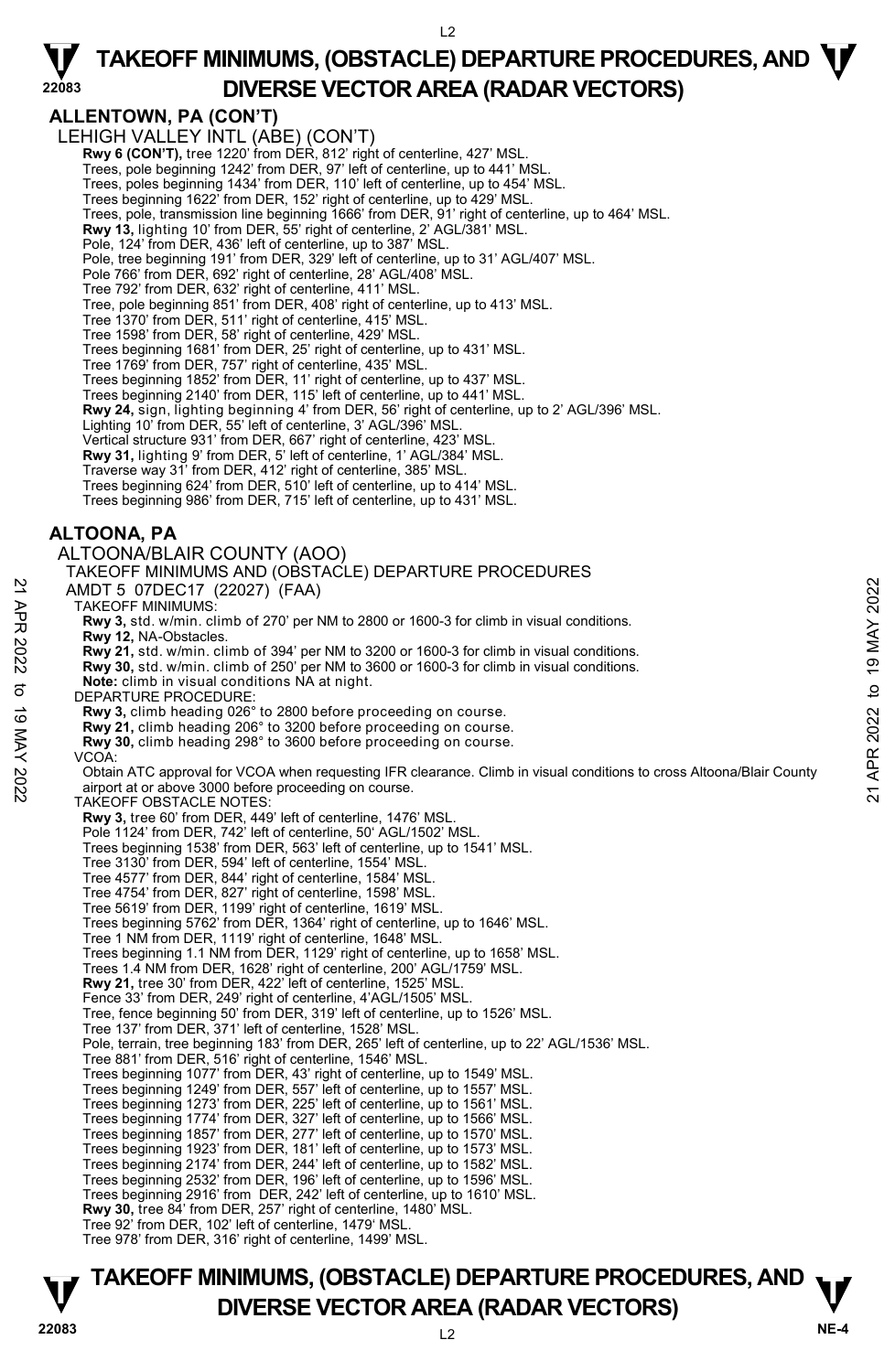#### **BEAVER FALLS, PA**

**22083** 

BEAVER COUNTY (BVI)

TAKEOFF MINIMUMS AND (OBSTACLE) DEPARTURE PROCEDURES

AMDT 2 10MAR11 (11069) (FAA)

TAKEOFF OBSTACLE NOTES:

**Rwy 10,** trees beginning 67' from DER, left and right of centerline, up to 64' AGL/1317' MSL.

Fences beginning 124' from DER, 392' left of centerline, up to 10' AGL/1273' MSL.

Bush 326' from DER, 136' right of centerline, 17' AGL/1270' MSL.

Obstruction light on localizer 398' from DER, on centerline, 10' AGL/1263' MSL.

**Rwy 28,** trees beginning 35' from DER, left and right of centerline, up to 100' AGL/ 1319' MSL.<br>Vegetation beginning 4' from DER, left and right of centerline, up to 33' AGL/1212' MSL.

Bush 173' from DER, 163' right of centerline, 34' AGL/ 1213' MSL.

#### **BECKLEY, WV**

#### RALEIGH COUNTY MEML (BKW)

TAKEOFF MINIMUMS AND (OBSTACLE) DEPARTURE PROCEDURES

AMDT 5 17NOV11 (21280) (FAA)

TAKEOFF MINIMUMS:

**Rwy 10**, 400-2¼ w/min. climb of 350' per NM to 3400, or 1100-3 for climb in visual conditions. **Rwy 28,** 300-1¼ or std. w/min. climb of 261' per NM to 4000.

DEPARTURE PROCEDURE:

**Rwy 1,** climbing left turn heading 350° to 4400 before proceeding on course.

 **Rwy 10,** climbing left turn heading 350° to 4700 before proceeding on course, or for climb in visual conditions: cross Raleigh County Meml at or above 3500 before proceeding on course.

**Rwy 19,** climbing right turn heading 330° to 4400 before proceeding on course.

**Rwy 28,** climbing right turn heading 320° to 4400 before proceeding on course. TAKEOFF OBSTACLE NOTES:

**Rwy 1,** trees and terrain beginning 26' from DER, left and right of centerline, up to 100' AGL/2524' MSL.

Pole 718' from DER, 585' right of centerline, 2467' MSL.

**Rwy 10,** trees and terrain beginning 22' from DER, left and right of centerline, up to 100' AGL/2651' MSL.

Bush 32' from DER, 159' right of centerline, 20' AGL/2514' MSL.

Pole 118' from DER, 234' left of centerline, 26' AGL/2510' MSL.<br>**Rwy 19,** trees and terrain beginning 121' from DER, left and right of centerline, up to 100' AGL/2635' MSL.

**Rwy 28,** trees and bushes beginning 5' from DER, left and right of centerline, up to 100' AGL/2521' MSL.

### **BEDFORD, PA**

BEDFORD COUNTY (HMZ)

TAKEOFF MINIMUMS AND (OBSTACLE) DEPARTURE PROCEDURES

#### AMDT 1 07APR11 (11097) (FAA)

TAKEOFF MINIMUMS:

**Rwy 14,** std. w/ min. climb of 549' per NM to 2300 or 300-1 w/ min. climb of 369' per NM to 2600 or 2200-3 for climb in visual conditions. **EXECUTE:** A Real terrain beginning 22' from DER, iers and terrain contentine, 20' AGL/2514' MSL.<br>
Pube 118' from DER, 159' right of centerline, 26' AGL/2510' MSL.<br>
Pole 118' from DER, 234' left of centerline, 26' AGL/251

**Rwy 32,** std. w/ min. climb of 403' per NM to 2500 or 500-2½ w/ min. climb of 301' per NM to 3700 or 2200-3 for climb in visual conditions.

DEPARTURE PROCEDURE:

**Rwy 14,** climb heading 137° to 2800 before proceeding on course. For climb in visual conditions: cross Bedford County Airport at or above 3200' MSL before proceeding on course.

**Rwy 32,** climb heading 317° to 2600 before proceeding on course. For climb in visual conditions: cross Bedford County airport at or above 3200' MSL before proceeding on course.

TAKEOFF OBSTACLE NOTES:

**Rwy 14,** terrain, fence, vehicles on road, and trees beginning 33' from DER, 483' right of centerline, up to 44' AGL/1193' MSL.

Trees 3794' from DER, 1468' left of centerline, up to 70' AGL/1429' MSL.

Trees 4967' from DER, 1607' right of centerline, up to 97' AGL/1376' MSL.

**Rwy 32,** terrain, bush, and trees beginning 22' from DER, 383' left of centerline, up to 88' AGL/1307' MSL.<br>Trees 3377' from DER, 1253' left of centerline, up to 71' AGL/1330' MSL.

Trees 1.7 NM from DER, 3309' left of centerline, up to 65' AGL/1564' MSL.

Trees 1.9 NM from DER, 2221' left of centerline, up to 67' AGL/1476' MSL.

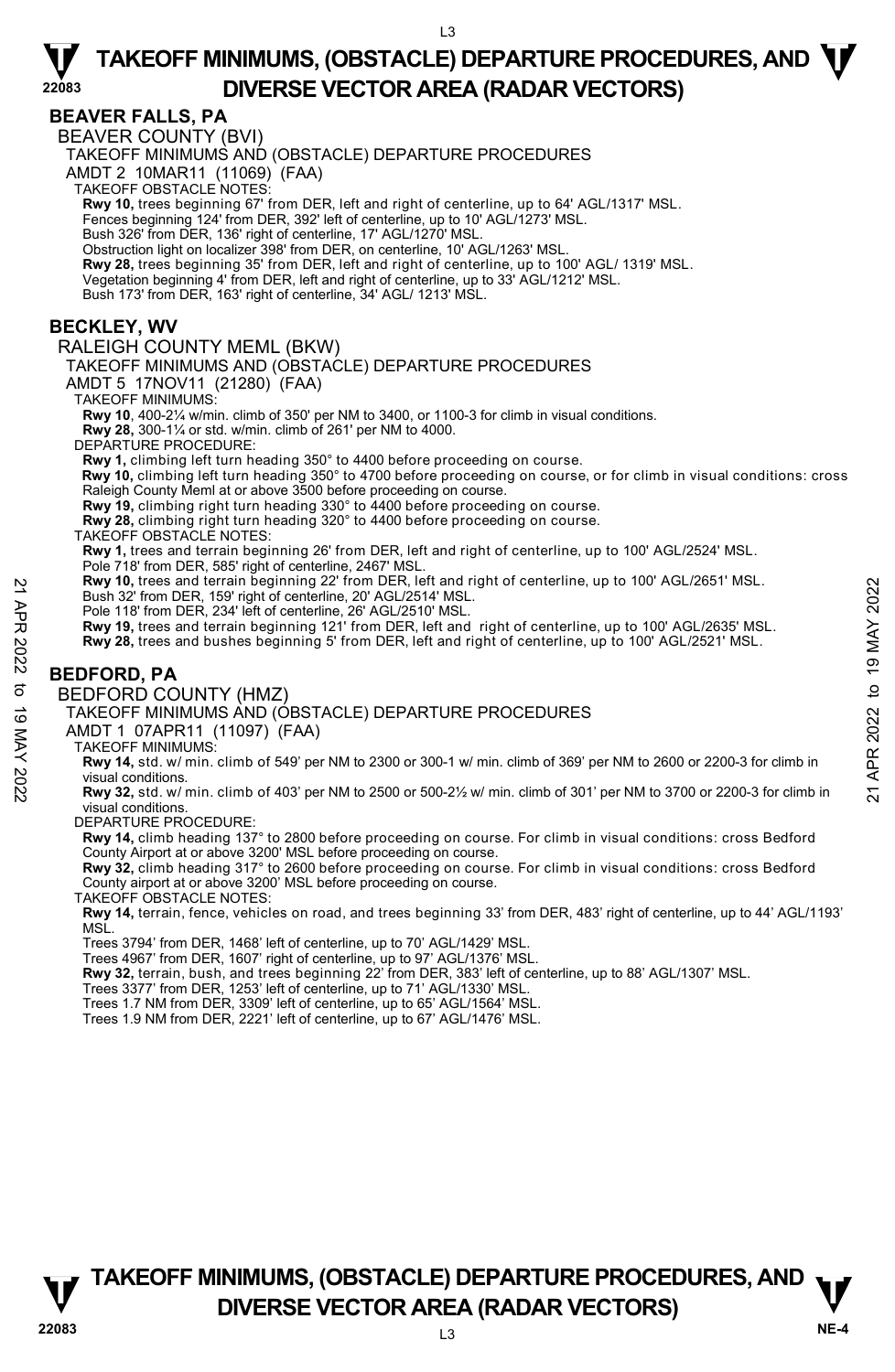**22083 BELLEFONTE, PA**  BELLEFONTE (N96) TAKEOFF MINIMUMS AND (OBSTACLE) DEPARTURE PROCEDURES AMDT 1 19SEP13 (13262) (FAA) TAKEOFF MINIMUMS: **Rwy 25,** std. w/min. climb of 267'per NM to 2600, or 1700-3 for climb in visual conditions. DEPARTURE PROCEDURE: **Rwy 7,** Climb heading 074° to 2900' before proceeding on course. **Rwy 25,** climb heading 246° to 2600 before proceeding on course or for climb in visual conditions, cross Bellefonte airport at or above 2600 before proceeding on course. When executing VCOA, notify ATC prior to departure. TAKEOFF OBSTACLE NOTES: **Rwy 7,** buildings beginning 42' from DER, 293' left of centerline, up to 15' AGL/1062' MSL. Tree 130' from DER, 365' left of centerline, 28' AGL/1075' MSL. Pole 135' from DER, 516' right of centerline, 30' AGL/ 1080' MSL. Buildings beginning 86' from DER, 340' right of centerline, up to 17' AGL/1084' MSL. Tree 134' from DER, 286' right of centerline, 42' AGL/1096' MSL. Pole 75' from DER, 433' right of centerline, 33' AGL/1096' MSL. Trees beginning 731' from DER, 432' left of centerline, up to 108' AGL/1139' MSL. Tree 231' from DER, 448' right of centerline, 60' AGL/1110' MSL. **Rwy 25**, trees beginning 59' from DER, 373' right of centerline, up to 89' AGL/1143' MSL.<br>Pole 67' from DER, 172' right of centerline 26' AGL/1080' MSL.<br>Poles beginning 89' from DER, 277' left of centerline, up to 26' AGL Buildings beginning 92' from DER, 524' left of centerline, 30' AGL/1112' MSL. Trees beginning 190' from DER, 236' right of centerline, up to 80' AGL/1126' MSL. Vehicle or road 351' from DER, 169' left of centerline, 15' AGL/1093' MSL. Buildings beginning 449' from DER, 527' left of centerline, 30' AGL/1113' MSL. Trees beginning 398' from DER, 199' right of centerline, up to 84' AGL/1111' MSL. Trees 538' from DER, 633' left of centerline, up to 60' AGL/1143' MSL. Vehicle on road 757' from DER, 670' left of centerline, 15' AGL/1102' MSL. Trees beginning 760' from DER, 146' right of centerline, up to 52' AGL/1100' MSL. Buildings beginning 1075' from DER, 550' left of centerline, up to 30' AGL/1112' MSL. Trees beginning 1375' from DER, 697' left of centerline, up to 77' AGL/1150' MSL. Trees beginning 2277' from DER, 319' left of centerline, up to 65' AGL/1178' MSL. Trees beginning 2394' from DER, 35' right of centerline, up to 97' AGL/ 1137' MSL. Trees beginning 3737' from DER 187' left of centerline, up to 61' AGL/1201' MSL. **BERKELEY SPRINGS, WV**  POTOMAC AIRPARK (W35) TAKEOFF MINIMUMS AND (OBSTACLE) DEPARTURE PROCEDURES AMDT 2 20JUN19 (19171) (FAA) TAKEOFF MINIMUMS: **Rwy 11,** 400-1 ⅜ w/min. climb of 370' per NM to 2800, or 1700-3 for VCOA. **Rwy 29,** 500-1⅝ w/min. climb of 400' per NM to 2600, or 1700-3 for VCOA. DEPARTURE PROCEDURE: **Rwy 11,** climb heading 110° to 1100 before proceeding on course. **Rwy 29,** climb heading 290° to 1700 then climbing left turn to 5000 and on the HGR VOR R-270 to HGR VOR before proceeding on course. VCOA: **All runways,** obtain ATC approval for VCOA when requesting IFR clearance. Climb in visual conditions to cross Potomac Airpark airport at or above 2200 before proceeding on course. TAKEOFF OBSTACLE NOTES: **Rwy 11,** vegetation 17' from DER, 203' right of centerline, 416' MSL.<br>Tree 30' from DER, 331' right of centerline, 483' MSL.<br>Vegetation 30' from DER, 21' left of centerline, 416' MSL. Trees beginning 43' from DER, 44' right of centerline, up to 94' AGL/502' MSL. Tree 95' from DER, 115' left of centerline, 432' MSL. Tree 102' from DER, 223' left of centerline, 467' MSL. Trees beginning 193' from DER, 16' left of centerline, up to 470' MSL. Tree 417' from DER, 443' right of centerline, 520' MSL. Trees beginning 435' from DER, 150' right of centerline, up to 544' MSL. Tree 543' from DER, 251' left of centerline, 480' MSL. Trees beginning 604' from DER, 4' left of centerline, up to 500' MSL. Trees beginning 617' from DER, 22' right of centerline, up to 572' MSL. Trees beginning 789' from DER, 24' left of centerline, up to 518' MSL. Trees beginning 960' from DER, 27' right of centerline, up to 614' MSL. Trees beginning 1334' from DER, 13' right of centerline, up to 631' MSL. Trees beginning 1358' from DER, 18' left of centerline, up to 521' MSL. Trees beginning 1472' from DER, 423' right of centerline, up to 646' MSL. Tree, pole beginning 1544' from DER, 208' right of centerline, up to 650' MSL. Tree, pole, vegetation beginning 1775' from DER, 105' right of centerline, up to 658' MSL. Tree, vegetation beginning 1981' from DER, 34' right of centerline, up to 664' MSL. Trees beginning 2031' from DER, 7' left of centerline, up to 530' MSL. Tree, vegetation, building beginning 2151' from DER, 1' right of centerline, up to 668' MSL. Trees beginning 3321' from DER, 4' right of centerline, up to 669' MSL. **CON'T**  Frees beginning 1075' from DER, 35" left of centerline, up to 37" AGL/1115" MSL.<br>
Trees beginning 1375' from DER, 319' left of centerline, up to 77" AGL/1150" MSL.<br>
Trees beginning 2277" from DER, 319' left of centerline,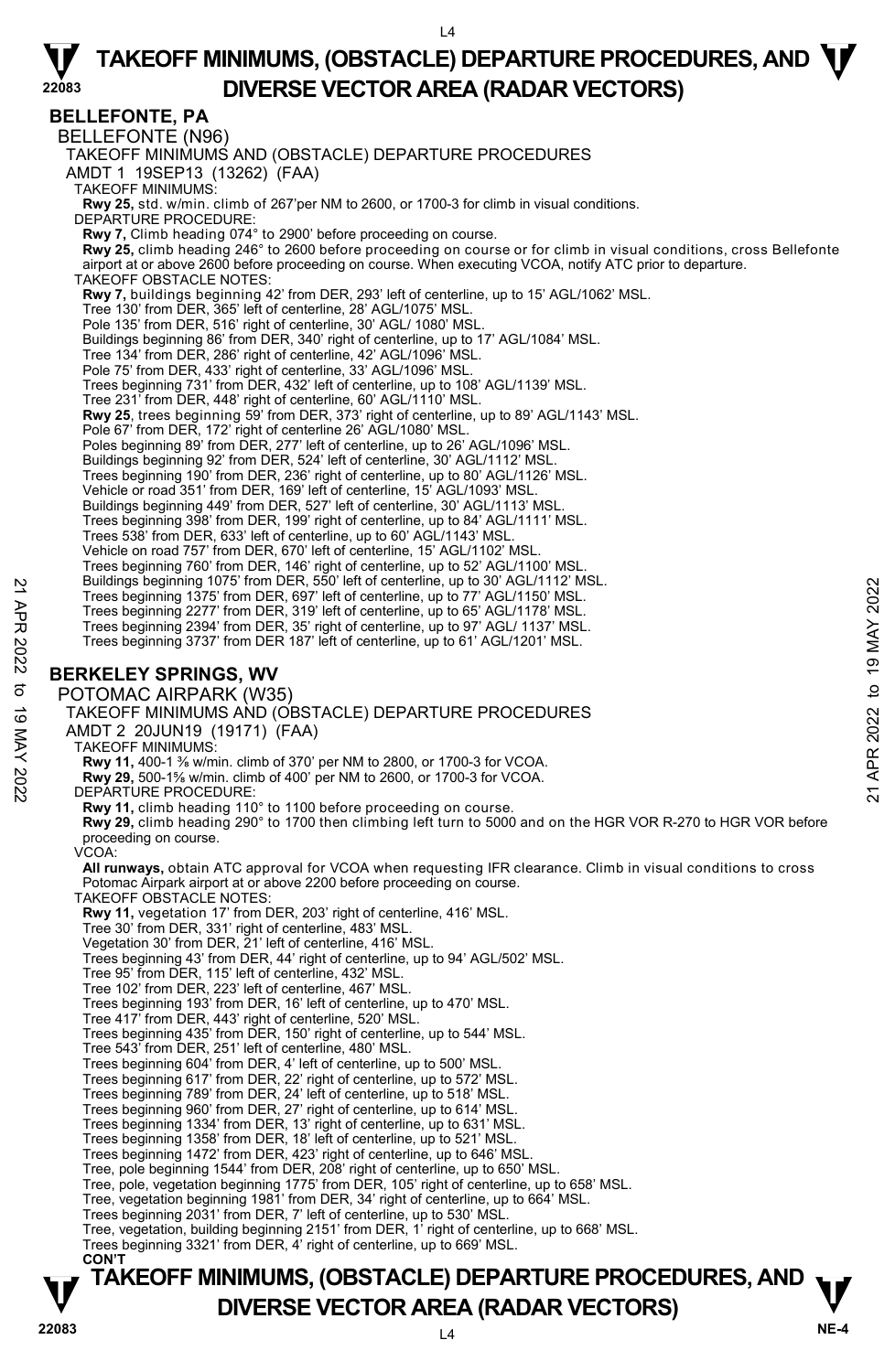L5

### **BERKELEY SPRINGS, WV (CON'T)**

POTOMAC AIRPARK (W35) (CON'T)

- **Rwy 29 (CON'T)**, tree, building beginning 5998' from DER, 9' left of centerline, up to 621' MSL.<br>Trees beginning 1 NM from DER, 446' left of centerline, up to 632' MSL.
	-
- Trees beginning 1 NM from DER, 139' left of centerline, up to 645' MSL. Trees beginning 1 NM from DER, 337' left of centerline, up to 647' MSL.
- 
- Tree beginning 1 NM from DER, 46' left of centerline, up to 650' MSL.
- Tree beginning 1 NM from DER, 5' left of centerline, up to 675' MSL.
- Tree 1.1 NM from DER, 1033' left of centerline, 684' MSL.
- Trees beginning 1.1 NM from DER, 234' left of centerline, up to 692' MSL. Trees beginning 1.1 NM from DER, 718' left of centerline, up to 697' MSL.
- 
- Tree beginning 1.1 NM from DER, 120' left of centerline, up to 100' AGL/701' MSL.
- Tree, pole beginning 1.1 NM from DER, 76' right of centerline, up to 100' AGL/753' MSL. Tree beginning 1.1 NM from DER, 1' left of centerline, up to 100' AGL/737' MSL.
- 
- Tree beginning 1.2 NM from DER, 357' right of centerline, up to 100' AGL/770' MSL.
- Trees beginning 1.2 NM from DER, 423' right of centerline, up to 772' MSL.
- Tree beginning 1.2 NM from DER, 23' left of centerline, up to 100' AGL/747' MSL.
- Trees beginning 1.2 NM from DER, 81' right of centerline, up to 786' MSL.
- Tree beginning 1.2 NM from DER, 81' right of centerline, up to 100' AGL/796' MSL.
- Tree beginning 1.2 NM from DER, 1' left of centerline, up to 100' AGL/763' MSL. Tree beginning 1.2 NM from DER, 1256' right of centerline, up to 100' AGL/809' MSL.
- 
- Tree, terrain+veg beginning 1.2 NM from DER, 173' right of centerline, up to 809' MSL.
- 
- Trees beginning 1.3 NM from DER, 302' right of centerline, up to 811' MSL. Tree, building, pole beginning 1.3 NM from DER, 10' left of centerline, up to 100' AGL/776' MSL.
- Tree, terrain+veg beginning 1.3 NM from DER, 1' right of centerline, up to 817' MSL.
- Tree, vehicle on traverse way beginning 1.3 NM from DER, 252' right of centerline, up to 823' MSL.
- Tree, vehicle on traverse way, building, pole, fence, vegetation beginning 1.4 NM from DER, 1' right of centerline, up to 101' AGL/825' MSL.
- Tree beginning 1.8 NM from DER, 2543' left of centerline, up to 100' AGL/793' MSL.
- Tree beginning 1.8 NM from DER, 1674' left of centerline, up to 100' AGL/812' MSI
- Pole, tree beginning 1.9 NM from DER, 1390' left of centerline, up to 100' AGL/852' MSL.
- Tree beginning 2 NM from DER, 2848' left of centerline, up to 100' AGL/875' MSL.
- Vehicle on traverse way, tree beginning 2 NM from DER, 388' left of centerline, up to 100' AGL/881' MSL

#### **BLOOMSBURG, PA**

BLOOMSBURG MUNI (N13)

#### TAKEOFF MINIMUMS AND (OBSTACLE) DEPARTURE PROCEDURES

- AMDT 2 28APR16 (16119) (FAA)
	- TAKEOFF MINIMUMS:

**Rwy 9,** std. w/min. climb of 660' per NM to 1400 or 2100-3 for climb in visual conditions.

- **Rwy 27,** std. w/min. climb of 300' per NM to 1400 or 2100-3 for climb in visual conditions.
- DEPARTURE PROCEDURE:

Tree beginning 2 NM from DER, 2848 Telt of centerline, up to 100' AGL/875' MSL.<br>
Vehicle on traverse way, tree beginning 2 NM from DER, 388' left of centerline, up to 100' AGL/881' MSL.<br>
22 Yelicle on traverse way, tree b

**Rwy 27,** Climb heading 254° to 2200 before proceeding on course.

- TAKEOFF OBSTACLE NOTES:
- **Rwy 9,** Trees beginning 51' from DER, 6' right of centerline, up to 642' MSL.
- Trees beginning 475' from DER, 24' left of centerline, up to 599' MSL.
- Grd 64' from DER, 34' right of centerline, 487' MSL.
- 
- Vehicle on road 176' from DER, 112' right of centerline, 15' AGL/488' MSL. Poles beginning 191' from DER, 432' left of centerline, up to 44' AGL/528' MSL.
- Building 335' from DER, 568' left of centerline, 501' MSL.
- Parking lots beginning 629' from DER, 652' left of centerline, up to 503' MSL. Terrain 1503' from DER, 164' right of centerline, 524' MSL.
- 
- **Rwy 27,** tower 4520' from DER, 596' right of centerline, 150' AGL/632' MSL.
- Buildings beginning 35' from DER, 327' left of centerline, up to 506' MSL.

Vehicles in parking lots beginning 48' from DER, 238' right of centerline, up to 496' MSL. Pole 151' from DER, 238' right of centerline, 8' AGL/499' MSL.

- 
- Poles beginning 210' from DER, 493' left of centerline, up to 521' MSL.
- Vehicle on road 279' from DER, 210' right of centerline, 15' AGL/494' MSL.
- Trees beginning 50' from DER, 50' left of centerline, up to 579' MSL.
- Trees beginning 559' from DER, 96' right of centerline, up to 566' MSL.
- Stack 5202' from DER, 660' right of centerline, 175' AGL/661' MSL
- Chimney/smokestack 5199' from DER, 661' right of centerline, 659' MSL.

## **TAKEOFF MINIMUMS, (OBSTACLE) DEPARTURE PROCEDURES, AND**  $\mathbf{\nabla}$ **V** DIVERSE VECTOR AREA (RADAR VECTORS) **V**<br>22083

## **22083**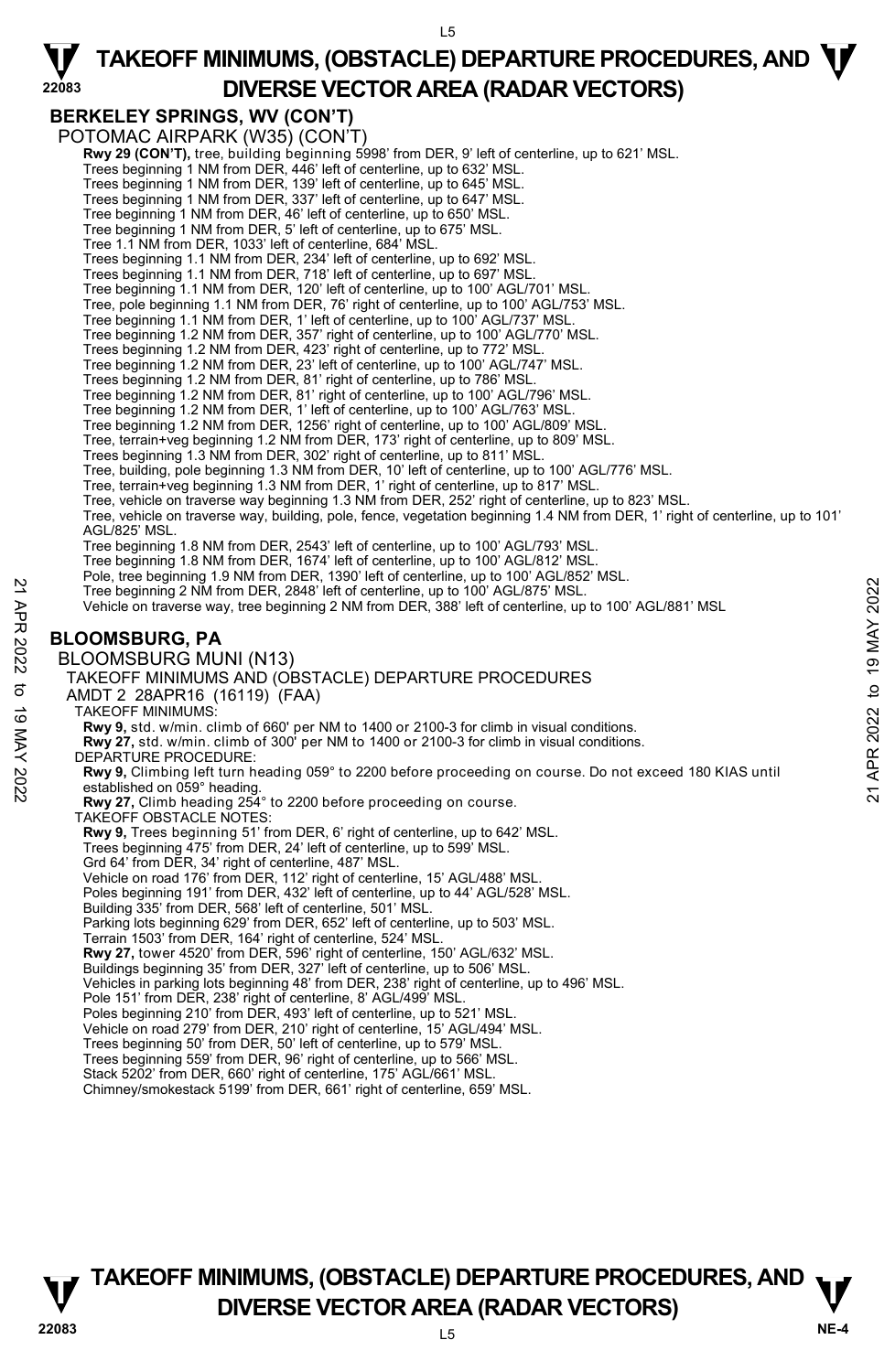L6

**22083 BERKELEY SPRINGS, WV (CON'T)**  POTOMAC AIRPARK (W35) (CON'T) **Rwy 11 (CON'T),** trees beginning 3368' from DER, 403' right of centerline, up to 673' MSL.<br>Trees beginning 3418' from DER, 928' right of centerline, up to 692' MSL. Trees beginning 3472' from DER, 254' right of centerline, up to 698' MSL. Trees beginning 3564' from DER, 70' right of centerline, up to 702' MSL. Trees beginning 3610' from DER, 348' right of centerline, up to 712' MSL. Tree 3736' from DER, 1450' right of centerline, 713' MSL. Trees beginning 3738' from DER, 502' right of centerline, up to 715' MSL. Tree 3826' from DER, 1196' right of centerline, 724' MSL. Tree, beginning 3833' from DER, 393' right of centerline, up to 729' MSL. Trees beginning 4064' from DER, 1126' left of centerline, up to 571' MSL. Trees beginning 4135' from DER, 684' right of centerline, up to 732' MSL. Trees beginning 4157' from DER, 119' left of centerline, up to 581' MSL. Trees beginning 4188' from DER, 431' right of centerline, up to 734' MSL. Trees beginning 4250' from DER, 653' right of centerline, up to 736' MSL. Trees beginning 4331' from DER, 477' right of centerline, up to 738' MSL. Trees beginning 4377' from DER, 865' right of centerline, up to 744' MSL. Trees beginning 4377' from DER, 1457' left of centerline, up to 582' MSL. Trees beginning 4439' from DER, 540' right of centerline, up to 748' MSL. Trees beginning 4463' from DER, 1396' left of centerline, up to 603' MSL. Tree, vehicle on traverse way beginning 4487' from DER, 535' right of centerline, up to 766' MSL. Trees beginning 4579' from DER, 1471' left of centerline, up to 608' MSL. Trees beginning 4673' from DER, 1453' left of centerline, up to 633' MSL. Trees beginning 4769' from DER, 1379' left of centerline, up to 649' MSL. Tree, vehicle on traverse way beginning 4811' from DER, 678' right of centerline, up to 773' MSL. Tree, terrain, vehicle on traverse way, pole, building beginning 4917' from DER, 731' right of centerline, up to 778' MSL.<br>Tree, tower beginning 1.3 NM from DER, 1405' right of centerline, up to 106' AGL/785' MSL. Trees beginning 1.5 NM from DER, 2402' left of centerline, up to 658' MSL. Tree 1.5 NM from DER, 2630' left of centerline, 684' MSL. Trees beginning 1.5 NM from DER, 2046' left of centerline, up to 695' MSL. Trees beginning 1.5 NM from DER, 2392' left of centerline, up to 705' MSL. Trees beginning 1.5 NM from DER, 1944' left of centerline, up to 708' MSL. Trees beginning 1.5 NM from DER, 1979' left of centerline, up to 728' MSL. Tree, pole beginning 1.6 NM from DER, 2181' left of centerline, up to 738' MSL. Trees beginning 1.6 NM from DER, 2106' left of centerline, up to 68' AGL/758' MSL. Tree 2.2 NM from DER, 3177' left of centerline, 776' MSL. Tree 2.3 NM from DER, 3840' left of centerline, 84' AGL/803' MSL. **Rwy 29,** tree 16' from DER, 357' right of centerline, 475' MSL. Tree, vehicle on traverse way, vegetation beginning 33' from DER, 22' right of centerline, up to 488' MSL.<br>Tree, vehicle on traverse way beginning 62' from DER, 56' left of centerline, up to 500' MSL. Trees beginning 186' from DER, 269' left of centerline, up to 94' AGL/512' MSL. Tree, vehicle on traverse way beginning 201' from DER, 242' left of centerline, up to 517' MSL. Trees beginning 356' from DER, 534' right of centerline, up to 493' MSL. Trees beginning 530' from DER, 521' right of centerline, up to 496' MSL. Tree, vehicle on traverse way, pole beginning 576' from DER, 9' left of centerline, up to 528' MSL. Trees beginning 719' from DER, 120' right of centerline, up to 501' MSL. Trees beginning 864' from DER, 31' right of centerline, up to 512' MSL. Trees beginning 2033' from DER, 78' right of centerline, up to 521' MSL. Tree, pole beginning 2357' from DER, 76' right of centerline, up to 533' MSL. Trees beginning 3728' from DER, 259' right of centerline, up to 540' MSL. Tree 3747' from DER, 862' right of centerline, 541' MSL. Trees beginning 3766' from DER, 213' right of centerline, up to 558' MSL. Trees beginning 3859' from DER, 435' left of centerline, up to 532' MSL. Trees beginning 4009' from DER, 525' right of centerline, up to 561' MSL. Terrain+veg, tree beginning 4136' from DER, 386' right of centerline, up to 100' AGL/570' MSL. Trees beginning 4319' from DER, 21' right of centerline, up to 573' MSL. Terrain+veg, tree beginning 4880' from DER, 709' right of centerline, up to 100' AGL/589' MSL.<br>Trees beginning 5017' from DER, 324' right of centerline, up to 593' MSL.<br>Trees beginning 5081' from DER, 746' right of centerl Trees beginning 5090' from DER, 41' right of centerline, up to 612' MSL. Tree, pole beginning 5172' from DER, 135' right of centerline, up to 614' MSL. Trees beginning 5176' from DER, 59' left of centerline, up to 555' MSL. Tree, building, pole, terrain beginning 5253' from DER, 40' right of centerline, up to 625' MSL. Trees beginning 5267' from DER, 13' left of centerline, up to 568' MSL. Trees beginning 5338' from DER, 119' left of centerline, up to 583' MSL. Tree, pole beginning 5501' from DER, 1049' right of centerline, up to 636' MSL. Pole, tree beginning 5532' from DER, 184' left of centerline, up to 600' MSL.<br>Tree, vehicle on traverse way beginning 5559' from DER, 176' right of centerline, up to 651' MSL. Pole, tree beginning 5622' from DER, 340' left of centerline, up to 602' MSL. Tree, vehicle on traverse way beginning 5647' from DER, 127' right of centerline, up to 683' MSL. Tree, pole beginning 5699' from DER, 39' left of centerline, up to 616' MSL. Tank, pole, tree, vehicle on traverse way beginning 5742' from DER, 440' right of centerline, up to 80' AGL/689' MSL. Tree 5799' from DER, 1453' right of centerline, 693' MSL. Tree, vehicle on traverse way building, pole, stack beginning 5811' from DER, on centerline, up to 712' MSL. **CON'T**  22 Trees beginning 1.6 NM from DER, 2392' left of centerline, up to 705' MSL.<br>
Trees beginning 1.5 NM from DER, 1392' left of centerline, up to 708' MSL.<br>
Trees beginning 1.5 NM from DER, 1494' left of centerline, up to 7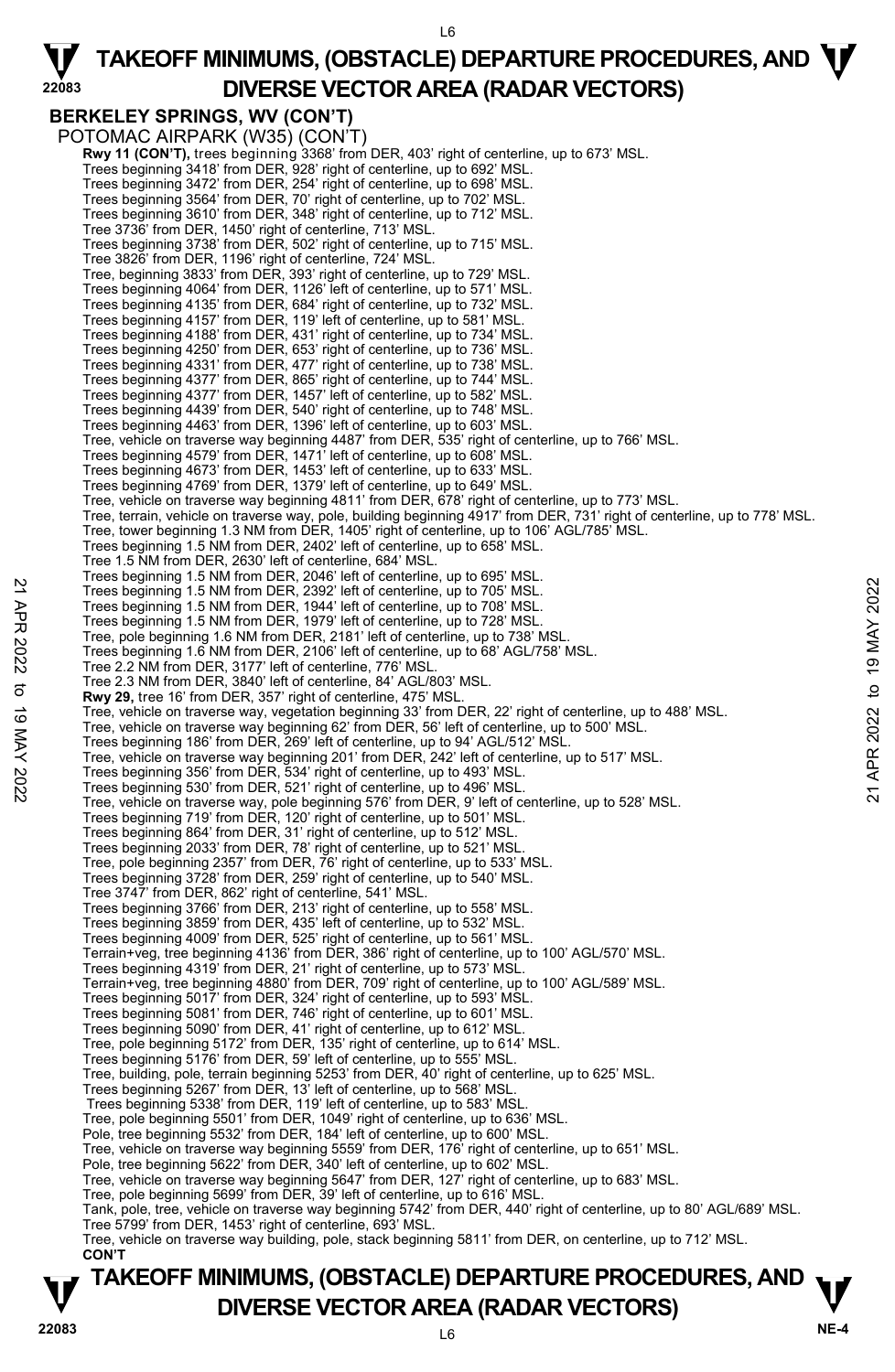#### **BLUEFIELD, WV**

**22083** 

MERCER COUNTY (BLF)

TAKEOFF MINIMUMS AND (OBSTACLE) DEPARTURE PROCEDURES

AMDT 4 15JAN09 (09015) (FAA)

TAKEOFF MINIMUMS:

**Rwy 23**, 400-2¼ or std. with a min. climb of 238' per NM to 3300. DEPARTURE PROCEDURE:

**Rwy 5**, climb heading 049° to 3900 before turning south.

**Rwy 23**, climbing right turn via BLF R-270 to 4500 before proceeding on course.

TAKEOFF OBSTACLE NOTES:

**Rwy 5,** trees beginning 14' from DER, 370' left of centerline, up to 100' AGL/2939'MSL. Trees beginning 15' from DER, 391' right of centerline, up to 100' AGL/2959' MSL. **Rwy 23,** trees beginning at DER, 258' left of centerline, up to 100' AGL/2939' MSL. Trees beginning 140' from DER, 74' right of centerline, up to 100' AGL/3159' MSL.

#### **BRADFORD, PA**

BRADFORD RGNL (BFD)

TAKEOFF MINIMUMS AND (OBSTACLE) DEPARTURE PROCEDURES TAKEOFF OBSTACLE NOTES: **Rwy 5,** fence 448' from DER, 305' left of centerline, 19' AGL/2158' MSL.

Fence 462' from DER, 299' right of centerline, 19' AGL/2158' MSL. Trees beginning 234' from DER, 70' left of centerline, up to 75' AGL/2242' MSL.

Trees beginning 67' from DER, 227' right of centerline, up to 87' AGL/2226' MSL.

**Rwy 14,** trees beginning 26' from DER, 263' left of centerline, up to 16' AGL/2115' MSL.<br>Tree 2427' from DER, 918' right of centerline, 79' AGL/2198' MSL.<br>**Rwy 23,** trees beginning 53' from DER, 145' left of centerline,

Trees beginning 272' from DER, 220' right of centerline, up to 86' AGL/2225' MSL.

**Rwy 32,** trees beginning 1018' from DER, 399' left of centerline, up to 102' AGL/2169' MSL.

Trees beginning 138' from DER, 292' right of centerline, up to 86' AGL/2205' MSL.

### **BUCKHANNON, WV**

UPSHUR COUNTY RGNL (W22)

#### TAKEOFF MINIMUMS AND (OBSTACLE) DEPARTURE PROCEDURES ORIG 10JUN04 (04162) (FAA)

TAKEOFF MINIMUMS:

**Rwy 29,** 400-1¼ or std. with a min. climb of 420' per NM to 2100.

DEPARTURE PROCEDURE:

**Rwy 11,** climb via heading 105° to 2300 before proceeding on course.

TAKEOFF OBSTACLE NOTES:

**Rwy 11,** trees 798' from DER, 179' right of centerline, 100' AGL/1679' MSL. Trees 2665' from DER, 842' left of centerline, 100' AGL/1719' MSL. Trees 4799' from DER, 1724' right of centerline, 100' AGL/1779' MSL. **Rwy 29,** trees 1 NM from DER, 565' right of centerline, 100' AGL/1959' MSL. **BUCKHANNON, WV**<br> **21 DESEMBER 2020 TAKE COUNTY RGNL (W22)**<br>
TAKE OFF MINIMUMS AND (OBSTACLE) DEPARTURE PROCEDURES<br>
ORIG 10JUN04 (04162) (FAA)<br>
TAKE OFF MINIMUMS:<br> **32** TAKE OFF MINIMUMS:<br> **32** TAW 11, drim via heading 10

**BUTLER, PA** 

```
PITTSBURGH/BUTLER RGNL (BTP) 
 TAKEOFF MINIMUMS AND (OBSTACLE) DEPARTURE PROCEDURES 
 AMDT 4 07DEC17 (17341) (FAA) 
     TAKEOFF MINIMUMS: 
     Rwy 8, 300-1 or std. w/min. climb of 461' per NM to 1600. 
   TAKEOFF OBSTACLE NOTES: 
     Rwy 8, tree 18' from DER, 218' right of centerline, 1265' MSL. 
    Pole 68' from DER, 469' left of centerline, 24' AGL/1245' MSL. 
     Tree 99' from DER, 478' left of centerline, 1246' MSL. 
    Tree 147' from DER, 441' right of centerline, 1278' MSL. 
    Pole 183' from DER, 372' left of centerline, 36' AGL/1248' MSL. 
     Trees beginning 196' from DER, 69' left of centerline, up to 1270' MSL. 
Trees beginning 202' from DER, 327' right of centerline, up to 1285' MSL. 
    Trees beginning 343' from DER, 13' right of centerline, up to 1288' MSL. 
     Trees beginning 748' from DER, 26' left of centerline, up to 1278' MSL. 
Trees beginning 977' from DER, 391' left of centerline, up to 1281' MSL. 
    Trees beginning 1056' from DER, 15' left of centerline, up to 1302' MSL. 
     Trees beginning 1197' from DER, 288' left of centerline, up to 1319' MSL. 
Trees beginning 1231' from DER, 167' left of centerline, up to 1325' MSL. 
    Trees beginning 1326' from DER, 167' right of centerline, up to 1302' MSL. 
     Trees beginning 1422' from DER, 282' right of centerline, up to 1310' MSL. 
Trees beginning 2359' from DER, 325' right of centerline, up to 1316' MSL. 
    Trees beginning 2423' from DER, 658' left of centerline, up to 1350' MSL. 
     Tree 2532' from DER, 435' right of centerline, 1330' MSL. 
    Trees beginning 2554' from DER, 389' right of centerline, up to 1337' MSL. 
Trees beginning 2626' from DER, 106' left of centerline, up to 1352' MSL. 
     Trees beginning 2704' from DER, 393' right of centerline, up to 1347' MSL. 
     CON'T
```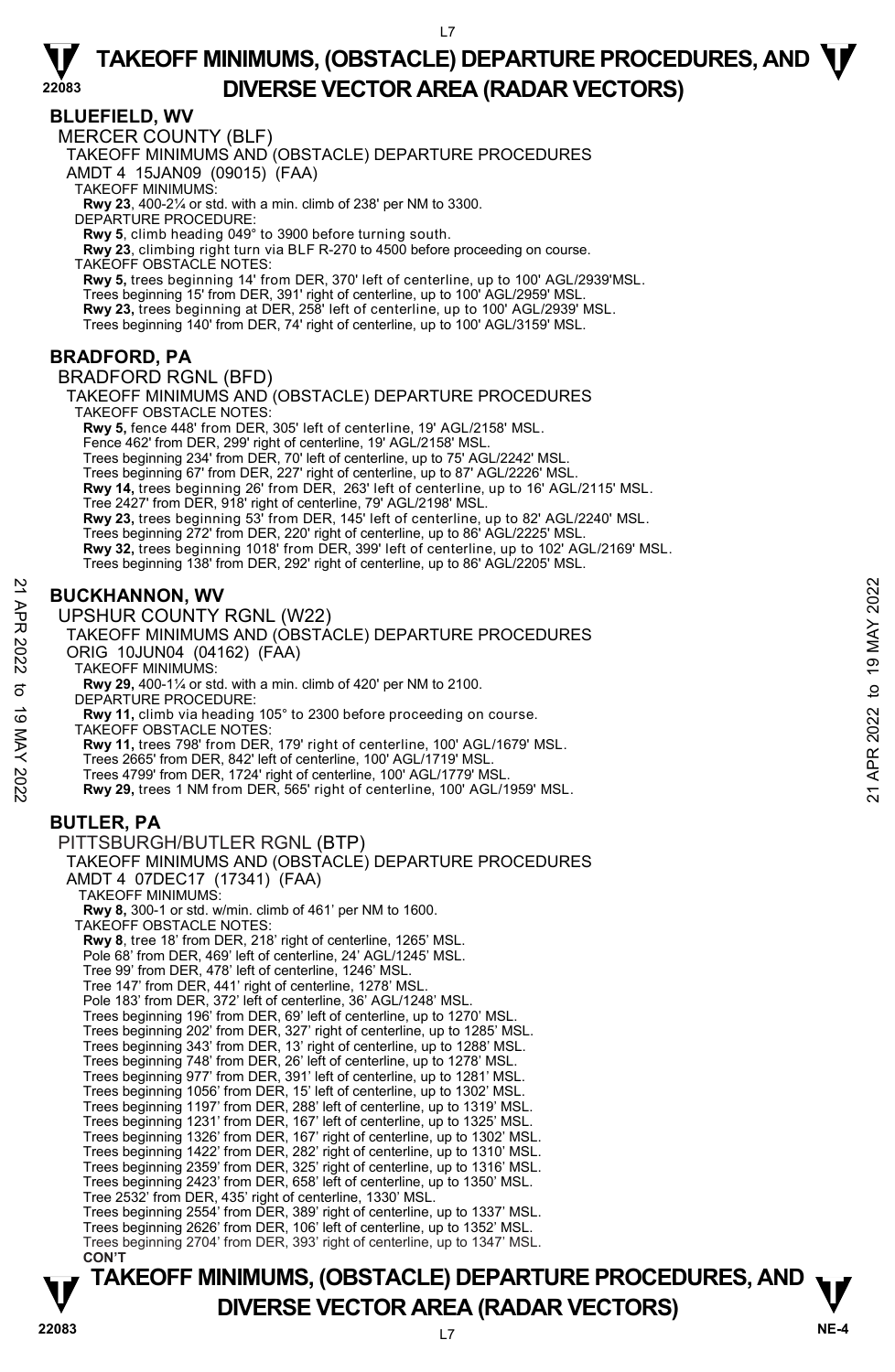

**22083** 

**BUTLER, PA (CON'T)**  PITTSBURGH/BUTLER RGNL (BTP) (CON'T) **Rwy 8 (CON'T),** trees beginning 2935' from DER, 733' right of centerline, up to 1354' MSL. Trees beginning 3471' from DER, 626' right of centerline, up to 1357' MSL. Tree 3721' from DER, 601' right of centerline, 1359' MSL. Trees beginning 3771' from DER, 516' right of centerline, up to 1373' MSL. Tree 3810' from DER, 647' right of centerline, 1377' MSL. Trees beginning 3827' from DER, 411' right of centerline, up to 1404' MSL. Trees beginning 4118' from DER, 893' right of centerline, up to 1445' MSL. Trees beginning 4173' from DER, 417' right of centerline, up to 1482' MSL. Tree 4255' from DER, 1554' right of centerline, 1488' MSL. Trees beginning 4256' from DER, 708' right of centerline, up to 1491' MSL. Trees beginning 4641' from DER, 1460' right of centerline, up to 1399' MSL. **Rwy 26**, general utility 13' from DER, 117' right of centerline, 3' AGL/1229' MSL. Trees, beginning 1001' from DER, 282' left of centerline, up to 1280' MSL. Tree 1756' from DER, 432' left of centerline, 1287' MSL. Tree 3239' from DER, 54' left of centerline, 1309' MSL. Tree 3357' from DER, 32' right of centerline, 1314' MSL. **CARLISLE, PA**  CARLISLE (N94) TAKEOFF MINIMUMS AND (OBSTACLE) DEPARTURE PROCEDURES AMDT 2 06MAR14 (14065) (FAA) DEPARTURE PROCEDURE: **Rwy 10,** climb heading 102° to 1400 before turning right. **Rwy 28,** climb heading 282° to 1900 before proceeding on course. TAKEOFF OBSTACLE NOTES: **Rwy 10,** vehicles on road, beginning 14' from DER, left and right of centerline, up to 15' AGL/534' MSL. Poles beginning 196' from DER, left and right of centerline, up to 30' AGL/550' MSL. Building 351' from DER, 121' left of centerline, 25' AGL/535' MSL. **Rwy 28,** vehicles on road, abeam DER, 336' right of centerline, up to 15' AGL/524' MSL. Trees 322' from DER, 96' right of centerline, up to 100' AGL/609' MSL. Trees 2484' from DER, 439' left of centerline, up to 100' AGL/609' MSL. **CHAMBERSBURG, PA**  FRANKLIN COUNTY RGNL (N68) TAKEOFF MINIMUMS AND (OBSTACLE) DEPARTURE PROCEDURES AMDT 4 24MAR22 (22083) (FAA) TAKEOFF MINIMUMS: **Rwy 24,** std. w/min. climb of 215' per NM to 1400 or 1900-3 for VCOA. DEPARTURE PROCEDURE: **Rwy 6,** climb on heading 059° to 2300 before proceeding on course.  **Rwy 24,** climb on heading 239° to 2000 before proceeding on course. VCOA: **Rwy 24,** obtain ATC approval for VCOA when requesting IFR clearnce. Climb in visual conditions to cross Franklin County Rgnl airport at or above 2400 before proceeding on course. TAKEOFF OBSTACLE NOTES: **Rwy 6,** trees beginning 150' from DER, 339' right of centerline, up to 725' MSL. Trees, pole beginning 324' from DER, 95' right of centerline, up to 726' MSL. Pole, tree beginning 657' from DER, 189' left of centerline, up to 55' AGL/722' MSL. Trees beginning 979' from DER, 11' right of centerline, up to 731' MSL. Tree 1102' from DER, 66' left of centerline, 725' MSL. Trees beginning 1156' from DER, 10' left of centerline, up to 729' MSL. Tree 1414' from DER, 283' left of centerline, 733' MSL. Trees beginning 1414' from DER, 218' left of centerline, up to 737' MSL. Trees beginning 1719' from DER, 337' right of centerline, up to 736' MSL. Tree 2111' from DER, 535' left of centerline, 739' MSL. Tree 2163' from DER, 245' right of centerline, 740' MSL. Tree 2247' from DER, 576' left of centerline, 742' MSL. Tree 2652' from DER, 866' left of centerline, 753' MSL. Pole 4744' from DER, 1225' left of centerline, 120' AGL/804' MSL. **Rwy 24,** vehicle on road 154' from DER, 497' right of centerline, 694' MSL. Tree 4183' from DER, 1206' right of centerline, 793' MSL. 22 Bay 28, vehicles on road, abeam DER, 336 right of centerline, up to 15' AGL/524' MSL.<br>
Trees 322' from DER, 96' right of centerline, up to 100' AGL/609' MSL.<br>
Trees 2484' from DER, 439' left of centerline, up to 100' A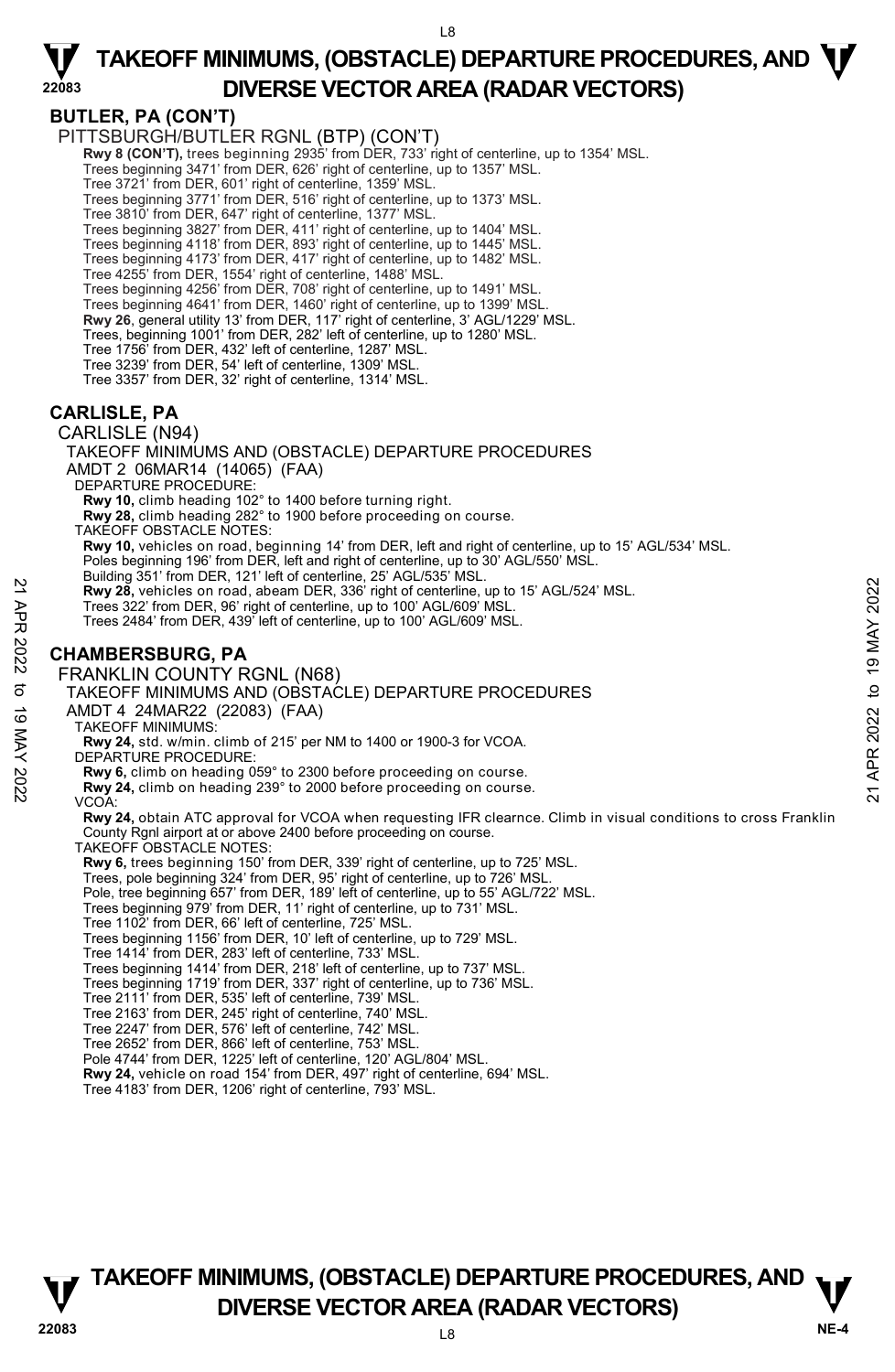#### **TAKEOFF MINIMUMS, (OBSTACLE) DEPARTURE PROCEDURES, AND**  $\mathbf{\nabla}$ **V** DIVERSE VECTOR AREA (RADAR VECTORS) **V**<br>22083 **CHARLESTON, WV**  WEST VIRGINIA INTL YEAGER (CRW) TAKEOFF MINIMUMS AND (OBSTACLE) DEPARTURE PROCEDURES AMDT 10 10OCT19 (22083) (FAA) TAKEOFF MINIMUMS: **Rwy 5,** 300-2¼ or std. w/min. climb of 285' per NM to 1200. DEPARTURE PROCEDURE: **Rwy 23,** climb heading 233° to 1400 before turning left. TAKEOFF OBSTACLE NOTES: **Rwy 5,** lighting 7' from DER, 55' right of centerline, 2' AGL/896' MSL.<br>Trees 17' from DER, 64' left of centerline, 896' MSL. Trees beginning 2793' from DER, 247' right of centerline, up to 971' MSL. Tree 3063' from DER, 471' right of centerline, 976' MSL. Trees beginning 3149' from DER, 365' right of centerline, up to 983' MSL. Trees beginning 3185' from DER, 66' right of centerline, up to 994' MSL. Tree 3374' from DER, 10' left of centerline, 987' MSL. Tree, terrain beginning 3522' from DER, 249' right of centerline, up to 998' MSL. Trees beginning 3571' from DER, 35' left of centerline, up to 1006' MSL. Tree 3580' from DER, 605' right of centerline, 999' MSL. Tree, terrain, pole beginning 3627' from DER, 10' right of centerline, up to 1007' MSL.<br>Trees beginning 3702' from DER, 361' left of centerline, up to 1009' MSL.<br>Trees beginning 3730' from DER, 214' left of centerline, up Tree 3904' from DER, 68' left of centerline, 1012' MSL. Trees beginning 3931' from DER, 205' left of centerline, up to 1017' MSL. Trees beginning 3968' from DER, 57' right of centerline, up to 1010' MSL. Tree, terrain beginning 4060' from DER, 28' left of centerline, up to 1025' MSL. Tree, terrain beginning 4339' from DER, 38' left of centerline, up to 1029' MSL. Trees beginning 4450' from DER, 1513' right of centerline, up to 1018' MSL. Tree, terrain beginning 4518' from DER, 144' left of centerline, up to 1031' MSL. Tree, terrain beginning 4584' from DER, 253' left of centerline, up to 1032' MSL. Tree 4594' from DER, 35' right of centerline, 1019' MSL. Tree 4679' from DER, 292' left of centerline, 1035' MSL. Tree 4726' from DER, 458' left of centerline, 1040' MSL. Trees beginning 4758' from DER, 87' left of centerline, up to 1041' MSL. Tree 4935' from DER, 1279' right of centerline, 1021' MSL. Tree 5050' from DER, 973' right of centerline, 1031' MSL. Trees beginning 5217' from DER, 566' right of centerline, up to 1045' MSL. Antenna 2.2 NM from DER, 2891' left of centerline, 1238' MSL. **Rwy 23,** pole 114' from DER, 185' left of centerline, 17' AGL/951' MSL. Pole 121' from DER, 271' right of centerline, 17' AGL/950' MSL. Tree 4457' from DER, 1692' left of centerline, 1071' MSL. Tree 4747' from DER, 1667' left of centerline, 1077' MSL. **CLARION, PA**  CLARION COUNTY (AXQ) TAKEOFF MINIMUMS AND (OBSTACLE) DEPARTURE PROCEDURES ORIG 02AUG07 (07219) (FAA) TAKEOFF MINIMUMS: **Rwy 24,** 200-1½ or std. w/ min. climb of 211' per NM to 1700. TAKEOFF OBSTACLE NOTES: **Rwy 6,** multiple trees beginning 697' from DER, 311' left of centerline, up to 100' AGL/1519' MSL. Multiple trees beginning 1006' from DER, 47' right of centerline, up to 100' AGL/1529' MSL. Building 2942' from DER, 964' right of centerline, 60' AGL/1539' MSL **Rwy 24,** multiple trees beginning 792' from DER, 27' left of centerline, up to 100' AGL/1539' MSL. Multiple trees beginning 806' from DER, 147' right of centerline, up to 100' AGL/1539' MSL. Tree 1.1 NM from DER, 2010' right of centerline, 100' AGL/1619' MSL. **CLARKSBURG, WV**  NORTH CENTRAL WEST VIRGINIA (CKB) TAKEOFF MINIMUMS AND (OBSTACLE) DEPARTURE PROCEDURES AMDT 6 20SEP12 (12264) (FAA) TAKEOFF MINIMUMS: **Rwy 3,** 300-1¾ or std. w/ min. climb of 402' per NM to 1500. **Rwy 21,** 400-2¾ or std. w/ min. climb of 447' per NM to 1600. DEPARTURE PROCEDURE **Rwy 3,** climb heading 031° to 2000 before proceeding on course. **Rwy 21,** climb heading 211° to 1800 before proceeding on course. TAKEOFF OBSTACLE NOTES: **Rwy 3,** trees beginning 348' from DER, 584' left of centerline, up to 100' AGL/1279' MSL.<br>Trees beginning 5135' from DER, 33' left of centerline, up to 75' AGL/1374' MSL. Tree 1042' from DER, 659 right of centerline,100' AGL/1319' MSL. Trees beginning 2454' from DER, 659' right of centerline, up to 100' AGL/1374' MSL. Fence 2875' from DER, 756' right of centerline, 10' AGL/ 1316' MSL. **CON'T**  Tree 4947 from DER, 39 right of centerline, 1019 MSL.<br>
Tree 4679 from DER, 292' left of centerline, 1040' MSL.<br>
Tree kerginning 4758' from DER, 87' left of centerline, 1040' MSL.<br>
Tree sheginning 4758' from DER, 1279' rig

**22083**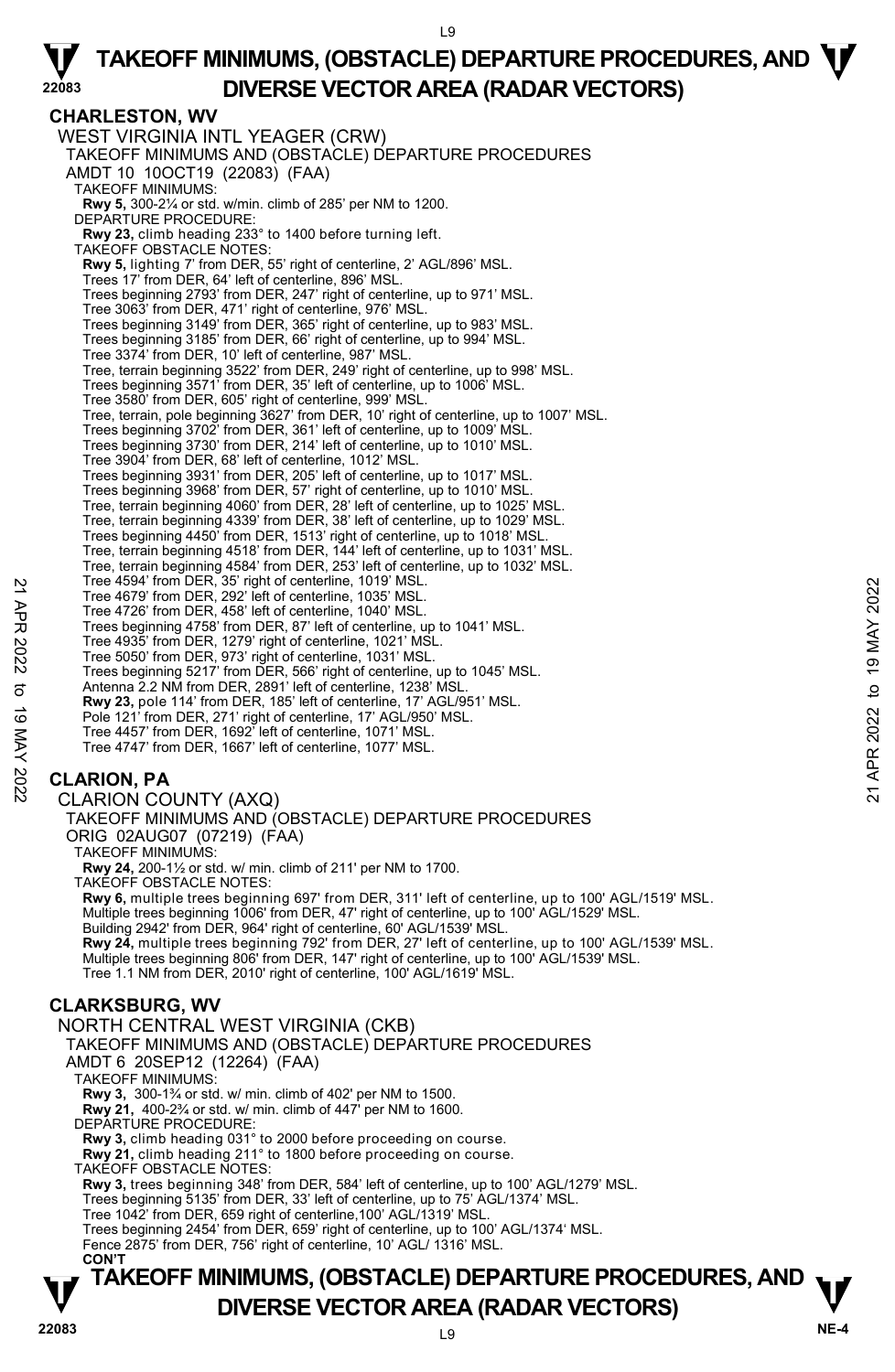#### **CLARKSBURG, WV (CON'T)**

NORTH CENTRAL WEST VIRGINIA (CKB) (CON'T)

**Rwy 3 (CON'T),** terrain 2720' from DER, 622' right of centerline, 1370' MSL.<br>**Rwy 21,** bush 12' from DER, 258' left of centerline, 5' AGL/1184' MSL.

Tree 571' from DER, 533' left of centerline, 86' AGL/1226' MSL.

Trees 4880' from DER, 90' left of centerline, up to 100' AGL/1335' MSL.

#### **CLEARFIELD, PA**

**22083** 

CLEARFIELD-LAWRENCE (FIG)

TAKEOFF MINIMUMS AND (OBSTACLE) DEPARTURE PROCEDURES

AMDT 3 20SEP12 (12264) (FAA)

TAKEOFF MINIMUMS:

**Rwy 30,** std. w/min. climb of 342' per NM to 3500 or 1900-3 for climb in visual conditions.

DEPARTURE PROCEDURE:

**Rwy 12,** climb heading 110° to 2500 before proceeding on course.

**Rwy 30,** climb heading 299° to 2700 before proceeding on course, or for climb in visual conditions cross Clearfield-<br>Lawrence airport at or above 3300 before proceeding on course. When executing VCOA, notify ATC prior to

TAKEOFF OBSTACLE NOTES:

**Rwy 12,** trees beginning 166' from DER, left and right of centerline, up to 100' AGL/ 1635' MSL.

Tower, 2.73 NM from DER, 4881' right of centerline, 422' AGL/ 2032' MSL.

**Rwy 30,** airplane on taxiway 7' from DER, 131' left of centerline, up to 15' AGL/ 1534' MSL.

Trees beginning 53' from DER, left and right of centerline, up to 100' AGL/2135' MSL.

Vehicles on roadway beginning 241' from DER, left and right of centerline, up to 15' AGL/ 1534' MSL.

Towers beginning 2.32 NM from DER, 760' left and right of centerline, up to 611' AGL/ 2996' MSL.

#### **COATESVILLE, PA**

CHESTER COUNTY G. O. CARLSON (MQS)

TAKEOFF MINIMUMS AND (OBSTACLE) DEPARTURE PROCEDURES

ORIG 31JUL08 (08213) (FAA)

TAKEOFF OBSTACLE NOTES:

**Rwy 11,** tree 342' from DER, 592' right of centerline, 90' AGL/680' MSL.

Trees beginning 1135' from DER, 549' left of centerline, up to 87' AGL/696' MSL. **Rwy 29,** tree 281' from DER, 325' left of centerline, 7' AGL/646' MSL.

Obstruction light on poles beginning 418' from DER, 308' right of centerline, up to 40' AGL/690' MSL. TAKEOFF OBSTACLE NOTES:<br>
THE 342 from DER, 592 right of centerline, 90' AGL/680' MSL.<br>
Trees beginning 1135' from DER, 325' left of centerline, up to 87' AGL/696' MSL.<br>
The beginning 1135' from DER, 325' left of centerline

Antenna on buildings beginning 506' from DER, 208' right of centerline, up to 23' AGL/692' MSL.

Trees beginning 1048' from DER, 277' right of centerline, up to 62' AGL/731' MSL.

Multiple poles beginning 1723' from DER, 238' right of centerline, up to 34' AGL/703' MSL.

#### **CONNELLSVILLE, PA**

#### JOSEPH A HARDY CONNELLSVILLE (VVS)

TAKEOFF MINIMUMS AND (OBSTACLE) DEPARTURE PROCEDURES

AMDT 1 20SEP12 (12264) (FAA)

TAKEOFF MINIMUMS:

**Rwy 14,** NA - Obstacles. DEPARTURE PROCEDURE:

**Rwy 5,** climb heading 049° to 3100 before proceeding on course.

**Rwy 23,** climb heading 229° to 3200 before proceeding on course.

**Rwy 32,** climb heading 319° to 3000 before proceeding on course. TAKEOFF OBSTACLE NOTES:

**Rwy 5,** bldg 203' from DER, 270' right of centerline, 24' AGL/1274' MSL.

LOC 329' from DER, 2' right of centerline, 13' AGL/1273' MSL. Road 8' from DER, 476' right of centerline, 1273' MSL.

Trees beginning 68' from DER, 17' left of centerline, up to 100' AGL/1386' MSL.

Trees beginning 117' from DER, 4' right of centerline, up to 100' AGL/1385' MSL.

**Rwy 23,** tree 620' from DER, 642' left of centerline, 100' AGL/1258' MSL.

**Rwy 32,** trees beginning 1004' from DER, 129' left of centerline, 100' AGL/1263' MSL.

Trees beginning 1004' from DER, 11' right of centerline, up to 100' AGL/1306' MSL.

Pole 1292' from DER, 734' right of centerline, 33' AGL/1273' MSL.

Sign 36' from DER, 200' left of centerline, 2' AGL/1229' MSL.

### **CORRY, PA**

CORRY-LAWRENCE (8G2) TAKEOFF MINIMUMS AND (OBSTACLE) DEPARTURE PROCEDURES ORIG-A 05MAY11 (11125) (FAA) TAKEOFF OBSTACLE NOTES: **Rwy 14,** terrain, tank, pole, and trees beginning 54' from DER, 300' left of centerline, up to 66' AGL/1835' MSL.

Pole and trees beginning 169' from DER, 285' right of centerline, up to 49' AGL/1808' MSL. **Rwy 32,** Trees beginning 35' from DER, 87' left of centerline, up to 60' AGL/1749' MSL.

Trees beginning 178' from DER, 14' right of centerline, up to 67' AGL/1756' MSL.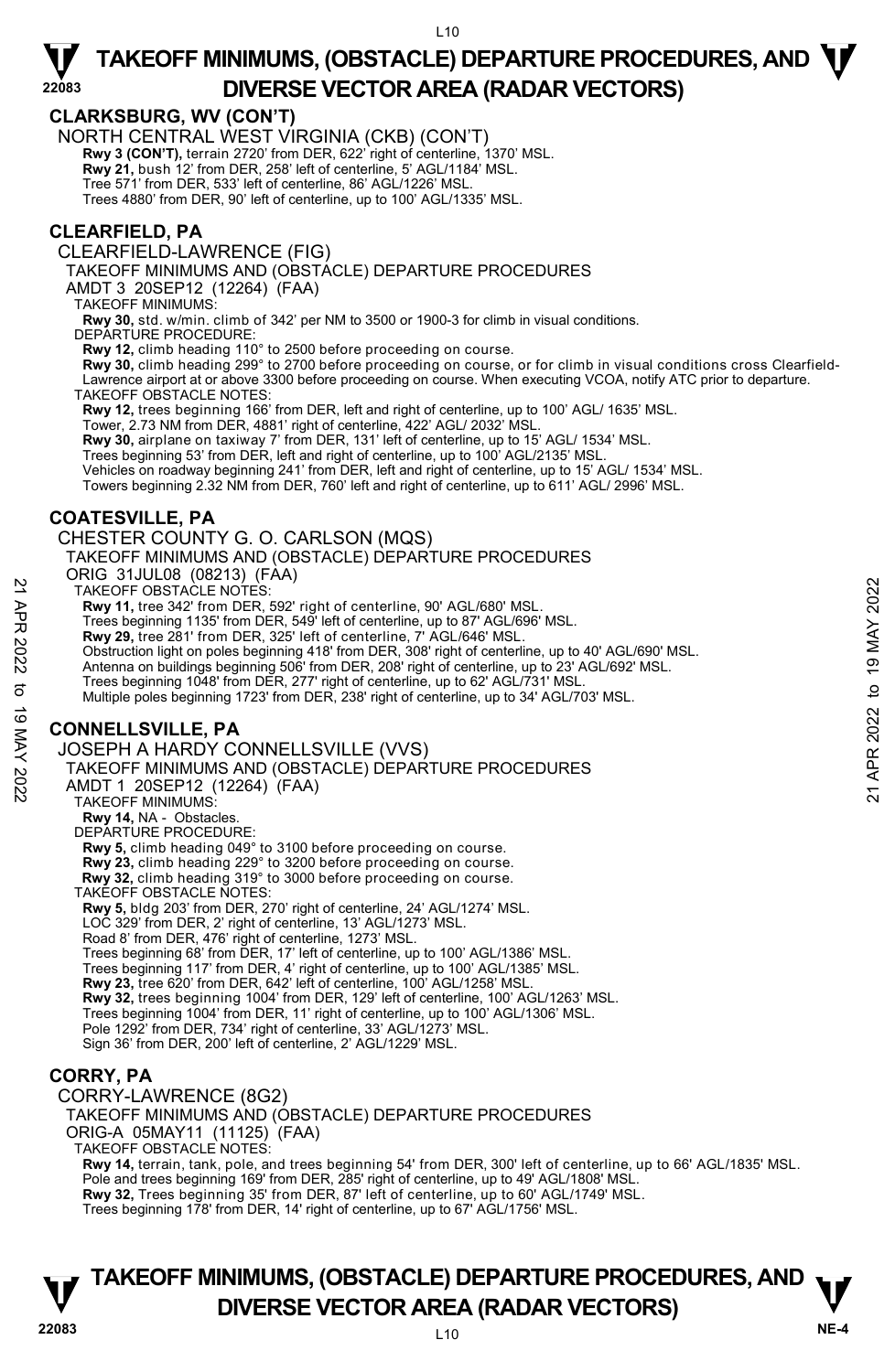#### **DANVILLE, PA**

**22083** 

DANVILLE (8N8)

TAKEOFF MINIMUMS AND (OBSTACLE) DEPARTURE PROCEDURES

ORIG 31MAY12 (12152) (FAA)

TAKEOFF MINIMUMS:

**Rwy 9,** std. w/min. climb of 370' per NM to 2000, or 1700-3 for climb in visual conditions. **Rwy 27,** std. w/min. climb of 280' per NM to 2400, or 1700-3 for climb in visual conditions.

DEPARTURE PROCEDURE:

**Rwy 9,** climb heading 088° to 2000 before proceeding on course or for climb in visual conditions cross Danville Airport at or above 1900 before proceeding on course. When executing VCOA, notify ATC prior to departure. **Rwy 27,** climb heading 268° to 2400 before proceeding on course or for climb in visual conditions cross Danville Airport at or above 1900 before proceeding on course. When executing VCOA, notify ATC prior to departure. TAKEOFF OBSTACLE NOTES:

**Rwy 9,** trees beginning 665' from DER, 554' right of centerline, up to 100' AGL/699' MSL.

Trees beginning 769' from DER, 326' left of centerline, up to 100' AGL/659' MSL. **Rwy 27,** trees beginning 1332' from DER, 274' right of centerline, up to 100' AGL/619' MSL. Trees beginning 968' from DER, 136' left of centerline, up to 100' AGL/639' MSL. Pole beginning 1145' from DER, 174' left of centerline, 58' AGL/588' MSL.

#### **DOYLESTOWN, PA**

DOYLESTOWN (DYL)

TAKEOFF MINIMUMS AND (OBSTACLE) DEPARTURE PROCEDURES AMDT 2 25NOV04 (04330) (FAA) TAKEOFF OBSTACLE NOTES: **Rwy 5,** terrain and trees 246' from DER, 457' right of centerline, 60' AGL/460' MSL.

**Rwy 23,** terrain and tree 1498' from DER, 764' left of centerline, 100' AGL/460' MSL. Terrain and trees 2701' from DER, 44' left of centerline, 100' AGL/480' MSL.

#### **DUBOIS, PA**

#### DUBOIS RGNL (DUJ)

TAKEOFF MINIMUMS AND (OBSTACLE) DEPARTURE PROCEDURES AMDT 2 03JUN10 (10154) (FAA) TAKEOFF OBSTACLE NOTES: **Rwy 7,** wind sock 31' from DER, 452' left of centerline, 29' AGL/1834' MSL. Tree 1608' from DER, 698' right of centerline, up to 99' AGL/1859' MSL.<br>**Rwy 25,** wind sock and trees beginning 97' from DER, 300' right of centerline, up to 74' AGL/1854' MSL. Buildings and trees beginning 164' from DER, 254' left of centerline, up to 92' AGL/1872' MSL. **EAST STROUDSBURG, PA**  STROUDSBURG-POCONO (N53) 22 DUBOIS RGNL (DUJ)<br>
22 TAKEOFF MINIMUMS AND (OBSTACLE) DEPARTURE PROCEDURES<br>
22 AMDT 2 03JUN10 (10154) (FAA)<br>
23 AMDT 2 OSJUN10 (10154) (FAA)<br>
22 TAKEOFF OBSTACLE NOTES:<br>
22 TAKEOFF OBSTACLE NOTES:<br>
22 TAKEOFF OBSTACLE

TAKEOFF MINIMUMS AND (OBSTACLE) DEPARTURE PROCEDURES

AMDT 1 10MAR11 (11069) (FAA)

TAKEOFF MINIMUMS:

**Rwy 8,** std. w/min. climb of 440' per NM to 1100, or 1500-2½ for climb in visual conditions. **Rwy 26**, 300-1 w/min. climb of 405' per NM to 1500, or 1500-2½ for climb in visual conditions.

DEPARTURE PROCEDURE:

**Rwy 8,** climb heading 077° to 1800 before proceeding on course, or for climb in visual conditions, cross Stroudsburg-Pocono Airport at or above 1800 before proceeding on course.

**Rwy 26,** climb heading 258° to 2600 before proceeding on course, or for climb in visual conditions, cross Stroudsburg-Pocono Airport at or above 1800 before proceeding on course.

TAKEOFF OBSTACLE NOTES:

**Rwy 8,** trees beginning 265' from DER, 145' right of centerline, up to 100' AGL/599' MSL.

Trees beginning 275' from DER, 70' left of centerline, up to 100' AGL/599' MSL.

Vehicle on road 275' from DER. 70' left of centerline, up to 15' AGL/514' MSL.

Houses beginning 597' from DER, 41' left of centerline, up to 40' AGL/539' MSL. Houses beginning 656' from DER, 205' right of centerline, up to 40' AGL/539' MSL.

Trees beginning 2467' from DER, 878' left of centerline, up to 100' AGL/619' MSL.

Trees beginning 4113' from DER, 55' left of centerline, up to 100' AGL/619' MSL. Trees beginning 5035' from DER, 1083' right of centerline, up to 100' AGL/619' MSL.

**Rwy 26,** trees beginning 97' from DER, 369' right of centerline, up to 100' AGL/579' MSL.

Trees beginning 366' from DER, 526' left of centerline, up to 100' AGL/639' MSL. Trees beginning 1792' from DER, 972' right of centerline, up to 100' AGL/639' MSL.

Trees beginning 1882' from DER, 529' left of centerline, up to 100' AGL/659' MSL.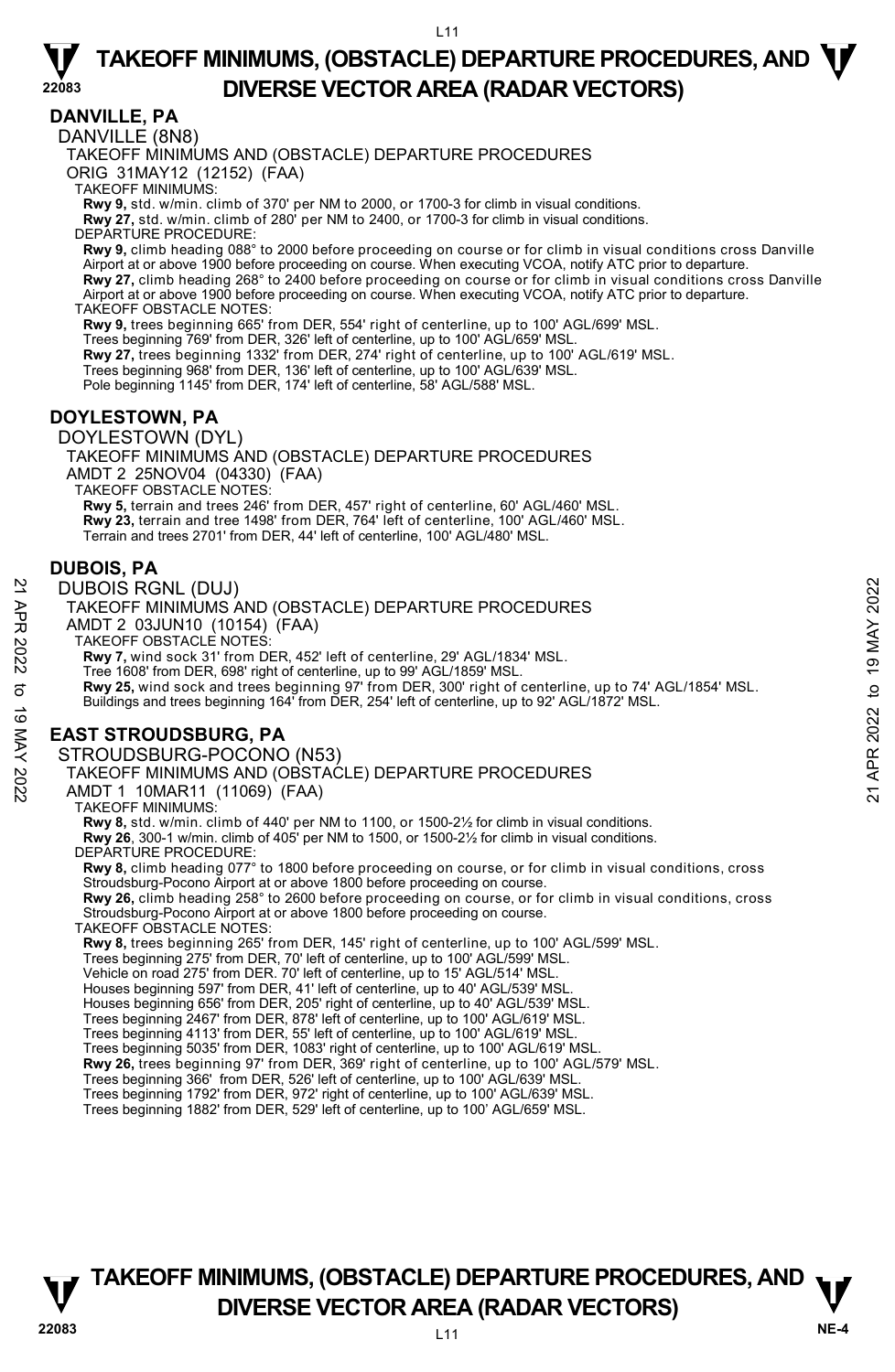#### **EASTON, PA**

**22083** 

BRADEN AIRPARK (N43)

TAKEOFF MINIMUMS AND (OBSTACLE) DEPARTURE PROCEDURES

AMDT 1 21OCT10 (10294) (FAA)

TAKEOFF MINIMUMS:

**Rwy 18**, 400-2¾ or std. w/ min. climb of 203' per NM to 900, or alternatively, with standard takeoff minimums and a normal<br>200'/NM climb gradient, takeoff must occur no later than 1200' prior to DER.

**Rwy 36,** standard with minimum climb of 452' per NM to 1300 or 600-3 with minimum climb of 256' per NM to 2600 or 1300-2½ for climb in visual conditions.

DEPARTURE PROCEDURE:

**Rwy 18,** climb heading 179° to 1100 before proceeding on course.

**Rwy 36,** for climb in visual conditions: cross Braden Airpark at or above 1500 before proceeding on course. TAKEOFF OBSTACLE NOTES:

**Rwy 18,** trees beginning 571' from DER, 453' left of centerline, up to 100' AGL/499' MSL.

Trees beginning 1366' from DER, 539' right of centerline, up to 100' AGL/499' MSL.

**Rwy 36,** vehicles on road, 50' from DER, on centerline, up to 15' AGL/414' MSL.

Trees beginning 986' from DER, 40' left of centerline, up to 100' AGL/539' MSL.

Building and trees beginning 153' from DER, 89' right of centerline, up to 100' AGL/ 539' MSL.

#### **EBENSBURG, PA**

#### EBENSBURG (9G8)

TAKEOFF MINIMUMS AND (OBSTACLE) DEPARTURE PROCEDURES AMDT 2A 17SEP15 (15260) (FAA)

TAKEOFF MINIMUMS:

**Rwy 7**, 300-1½ or std. w/ min. climb of 350' per NM to 2500.

**Rwy 11U, 29U,** NA-Environmental. TAKEOFF OBSTACLE NOTES:

**Rwy 25,** numerous trees beginning 632' from DER, 245' left of centerline, up to 100' AGL/2179' MSL.

- Numerous trees beginning 759' from DER, 477' right of centerline, up to 100' AGL/2159' MSL.<br>**Rwy 7,** numerous trees beginning 245' from DER, 476' right of centerline, up to 100' AGL/2279' MSL.
- Numerous trees beginning 696' from DER, 273' left of centerline, up to 100' AGL/2389' MSL.
- Stack 1.1 NM from DER, 1571' right of centerline, 192' AGL/2352' MSL.
- Tower 1.17 NM from DER, 1529' right of centerline, 198' AGL/2348' MSL

Vehicle on highway, 487' from DER, 180' right of centerline, 19' AGL/2138' MSL.

### **ELKINS, WV**

ELKINS/RANDOLPH COUNTY (JENNINGS RANDOLPH FLD) (EKN) X AMM 7, numerous trees beginning 243' Trom DER, 273' left of centerline, up to 100' AGL/2389' MSL.<br>
22 Stack 1.1 NM from DER, 1571' right of centerline, 192' AGL/2352' MSL.<br>
22 Stack 1.1 NM from DER, 1529' right of cente

TAKEOFF MINIMUMS AND (OBSTACLE) DEPARTURE PROCEDURES

- AMDT 3 19FEB04 (22027) (FAA)
- TAKEOFF MINIMUMS:
- **Rwys 5, 14, 32,** NA-Obstacles.
- 

**Rwy 23,** 1800-2 or std. w/min. climb of 360' per NM to 4300. DEPARTURE PROCEDURE:

**Rwy 23,** climb via heading 200° to 5000 then climbing right turn to 6000 direct to EKN VORTAC then EKN R-346, expect RADAR vectors.

TAKEOFF OBSTACLE NOTES:

**Rwy 23,** OL and trees 788' from DER, 206' left of centerline, 85' AGL/2059' MSL.

Trees 10,130' from DER, 700' left of centerline, 105' AGL/2331' MSL.

#### **ERIE, PA**

#### ERIE INTL/TOM RIDGE FLD (ERI)

TAKEOFF MINIMUMS AND (OBSTACLE) DEPARTURE PROCEDURES

AMDT 6A 27JAN22 (22027) (FAA)

TAKEOFF MINIMUMS:

**Rwy 20,** 300-1¾ or std. w/min. climb of 331' per NM to 1100.

DEPARTURE PROCEDURE:

**Rwy 2,** climb heading 020° to 1300 before turning right.

**Rwy 6,** climb heading 064° to 1900 before turning right.

**Rwy 20,** climb heading 200° to 1700 before turning left.

**Rwy 24,** climb heading 244° to 1400 before turning left.

TAKEOFF OBSTACLE NOTES:

**Rwy 2,** vehicles on road, building, trees and poles beginning 31' from DER, 2' left of centerline, up to 131' AGL/821' MSL.

Trees, fence, vehicles on road and poles beginning 74' from DER, 1' right of centerline, up to 107' AGL/817' MSL.<br>**Rwy 6,** trees beginning 381' from DER, 336' right of centerline, up to 100' AGL/832' MSL.

Trees beginning 1360' from DER, 678' left of centerline, up to 98' AGL/818' MSL.

**Rwy 20,** trees, railroads, buildings and poles beginning 41' from DER, 3' left of centerline, up to 105' AGL/883' MSL. Fence, bush, railroads, trees, buildings, poles and steeple beginning 130' from DER, 1' right of centerline, up to 112' AGL/869' MSL.

Trees and poles beginning 4411' from DER, left and right of centerline, up to 103' AGL/883' MSL.

Tree 1 NM from DER, 694' right of centerline, up to 143' AGL/983' MSL. Tree 1.35 NM from DER, 2559' right of centerline, up to 94' AGL/944' MSL.

#### $112$ **TAKEOFF MINIMUMS, (OBSTACLE) DEPARTURE PROCEDURES, AND**  $\mathbf{\nabla}$ **DIVERSE VECTOR AREA (RADAR VECTORS) PREMIX AREA (RADAR VECTORS) CON'T**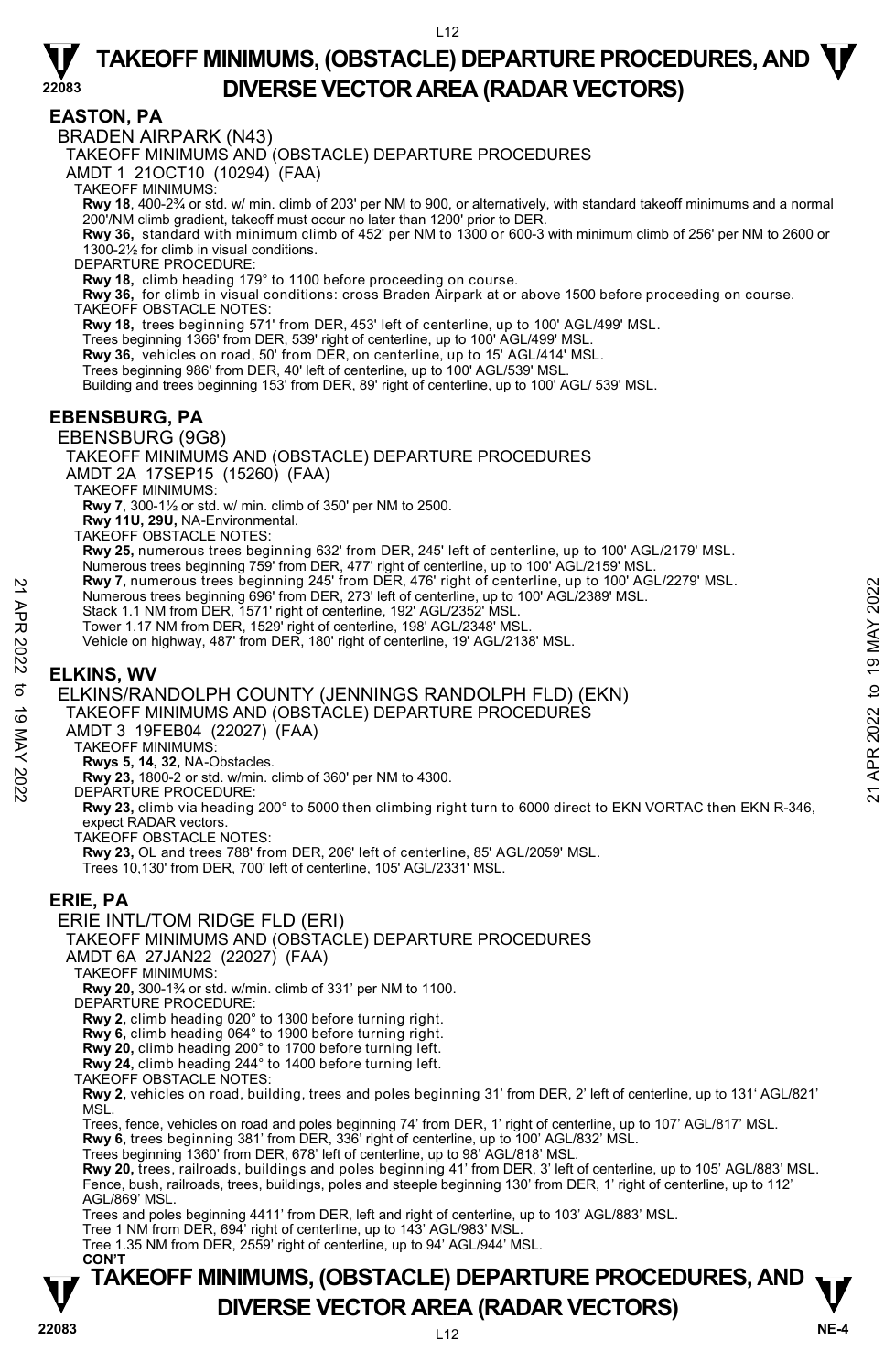#### **ERIE, PA (CON'T)**

**22083** 

ERIE INTL/TOM RIDGE FLD (ERI) (CON'T)

**Rwy 24,** railroad, pole and trees beginning 11' from DER, 325' left of centerline, up to 67' AGL/797' MSL. Rod on building, antenna and trees beginning 135' from DER, 250' right of centerline, up to 111' AGL/834' MSL. Trees beginning 2568' from DER, 226' left of centerline, up to 97' AGL/827' MSL.

#### **FACTORYVILLE, PA**

SEAMANS FLD (9N3)

TAKEOFF MINIMUMS AND (OBSTACLE) DEPARTURE PROCEDURES

AMDT 3 31JUL08 (21280) (FAA)

TAKEOFF MINIMUMS:

**Rwy 4,** 400-2½ or std. w/min. climb of 221' per NM to 1700. DEPARTURE PROCEDURE:

**Rwy 4,** climb heading 036° to 1700 before proceeding on course.

**Rwy 22,** climb heading 216° to 2900 before proceeding on course.

TAKEOFF OBSTACLE NOTES:

**Rwy 4,** trees beginning 1134' from DER,720' right of centerline, up to 65' AGL/1264' MSL.

Trees beginning 1.82 NM from DER, 774' left of centerline, up to 100' AGL/1499' MSL.

#### **FAIRMONT, WV**  FAIRMONT MUNI-FRANKMAN FLD (4G7)

TAKEOFF MINIMUMS AND (OBSTACLE) DEPARTURE PROCEDURES AMDT 6A 25APR19 (21280) (FAA) TAKEOFF MINIMUMS: **Rwy 5,** 500-3 or std. w/min. climb of 729' per NM to 1800. **Rwy 23,** 500-2¾ w/min. climb of 274' per NM to 1900 or std. w/min. climb of 442' per NM to 1500, or 1300-3 for VCOA. DEPARTURE PROCEDURE: **Rwy 5,** climb heading 045° to 1800 before proceeding on course. **Rwy 23,** climb heading 225° to 1700 before proceeding on course. VCOA: **Rwy 23,** obtain ATC approval for VCOA when requesting IFR clearance. Climb in visual conditions to cross Fairmont Muni-Frankman Fld at or above 2200 before proceeding on course. TAKEOFF OBSTACLE NOTES: **Rwy 5,** trees beginning 3' from DER, 67' right of centerline, up to 52' AGL/1035' MSL. Tree 11' from DER, 377' left of centerline, 61' AGL/1033' MSL. Trees beginning 33' from DER, 309' left of centerline, up to 51' AGL/1036' MSL. Trees beginning 129' from DER, 190' left of centerline, up to 62' AGL/1041' MSL. Tree and pole beginning 403' from DER, 126' right of centerline, up to 62' AGL/1045' MSL. Tree 565' from DER, 213' right of centerline, 78' AGL/1048' MSL. Tree and pole beginning 572' from DER, 151' right of centerline, up to 70' AGL/1050' MSL. Trees beginning 622' from DER, 211' right of centerline, up to 85' AGL/1062' MSL. Trees beginning 739' from DER, 240' right of centerline, up to 101' AGL/1076' MSL. Tree 1494' from DER, 608' left of centerline, 105' AGL/1067' MSL. Tree 1784' from DER, 974' right of centerline, 58' AGL/1161' MSL. Tree 1817' from DER, 943' right of centerline, 62' AGL/1164' MSL. Trees beginning 1848' from DER, 698' right of centerline, up to 73' AGL/1181' MSL. Tower 1.7 NM from DER, 725' right of centerline, 228' AGL/1477' MSL. **Rwy 23,** pole, fence, building, sign, tree, terrain and vegetation beginning 4' from DER, 24' left of centerline, up to 47' AGL/1086' MSL. Pole 12' from DER, 102' right of centerline, 3' AGL/1038' MSL. Pole 60' from DER, 81' right of centerline, 3' AGL/1042' MSL. Tree and pole beginning 89' from DER, 96' right of centerline, up to 64' AGL/1078' MSL. Tree and pole beginning 134' from DER, 110' right of centerline, up to 81' AGL/1100' MSL. Tree and building, fence, pole, terrain beginning 189' from DER, 42' right of centerline, up to 76' AGL/1102' MSL. Tree, pole, terrain and building beginning 318' from DER, 11' left of centerline, up to 51' AGL/1099' MSL. Tree, building and pole beginning 428' from DER, 2' right of centerline, up to 84' AGL/1122' MSL.<br>Tree, building and pole beginning 585' from DER, 7' left of centerline, up to 89' AGL/1120' MSL.<br>Tree, pole and building beg 22 VCOA:<br>
22 YCOA:<br>
22 YCOA:<br>
22 APR 2022 to 19 May 21 of 19 May 2022 to 19 May 21 and contains to cross<br>
22 ABM 2012 Taiwind Mini-Frankman Fld at or above 2200 before proceeding on course.<br>
22 TAKEOFF OBSTACLE NOTES:<br>
22

Trees beginning 3368' from DER, 284' right of centerline, up to 1183' MSL.

Terrain 4084' from DER, 684' left of centerline, 1177' MSL.

Tree and terrain beginning 4237' from DER, 137' left of centerline, up to 71' AGL/1183' MSL.

Terrain beginning 4287' from DER, 649' left of centerline, up to 1184' MSL.

Tree, terrain and building beginning 4381' from DER, 329' left of centerline, up to 46' AGL/1274' MSL.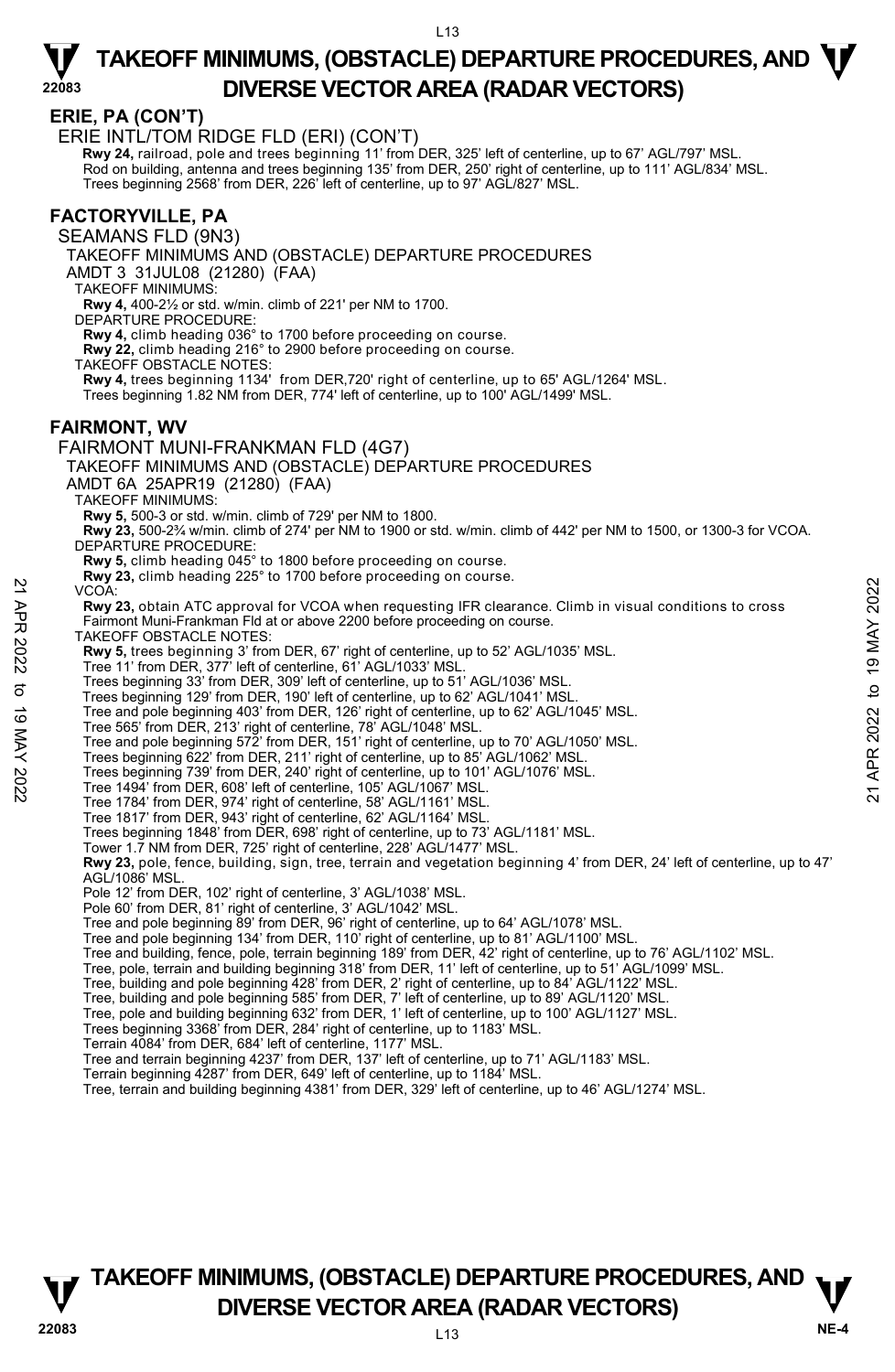#### **FINLEYVILLE, PA**

**22083** 

 FINLEYVILLE AIRPARK (G05) TAKEOFF MINIMUMS AND (OBSTACLE) DEPARTURE PROCEDURES ORIG 12OCT17 (17285) (FAA) DEPARTURE PROCEDURE: **Rwy 32,** climb heading 318° to 1800 before turning right. TAKEOFF OBSTACLE NOTES: **Rwy 14,** trees beginning 28' from DER, 102' left of centerline, 1319' MSL. Trees beginning 30' from DER, 124' right of centerline, 1319' MSL. Tree 584' from DER, 54' left of centerline, up to 1319' MSL. Trees beginning 1521' from DER, 129' left of centerline, 1339' MSL. **Rwy 32,** trees beginning 26' from DER, 227' right of centerline, 1299' MSL. Trees 274' from DER, crossing centerline, 1299' MSL.

#### **FRANKLIN, PA**

VENANGO RGNL (FKL) TAKEOFF MINIMUMS AND (OBSTACLE) DEPARTURE PROCEDURES AMDT 3 30SEP04 (04274) (FAA) DEPARTURE PROCEDURE: **Rwy 3,** climb via heading 027° to 2000 before proceeding on course. **Rwy 12**, climb via heading 116° to 2000 before proceeding on course. **Rwy 21**, climb via heading 207° to 2000 before proceeding on course. **Rwy 30**, climb via heading 296° to 2000 before proceeding on course. TAKEOFF OBSTACLE NOTES: **Rwy 3**, tree 638' from DER, 528' right of centerline, 34' AGL/1553' MSL. Tree 2547' from DER, 697' right of centerline, 78' AGL/1597' MSL. **Rwy 12**, tank 1027' from DER, 660' left of centerline, 92' AGL/1612' MSL. Tree 1123' from DER, 504' left of centerline, 81' AGL/1600' MSL. Tree 800' from DER, 369' right of centerline, 71' AGL/1571' MSL. **Rwy 21**, multiple trees beginning 573' from DER, 191' to 679' right of centerline, up to 81' AGL/1599' MSL. Multiple trees beginning 264' from DER, 326' to 749' left of centerline, up to 68' AGL/1597 MSL. Sign 2474' from DER, 30' right of centerline, 94' AGL/1606' MSL. Pole 1295' from DER, 530' left of centerline, 47' AGL/1567' MSL. 22 MW 21, multiple tress beginning 363<sup>4</sup> from DER, 326' to 749' left of centerline, up to 88' AGL/1597 MSL.<br>
Sign 2474' from DER, 30' right of centerline, 94' AGL/1567' MSL.<br>
Sign 2474' from DER, 530' left of centerline,

### **FREEPORT, PA**

MCVILLE (6P7)

TAKEOFF MINIMUMS AND (OBSTACLE) DEPARTURE PROCEDURES ORIG 08NOV18 (18312) (FAA) TAKEOFF MINIMUMS: **Rwy 14**, 400-2½ or std. w/min. climb of 430' per NM to 1700.

**Rwy 32,** 500-2½ or std. w/min. climb of 330' per NM to 1600.

DEPARTURE PROCEDURE:

**Rwy 32,** climb heading 325° to 1600 before turning right.

TAKEOFF OBSTACLE NOTES:

**Rwy 14,** trees beginning 1.3 NM from DER, 341' left of centerline, 100' AGL/1400' MSL.<br>Tree 1.4 NM from DER, 466' left of centerline, 100' AGL/1501' MSL.

**Rwy 32,** tree 1.4 NM from DER, 1029' left of centerline, 100' AGL/1300' MSL.

Trees beginning 1.6 NM from DER, 2540' left of centerline, up to 100' AGL/1440' MSL.

Tree 1.8 NM from DER, 1547' right of centerline, 100' AGL/1390' MSL.

Tower 2.3 NM from DER, 939' right of centerline, 261' AGL/1524' MSL.

#### **GETTYSBURG, PA**

GETTYSBURG RGNL (W05)

TAKEOFF MINIMUMS AND (OBSTACLE) DEPARTURE PROCEDURES

ORIG-A 20AUG15 (15232) (FAA)

TAKEOFF MINIMUMS:

**Rwy 6,** NA, obstacles.

**Rwy 24,** std. w/ min. climb of 310' per NM to 1900, or 1500-2½ for climb in visual conditions. DEPARTURE PROCEDURE:

**Rwy 24,** climb heading 241° to 1900 before proceeding on course.

VCOA: Obtain ATC approval for climb in visual conditions when requesting IFR clearance. Climb in visual conditions to cross Gettysburg Regional airport at or above 1900 before proceeding on course.

TAKEOFF OBSTACLE NOTES:

**Rwy 24,** vehicle on road 350' from DER, 61' left of centerline 17' AGL/576' MSL. Trees beginning 273' from DER, 214' right of centerline, up to 100' AGL/639' MSL.

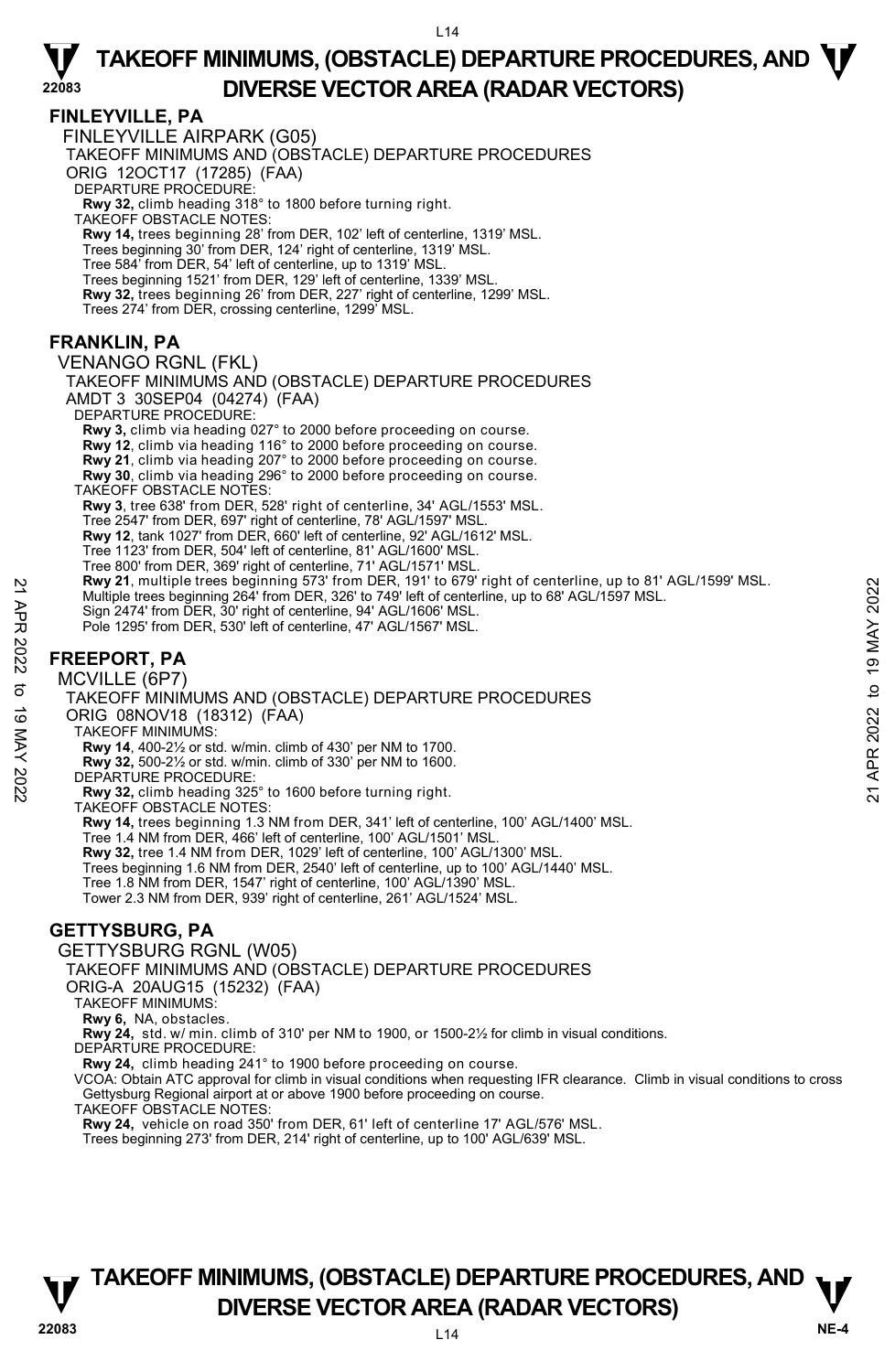**GREENVILLE, PA** 

**22083** 

**TAKEOFF MINIMUMS, (OBSTACLE) DEPARTURE PROCEDURES, AND**  $\mathbf{\nabla}$ GREENVILLE MUNI (4G1) TAKEOFF MINIMUMS AND (OBSTACLE) DEPARTURE PROCEDURES ORIG 12NOV15 (15316) (FAA) TAKEOFF MINIMUMS: **Rwy 5, 23,** NA-Environmental. DEPARTURE PROCEDURE: **Rwy 33,** climb heading 330° to 1600 before turning right. TAKEOFF OBSTACLE NOTES: **Rwy 15,** vehicles on road 220' from DER, left and right of centerline, 15' AGL/1214' MSL.<br>Trees 381' from DER, 480' right of centerline, up to 100' AGL/1309' MSL. Trees 1381' from DER, left and right of centerline, up to 100' AGL/1239' MSL. **Rwy 33,** trees 184' from DER, 278' right of centerline, 100' AGL/1259' MSL. Trees 1923' from DER, left and right of centerline, 100' AGL/1229' MSL. **GROVE CITY, PA**  GROVE CITY (29D) TAKEOFF MINIMUMS AND (OBSTACLE) DEPARTURE PROCEDURES AMDT 4A 05DEC19 (19339) (FAA) TAKEOFF OBSTACLE NOTES: **Rwy 10,** tree 15' from DER, 98' left of centerline, 1311' MSL. Tree 68' from DER, 129' right of centerline, 1308' MSL. Trees, buildings, poles beginning 72' from DER, 223' right of centerline, up to 1357' MSL. Tree 174' from DER, 389' left of centerline, 1352' MSL. Trees, pole beginning 284' from DER, 100' left of centerline, up to 1356' MSL. Trees, poles, sign beginning 792' from DER, 201' right of centerline, up to 1361' MSL. Trees beginning 1819' from DER, 35' left of centerline, up to 1359' MSL. Tree 2062' from DER, 642' right of centerline, 1362' MSL. **Rwy 28,** terrain 4' from DER, 85' right of centerline, 1373' MSL.<br>Tree 22' from DER, 91' left of centerline, 1373' MSL. Fence 78' from DER, 321' right of centerline, 14' AGL/1387' MSL. Trees, terrain beginning 126' from DER, 100' left of centerline, up to 1436' MSL. Building, tree, pole beginning 165' from DER, 223' right of centerline, up to 21' AGL/1404' MSL. Tree 376' from DER, 600' right of centerline, 1457' MSL. Trees beginning 539' from DER, 598' right of centerline, up to 1462' MSL. Trees, vehicles on road, poles, transmission line beginning 589' from DER, 34' left of centerline, up to 1465' MSL.<br>Trees, vehicles on road, beginning 837' from DER, 35' right of centerline, up to 1464' MSL.<br>Trees, poles, Trees, poles, vehicles on road beginning 1106' from DER, 6' left of centerline, up to 1467' MSL. Trees, transmission line, pole beginning 1504' from DER, 28' left of centerline, up to 1489' MSL.<br>Trees beginning 2430' from DER, 644' right of centerline, up to 1493' MSL. Tree 2534' from DER, 892' right of centerline, 1495' MSL. Trees beginning 2552' from DER, 564' right of centerline, up to 1502' MSL. Trees beginning 2656' from DER, 727' right of centerline, up to 1506' MSL. Trees beginning 2686' from DER, 1' right of centerline, up to 1512' MSL. Trees beginning 4050' from DER, 914' left of centerline, up to 1490' MSL. **HARRISBURG, PA**  HARRISBURG/CAPITAL CITY (CXY) TAKEOFF MINIMUMS AND (OBSTACLE) DEPARTURE PROCEDURES AMDT 5 10SEP20 (20254) (FAA) TAKEOFF MINIMUMS: **Rwy 8,** 400-2¼ or std. w/min. climb of 305' per NM to 600. **Rwy 12,** std. w/min. climb of 377' per NM to 1300, or 700-3 w/min. climb of 351' per NM to 1300. **Rwy 26**, 400-2½ or std. w/min. climb of 353' per NM to 800. **Rwy 30,** NA-Obstacles. DEPARTURE PROCEDURE: **Rwy 8,** climb on heading 082° to 1300 before proceeding on course. **Rwy 12,** climb on heading 128° to 1400 before proceeding on course **Rwy 26**, climb on heading 262° to 1500 before proceeding on course. TAKEOFF OBSTACLE NOTES: **Rwy 8,** vehicle on traverse way, lighting beginning 5' from DER, 53' left of centerline, up to 354' MSL.<br>Lighting 10' from DER, 56' right of centerline, 2' AGL/348' MSL. Tree, building, pole beginning 100' from DER, 67' right of centerline, up to 50' AGL/398' MSL. Pole 225' from DER, 501' left of centerline, 24' AGL/359' MSL. Tree, pole beginning 247' from DER, 21' left of centerline, up to 376' MSL. Trees beginning 4587' from DER, 1355' left of centerline, up to 54' AGL/496' MSL. Tree 4657' from DER, 1242' left of centerline, 508' MSL. Trees beginning 4689' from DER, 764' left of centerline, up to 518' MSL. Trees beginning 4853' from DER, 909' left of centerline, up to 71' AGL/525' MSL. Trees beginning 5010' from DER, 430' left of centerline, up to 96' AGL/537' MSL. Tree, pole, spire, building beginning 5987' from DER, 37' left of centerline, up to 92' AGL/559' MSL. Tree 1 NM from DER, 410' right of centerline, 509' MSL.  **CON'T** 1 Fee 22 Trom DER, 32 1 lent of centerine, 1373 MSL.<br>
Tence 78' from DER, 321' right of centerline, 14' AGL/1387' MSL.<br>
Trees, terrain beginning 126' from DER, 100' left of centerline, up to 1436' MSL.<br>
Building, tree, po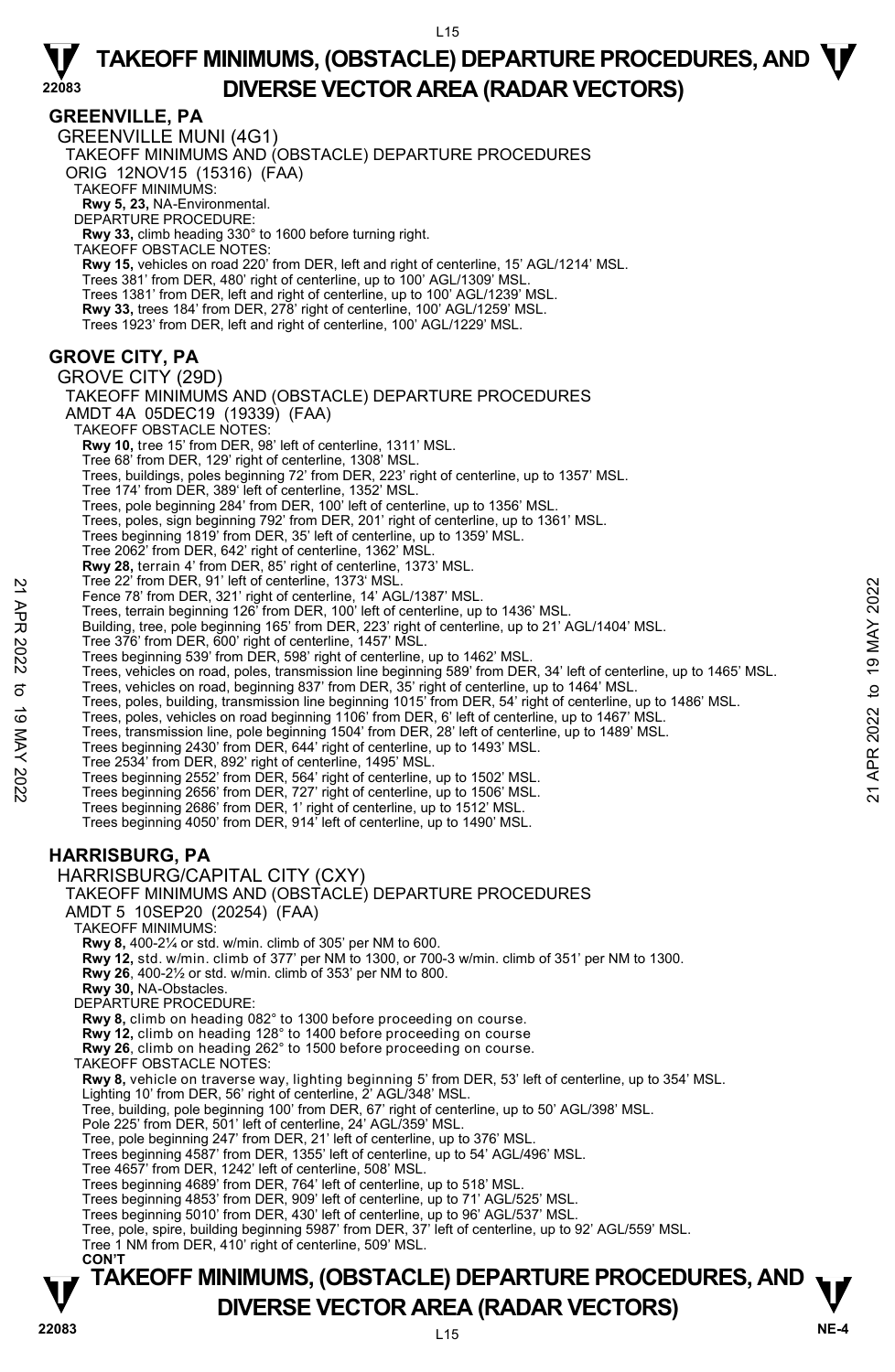### **HARRISBURG, PA (CON'T)**

**22083** 

HARRISBURG/CAPITAL CITY (CXY) (CON'T) **Rwy 8 (CON'T),** tree 1 NM from DER, 434' right of centerline, 510' MSL. Pole, tree beginning 1 NM from DER, 140' right of centerline, up to 76' AGL/516' MSL. Tree 1 NM from DER, 207' right of centerline, 533' MSL. Trees beginning 1 NM from DER, 10' right of centerline, up to 540' MSL. Tree, pole beginning 1.1 NM from DER, 316' left of centerline, up to 60' AGL/562' MSL. Tree, building beginning 1.1 NM from DER, 35' left of centerline, up to 563' MSL. Trees beginning 1.1 NM from DER, 185' left of centerline, up to 568' MSL. Tree 1.2 NM from DER, 2274' left of centerline, 63' AGL/569' MSL. Tree, pole beginning 1.2 NM from DER, 1136' left of centerline, up to 62' AGL/572' MSL. Trees beginning 1.2 NM from DER, 496' left of centerline, up to 574' MSL. Trees beginning 1.3 NM from DER, 679' left of centerline, up to 76' AGL/584' MSL. Trees beginning 1.3 NM from DER, 753' left of centerline, up to 586' MSL. Tree 1.3 NM from DER, 795' left of centerline, 94' AGL/588' MSL. Trees beginning 1.3 NM from DER, 540' left of centerline, up to 598' MSL. Trees beginning 1.4 NM from DER, 323' left of centerline, up to 84' AGL/599' MSL. Trees beginning 1.5 NM from DER, 2083' left of centerline, up to 603' MSL. Trees beginning 1.5 NM from DER, 1715' left of centerline, up to 608' MSL. Trees beginning 1.7 NM from DER, 490' left of centerline, up to 613' MSL. Tower 1.7 NM from DER, 628' left of centerline, 89' AGL/615' MSL. Tree 1.7 NM from DER, 25' left of centerline, 624' MSL. Tree 1.7 NM from DER, 223' right of centerline, 627' MSL. Trees beginning 1.7 NM from DER, 143' right of centerline, up to 638' MSL. Trees beginning 1.7 NM from DER, 4' right of centerline, up to 640' MSL. Tree 1.7 NM from DER, 25' left of centerline, 632' MSL. Trees beginning 1.8 NM from DER, 135' right of centerline, up to 647' MSL. **Rwy 12,** vehicle on traverse way, terrain, poles beginning 13' from DER, 261' right of centerline, up to 373' MSL.<br>Sign 43' from DER, 250' left of centerline, 5' AGL/347' MSL. Terrain 331' from DER, 197' left of centerline, 352' MSI Vegetation, terrain, fence beginning 340' from DER, 105' left of centerline, up to 362' MSL. Trees, terrain, poles, fence beginning 443' from DER, 82' left of centerline, up to 67' AGL/412' MSL. Buildings, fence beginning 472' from DER, 22' right of centerline, up to 42' AGL/391' MSL. Trees, fence, poles, buildings beginning 697' from DER, 19' left of centerline, up to 80' AGL/436' MSL.<br>Trees, buildings beginning 859' from DER, 18' right of centerline, up to 392' MSL. Trees, poles beginning 1186' from DER, 119' left of centerline, up to 445' MSL. Building beginning 1293' from DER, 273' right of centerline, up to 37' AGL/395' MSL.<br>Poles, trees, stack, buildings, spire beginning 1406' from DER, 100' left of centerline, up to 72' AGL/451' MSL. Pole 2147' from DER, 110' right of centerline, 43' AGL/403' MSL. Pole 2220' from DER, 112' right of centerline, 45' AGL/404' MSL. Trees, buildings beginning 2929' from DER, 145' left of centerline, up to 461' MSL. **Rwy 26,** terrain, vehicle on traverse way beginning 3' from DER, 151' left of centerline, up to 337' MSL. Trees beginning 524' from DER, 164' right of centerline, up to 374' MSL. Tree 591' from DER, 656' right of centerline, 379' MSL. Trees beginning 655' from DER, 670' right of centerline, up to 394' MSL. Tree 1033' from DER, 731' right of centerline, 408' MSL. Tree 1043' from DER, 759' left of centerline, 398' MSL. Trees beginning 1060' from DER, 384' right of centerline, up to 91' AGL/411' MSL. Trees beginning 1073' from DER, 226' left of centerline, up to 87' AGL/402' MSL. Tree, transmission line, pole beginning 1383' from DER, 95' right of centerline, up to 95' AGL/419' MSL.<br>Trees beginning 1625' from DER, 212' left of centerline, up to 76' AGL/410' MSL.<br>Trees beginning 1710' from DER, 248' Trees beginning 1828' from DER, 147' left of centerline, up to 78' AGL/416' MSL. Trees beginning 2115' from DER, 86' left of centerline, up to 78' AGL/442' MSL. Tree, pole beginning 2497' from DER, 50' left of centerline, up to 447' MSL. Trees beginning 2519' from DER, 189' right of centerline, up to 423' MSL. Tree, transmission line beginning 2542' from DER, 5' right of centerline, up to 425' MSL. Trees beginning 2645' from DER, 148' left of centerline, up to 457' MSL. Trees beginning 2646' from DER, 52' right of centerline, up to 427' MSL. Tree 2692' from DER, 221' right of centerline, 70' AGL/428' MSL. Tree, transmission line beginning 2698' from DER, 255' right of centerline, up to 436' MSL. Trees beginning 2861' from DER, 292' right of centerline, up to 438' MSL. Tree, transmission line beginning 2902' from DER, 204' right of centerline, up to 446' MSL. Trees beginning 3076' from DER, 240' right of centerline, up to 449' MSL. Trees beginning 3120' from DER, 357' left of centerline, up to 89' AGL/458' MSL. Tree, transmission line beginning 3162' from DER, 442' right of centerline, up to 451' MSL. Tree, transmission line beginning 3171' from DER, 52' right of centerline, up to 458' MSL. Trees beginning 3238' from DER, 467' left of centerline, up to 107' AGL/465' MSL. Trees beginning 3427' from DER, 184' left of centerline, up to 103' AGL/466' MSL. Trees beginning 3619' from DER, 98' left of centerline, up to 477' MSL. Tree, general utility poles beginning 3834' from DER, 116' left of centerline, up to 478' MSL. Trees beginning 3996' from DER, 423' right of centerline, up to 78' AGL/461' MSL. Trees beginning 4004' from DER, 365' right of centerline, up to 81' AGL/466' MSL. Tree, transmission line beginning 4027' from DER, 280' right of centerline, up to 87' AGL/470' MSL. Tree, pole beginning 4495' from DER, 323' left of centerline, up to 493' MSL.  **CON'T** 22 Creas, terrain, poles, fence beginning 343 from DER, 82' left of centerline, up to 67' AGL/412' MSL.<br>
21 Trees, terrain, poles, buildings beginning 443 from DER, 82' left of centerline, up to 42' AGL/391' MSL.<br>
22 Trees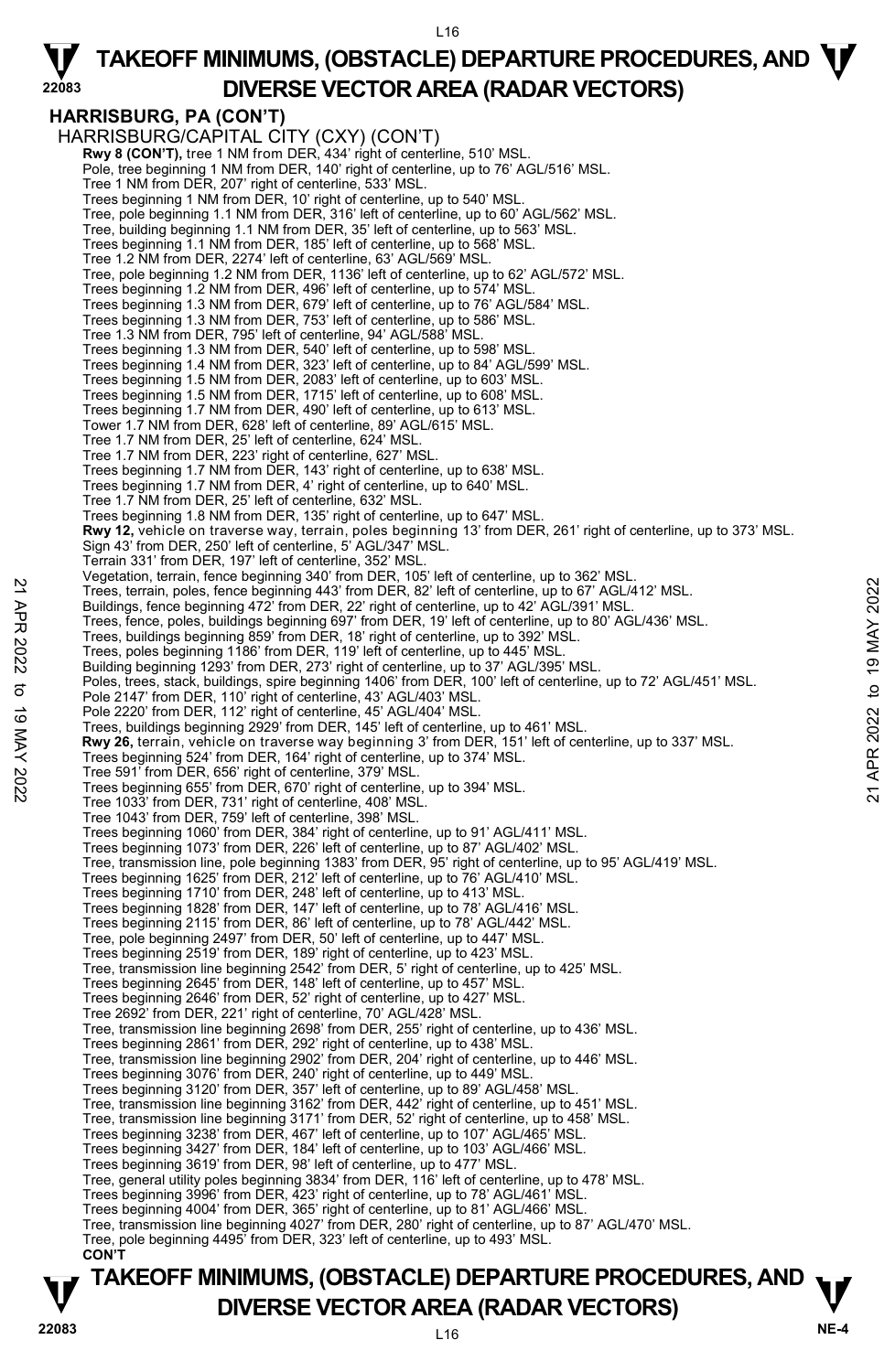### **HARRISBURG, PA (CON'T)**

**22083** 

HARRISBURG/CAPITAL CITY (CXY) (CON'T) **Rwy 26 (CON'T),** trees beginning 4965' from DER, 340' left of centerline, up to 69' AGL/494' MSL. Tree, pole, sign beginning 5136' from DER, 694' left of centerline, up to 67' AGL/503' MSL. Tree, pole, sign, vehicle on traverse way beginning 5386' from DER, 558' left of centerline, up to 507' MSL. Tree 5698' from DER, 1965' left of centerline, 520' MSL. Trees beginning 5707' from DER, 108' left of centerline, up to 541' MSL. Trees beginning 1 NM from DER, 581' left of centerline, up to 542' MSL. Trees beginning 1 NM from DER, 1468' left of centerline, up to 545' MSL. Tree 1 NM from DER, 2161' left of centerline, 56' AGL/578' MSL. Trees beginning 1 NM from DER, 366' left of centerline, up to 581' MSL. Tree 1 NM from DER, 34' right of centerline, 57' AGL/520' MSL. Trees beginning 1 NM from DER, 22' left of centerline, up to 80' AGL/599' MSL. Trees beginning 1.1 NM from DER, 2' right of centerline, up to 79' AGL/528' MSL. Trees beginning 1.1 NM from DER, 1669' left of centerline, up to 610' MSL. Trees beginning 1.1 NM from DER, 182' left of centerline, up to 87' AGL/639' MSL. Trees beginning 1.2 NM from DER, 889' left of centerline, up to 74' AGL/656' MSL. Tree, building, pole beginning 1.2 NM from DER, 931' left of centerline, up to 62' AGL/661' MSL. Tree, building beginning 1.2 NM from DER, 567' left of centerline, up to 59' AGL/664' MSL. Trees beginning 1.3 NM from DER, 384' left of centerline, up to 669' MSL. Trees beginning 1.3 NM from DER, 505' left of centerline, up to 101' AGL/682' MSL. Tree, building beginning 1.3 NM from DER, 794' left of centerline, up to 84' AGL/686' MSL. Trees beginning 1.3 NM from DER, 552' left of centerline, up to 690' MSL. Tree, pole beginning 1.4 NM from DER, 338' left of centerline, up to 97' AGL/692' MSL. Tree 1.5 NM from DER, 2053' left of centerline, 696' MSL. Trees beginning 1.5 NM from DER, 1571' left of centerline, up to 76' AGL/699' MSL. Trees beginning 1.5 NM from DER, 1138' left of centerline, up to 79' AGL/704' MSL. Tree, transmission line, vegetation, tower, antenna beginning 1.6 NM from DER, 416' left of centerline, up to 711' MSL. Tree 1.5 NM from DER, 2053' left of centerline, 696' MSL. Trees beginning 1.5 NM from DER, 1571' left of centerline, up to 76' AGL/699' MSL. Trees beginning 1.5 NM from DER, 1138' left of centerline, up to 79' AGL/704' MSL. Tree, transmission\_line, vegetation, tower, antenna beginning 1.6 NM from DER, 416' left of centerline, up to 711' MSL.<br>Tree 1.5 NM from DER, 2053' left of centerline, 696' MSL. Trees beginning 1.5 NM from DER, 1571' left of centerline, up to 76' AGL/699' MSL. Trees beginning 1.5 NM from DER, 1138' left of centerline, up to 79' AGL/704' MSL. Tree, transmission line, vegetation, tower, antenna beginning 1.6 NM from DER, 416' left of centerline, up to 711' MSL. HARRISBURG INTL (MDT) TAKEOFF MINIMUMS AND (OBSTACLE) DEPARTURE PROCEDURES AMDT 8A 15SEP16 (16259) (FAA) TAKEOFF MINIMUMS: **Rwy 13,** 300-2¼ or std. w/min. climb of 260' per NM to 700. DEPARTURE PROCEDURE **Rwy 13,** climb heading 128° to 1700 before proceeding on course. **Rwy 31,** climb heading 308° to 1900 before proceeding on course. TAKEOFF OBSTACLE NOTES: **Rwy 13,** grd 1' from DER, 356' left of centerline, 310' MSL. Secondary rd, fence, vertical structure, bush, beginning 25' from DER, 474' left of centerline, up to 325' MSL. Tree 1500' from DER, 811' left of centerline, 74' AGL/368' MSL. Trees beginning 1571' from DER, 279' left of centerline, up to 80' AGL/370' MSL. Trees beginning 1666' from DER, 388' left of centerline, up to 85' AGL/375' MSL. Tree 1796' from DER, 536' left of centerline, 79' AGL/380' MSL. Trees beginning 1846' from DER, 394' left of centerline, up to 111' AGL/399' MSL. Tree 3164' from DER, 1301' right of centerline, 118' AGL/399' MSL. Trees beginning 1.3 NM from DER, 135' left of centerline, up to 100' AGL/523' MSL. Trees beginning 1.3 NM from DER, 436' left of centerline, up to 529' MSL. Tree 1.3 NM from DER, 335' right of centerline, 93' AGL/518' MSL. Trees beginning 1.3 NM from DER, 333' right of centerline, up to 519' MSL. Tree, bush, beginning 1.3 NM from DER, 6' left of centerline, up to 76' AGL/548' MSL. Bush beginning 1.3 NM from DER, 15' right of centerline, up to 525' MSL. Tree, bush, beginning 1.3 NM from DER, 360' left of centerline, up to 78' AGL/551' MSL. Trees beginning 1.3 NM from DER, 593' left of centerline, up to 59' AGL/559' MSL. Pole, bush, beginning 1.3 NM from DER, 154' right of centerline, up to 11' AGL/531' MSL. Trees beginning 1.3 NM from DER, 764' left of centerline, up to 560' MSL. Trees beginning 1.3 NM from DER, 56' left of centerline, up to 562' MSL. Pole, tree, beginning 1.3 NM from DER, 156' right of centerline, up to 12' AGL/533' MSL. Trees beginning 1.4 NM from DER, 114' right of centerline, up to 551' MSL. Trees beginning 1.4 NM from DER, 37' left of centerline, up to 563' MSL. Trees beginning 1.4 NM from DER, 26' left of centerline, up to 567' MSL. Trees beginning 1.4 NM from DER, 125' right of centerline, up to 562' MSL. Tree, bush, secondary rd, beginning 1.4 NM from DER, 195' left of centerline, up to 571' MSL.<br>Trees beginning 1.4 NM from DER, 247' right of centerline, up to 54' AGL/577' MSL. Trees beginning 1.5 NM from DER, 198' left of centerline, up to 579' MSL. Trees beginning 1.5 NM from DER, 23' left of centerline, up to 65' AGL/596' MSL. Tree, bldg, beginning 1.5 NM from DER, 4' right of centerline, up to 585' MSL. 22 Tree, transmission line, vegetation, tower, antenna beginning 1.6 NM from DER, 416' left of centerline, up to 711' MSL.<br>
Tree beginning 1.5 NM from DER, 1053' left of centerline, 696' MSL.<br>
Trees beginning 1.5 NM from

# **TAKEOFF MINIMUMS, (OBSTACLE) DEPARTURE PROCEDURES, AND <b>W**<br>DIVERSE VECTOR AREA (RADAR VECTORS) **V** DIVERSE VECTOR AREA (RADAR VECTORS) V<br>22083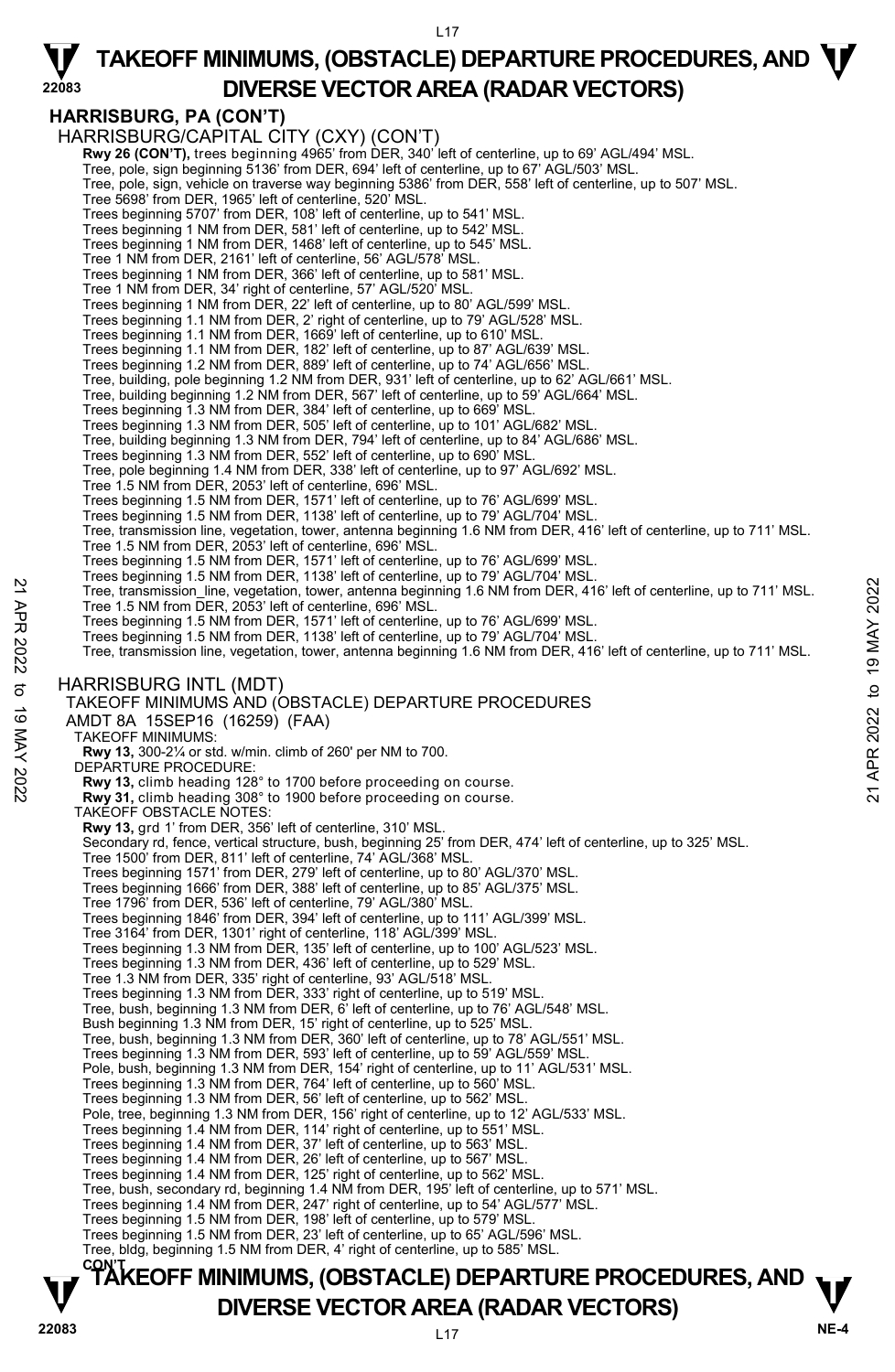**HARRISBURG, PA (CON'T)** 

**22083** 

HARRISBURG INTL (MDT) **Rwy 13 (CON'T),** tree, trmsn twr, beginning 1.5 NM from DER, 22' left of centerline, up to 603' MSL. Tree, pole, gen util, beginning 1.5 NM from DER, 8' right of centerline, up to 72' AGL/594' MSL. T-l twr 1.8 NM from DER, 3169' left of centerline, 148' AGL/598' MSL. **Rwy 31,** tree 131' from DER, 356' left of centerline, 15' AGL/314' MSL. NAVAID 300' from DER, on centerline, 9' AGL/319' MSL. Bldg 434' from DER, 259' right of centerline, 10' AGL/321' MSL. Bldg 435' from DER, 247' right of centerline, 15' AGL/325' MSL. Power transmission line 1194' from DER, 740' right of centerline, 59' AGL/367' MSL. Trmsn twr 1206' from DER, 740' right of centerline, 60' AGL/368' MSL. Trmsn twr, tree, beginning 1492' from DER, 732' right of centerline, up to 62' AGL/370' MSL. Trmsn twr, pole, power transmission line, tree, beginning 1779' from DER, 733' right of centerline, up to 65' AGL/373' MSL.<br>Tree 2721' from DER, 812' right of centerline, 71' AGL/380' MSL. Tree 2821' from DER, 1215' right of centerline, 83' AGL/385' MSL. **HAZLETON, PA**  HAZLETON RGNL (HZL) TAKEOFF MINIMUMS AND (OBSTACLE) DEPARTURE PROCEDURES AMDT 3 25APR19 (19115) (FAA) TAKEOFF MINIMUMS: **Rwy 10,** std. w/min. climb gradient of 378' per NM to 2300, or 1000-3 for VCOA. **Rwy 28,** 200-1⅜ or std. w/min. climb gradient of 329' per NM to 1900. DEPARTURE PROCEDURE: **Rwy 10,** climb on heading 104° to 2300 before proceeding on course. VCOA: **Rwy 10,** obtain ATC approval for VCOA when requesting IFR clearance. Climb in visual conditions to cross Hazleton Rgnl airport at or above 2500 before proceeding on course. TAKEOFF OBSTACLE NOTES: **Rwy 10,** tree 1' from DER, 435' left of centerline, 1606' MSL. Tree 2' from DER, 176' right of centerline, 15' AGL/1601' MSL. Tree, pole beginning 27' from DER, 0' of centerline, up to 1613' MSL. Tree 58' from DER, 438' left of centerline, 1655' MSL. Trees beginning 92' from DER, 386' left of centerline, up to 74' AGL/1670' MSL. Tree 263' from DER, 520' left of centerline, 79' AGL/1675' MSL. Tree, pole, vehicles on traverse way, fence beginning 271' from DER, 0' left of centerline, up to 84' AGL/1680' MSL.<br>Tree 292' from DER, 527' right of centerline, 1636' MSL. Trees beginning 394' from DER, 467' right of centerline, up to 1644' MSL. Trees beginning 554' from DER, 414' right of centerline, up to 1649' MSL. Tree, pole beginning 667' from DER, 0' of centerline, up to 1654' MSL. Tree, building beginning 1004' from DER, 41' left of centerline, up to 1681' MSL. Tree, building, terrain beginning 1199' from DER, 92' left of centerline, up to 1686' MSL. Trees beginning 1383' from DER, 137' left of centerline, up to 1687' MSL.<br>Trees beginning 1421' from DER, 502' left of centerline, up to 1697' MSL.<br>Trees beginning 1513' from DER, 133' left of centerline, up to 1704' MSL. Trees beginning 1603' from DER, 1' left of centerline, up to 1705' MSL.<br>Trees beginning 2397' from DER, 37' right of centerline, up to 83' AGL/1657' MSL.<br>Trees beginning 2436' from DER, 28' right of centerline, up to 1661' Trees beginning 2469' from DER, 338' right of centerline, up to 83' AGL/1665' MSL. Trees beginning 2485' from DER, 139' right of centerline, up to 91' AGL/1671' MSL. Trees beginning 2485' from DER, 21' right of centerline, up to 90' AGL/1672' MSL. Trees beginning 2512' from DER, 8' right of centerline, up to 95' AGL/1676' MSL. Trees beginning 2582' from DER, 11' right of centerline, up to 88' AGL/1683' MSL. Tree 2795' from DER, 485' right of centerline, 1685' MSL. Trees beginning 2815' from DER, 4' right of centerline, up to 1687' MSL. Tree 2915' from DER, 189' right of centerline, 81' AGL/1688' MSL. Trees beginning 2924' from DER, 61' right of centerline, up to 85' AGL/1692' MSL. Trees beginning 2987' from DER, 7' right of centerline, up to 84' AGL/1694' MSL. Trees beginning 3043' from DER, 21' right of centerline, up to 84' AGL/1695' MSL. Trees beginning 3053' from DER, 14' right of centerline, up to 84' AGL/1698' MSL. Trees beginning 3168' from DER, 157' left of centerline, up to 1708' MSL. Trees beginning 3175' from DER, 109' left of centerline, up to 1712' MSL. Trees beginning 3247' from DER, 149' left of centerline, up to 1713' MSL. Trees beginning 3271' from DER, 127' left of centerline, up to 1718' MSL. Tree, building beginning 3396' from DER, 50' left of centerline, up to 1727' MSL. Trees beginning 3431' from DER, 15' right of centerline, up to 69' AGL/1699' MSL. Trees beginning 3467' from DER, 102' right of centerline, up to 70' AGL/1701' MSL. Trees beginning 3543' from DER, 70' right of centerline, up to 70' AGL/1704' MSL. Trees beginning 3563' from DER, 19' right of centerline, up to 77' AGL/1710' MSL. Tree, building, vehicles on traverse way beginning 3701' from DER, 70' left of centerline, up to 1743' MSL.<br>Tree, building, vegetation beginning 3869' from DER, 4' left of centerline, up to 1744' MSL. Trees beginning 3903' from DER, 9' right of centerline, up to 77' AGL/1711' MSL. Trees beginning 4607' from DER, 55' right of centerline, up to 68' AGL/1712' MSL. Tree, building beginning 4920' from DER, 216' left of centerline, up to 1746' MSL.  **CON'T**  22 Tree 2022 from DER, 176' right of centerline, 15' AGL/1601' MSL.<br>
Tree 21 from DER, 176' right of centerline, 15' AGL/1601' MSL.<br>
Tree 58' from DER, 178' right of centerline, 1655' MSL.<br>
Tree 58' from DER, 520' left of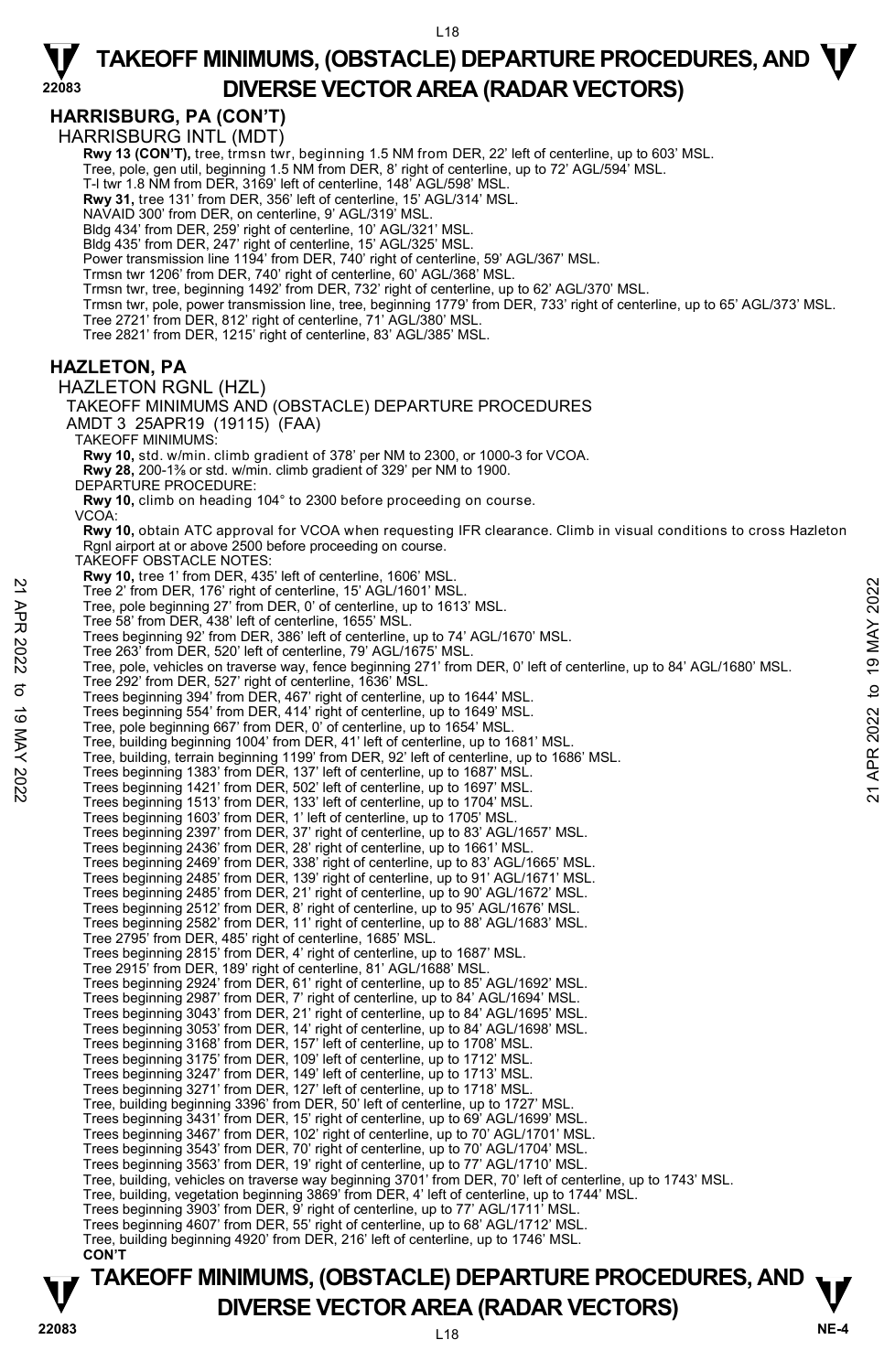L19

**HAZLETON, PA (CON'T)**  HAZLETON RGNL (HZL) (CON'T) **Rwy 28,** tree 2' from DER, 217' left of centerline, 1597' MSL. Vegetation 7' from DER, 210' right of centerline, 1596' MSL. Trees beginning 83' from DER, 371' right of centerline, up to 71' AGL/1618' MSL. Trees beginning 150' from DER, 453' right of centerline, up to 1629' MSL. Tree 160' from DER, 359' left of centerline, 1600' MSL. Tree 227' from DER, 281' left of centerline, 1604' MSL. Trees beginning 346' from DER, 376' right of centerline, up to 1639' MSL. Tree 594' from DER, 607' left of centerline, 1614' MSL. Tree 658' from DER, 383' left of centerline, 1616' MSL. Tree 783' from DER, 613' left of centerline, 1619' MSL. Tree 1568' from DER, 897' right of centerline, 1659' MSL. Tree 1716' from DER, 691' right of centerline, 1662' MSL. Trees beginning 1725' from DER, 898' right of centerline, up to 1666' MSL. Tree 1748' from DER, 742' right of centerline, 1674' MSL. Trees beginning 1807' from DER, 655' right of centerline, up to 1677' MSL. Tree 1817' from DER, 535' left of centerline, 1643' MSL. Tree, pole beginning 1839' from DER, 558' left of centerline, up to 1654' MSL. pole 2049' from DER, 579' left of centerline, 39' AGL/1657' MSI Pole 2146' from DER, 952' left of centerline, up to 42' AGL/1658' MSL. Trees beginning 2453' from DER, 1064' right of centerline, up to 1678' MSL. Tree, sign, pole, vegetation beginning 2556' from DER, 38' right of centerline, up to 1681' MSL. Pole 2599' from DER, 313' left of centerline, 43' AGL/1663' MSL. Tree, pole beginning 2717' from DER, 364' left of centerline, up to 1670' MSL. Tree, pole beginning 2832' from DER, 311' left of centerline, up to 1674' MSL. Tree, pole, sign beginning 2892' from DER, 5' right of centerline, up to 40' AGL/1685' MSL.<br>Tree, pole, sign beginning 2895' from DER, 44' left of centerline, up to 1682' MSL.<br>Tree 3017' from DER, 233' right of centerline, Tree, pole beginning 3025' from DER, 146' right of centerline, up to 41' AGL/1692' MSL. Trees beginning 3175' from DER, 116' right of centerline, up to 1693' MSL. Tree 3208' from DER, 616' left of centerline, 1684' MSL. Tree, pole beginning 3285' from DER, 138' left of centerline, up to 1694' MSL. Tree, pole beginning 3302' from DER, 156' right of centerline, up to 1704' MSL. Tree, pole beginning 3453' from DER, 51' right of centerline, up to 1707' MSL. Trees beginning 3484' from DER, 183' left of centerline, up to 43' AGL/1696' MSL. Tree, pole beginning 3520' from DER, 207' left of centerline, up to 47' AGL/1703' MSL. Tree, pole beginning 3560' from DER, 83' right of centerline, up to 37' AGL/1708' MSL. Tree 3646' from DER, 1339' right of centerline, 1709' MSL. Tree, pole beginning 3651' from DER, 220' right of centerline, up to 1712' MSI Tree, building beginning 3692' from DER, 48' right of centerline, up to 1718' MSL. Tree, pole beginning 3761' from DER, 105' right of centerline, up to 1721' MSL. Tree 3815' from DER, 37' left of centerline, 49' AGL/1716' MSL. Trees beginning 3826' from DER, 16' left of centerline, up to 53' AGL/1724' MSL. Tree 3862' from DER, 73' left of centerline, 59' AGL/1725' MSL. Trees beginning 3865' from DER, 2' left of centerline, up to 49' AGL/1727' MSL. Tree, pole beginning 3873' from DER, 3' right of centerline, up to 1734' MSL. Tree, pole beginning 3886' from DER, 0' left of centerline, up to 53' AGL/1730' MSL. Tree, pole beginning 3958' from DER, 63' right of centerline, up to 1740' MSL. Tree, pole beginning 4005' from DER, 55' right of centerline, up to 45' AGL/1741' MSL. Trees beginning 4049' from DER, 192' right of centerline, up to 49' AGL/1743' MSL. Tree, pole beginning 4063' from DER, 29' right of centerline, up to 48' AGL/1745' MSL. Tree, pole, building beginning 4097' from DER, 8' right of centerline, up to 1747' MSL. Tree, pole, building, vehicles on traverse way, fence beginning 4327' from DER, 0' right of centerline, up to 57' AGL/1773' MSL. Trees beginning 4337' from DER, 35' left of centerline, up to 53' AGL/1732' MSL. Trees beginning 4361' from DER, 123' left of centerline, up to 52' AGL/1733' MSL. Trees beginning 4367' from DER, 53' left of centerline, up to 54' AGL/1735' MSL. Tree, tank beginning 4382' from DER, 4' left of centerline, up to 66' AGL/1746' MSL. Tree, building beginning 4591' from DER, 9' left of centerline, up to 60' AGL/1747' MSL. 22 Tree 3048' from DER, 616' left of centerline, 1684 MSL.<br>
Tree 3208' from DER, 616' left of centerine, 1684 MSL.<br>
Tree, pole beginning 3282' from DER, 136' left of centerline, up to 1704' MSL.<br>
Tree, pole beginning 3483'

### **HONESDALE, PA**

CHERRY RIDGE (N30)

TAKEOFF MINIMUMS AND (OBSTACLE) DEPARTURE PROCEDURES

AMDT 4 03JUN10 (10154) (FAA)

TAKEOFF MINIMUMS:

**Rwy 18,** 500-2½ or std. w/ min. climb of 210' per NM to 1800, or alternatively, with standard TAKEOFF minimums and a<br>normal 200'/NM climb gradient, TAKEOFF must occur no later than 1400' prior to DER. **Rwy 36,** 500-2¾ or std. w/ min. climb of 642' per NM to 1900.

DEPARTURE PROCEDURE:

**Rwy 18,** climb heading 180° to 1800 before turning right.

TAKEOFF OBSTACLE NOTES:

**Rwy 18,** tree 3' from DER, 358' right of centerline, 100' AGL/1419' MSL.

**Rwy 36,** trees beginning 1' from DER, 500' left of centerline, up to 100' AGL/1439' MSL.

## **TAKEOFF MINIMUMS, (OBSTACLE) DEPARTURE PROCEDURES, AND**  $\mathbf{\nabla}$ **DIVERSE VECTOR AREA (RADAR VECTORS)** 22083

**22083**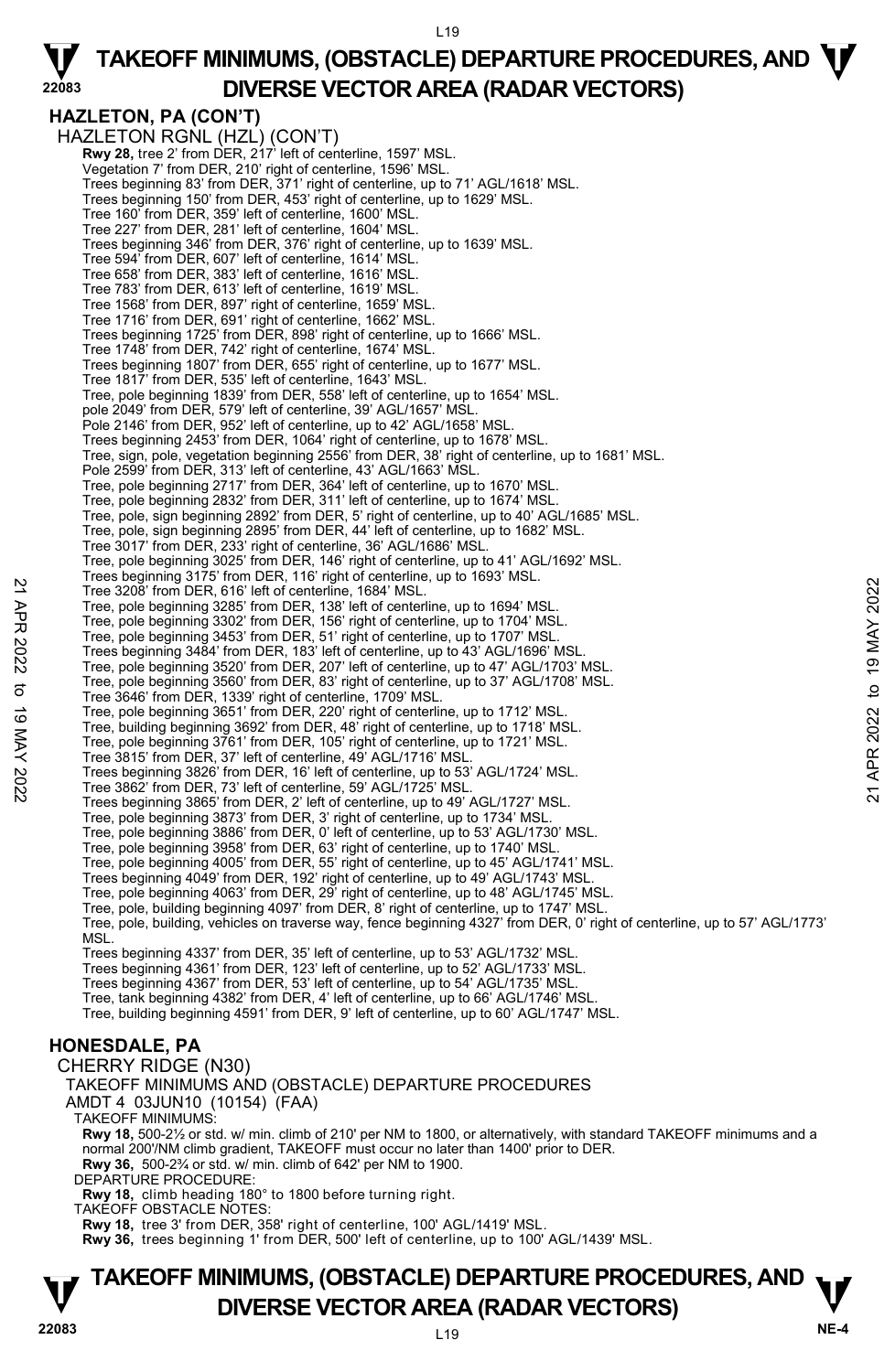#### **HUNTINGTON, WV**

**22083** 

TRI-STATE/MILTON J FERGUSON FLD (HTS) TAKEOFF MINIMUMS AND (OBSTACLE) DEPARTURE PROCEDURES AMDT 1 13JAN11 (21112) (FAA) DEPARTURE PROCEDURE: **Rwy 30,** climb heading 313° to 1800 before turning left. TAKEOFF OBSTACLE NOTES: **Rwy 12,** trees beginning 146' from DER, 220' right of centerline, up to 106' AGL/885' MSL. Trees beginning 304' from DER, 230' left of centerline, up to 97' AGL/856' MSL. **Rwy 30,** trees beginning 254' from DER, 127' left of centerline, up to 89' AGL/928' MSL. Trees beginning 76' from DER, 137' right of centerline, up to 105' AGL/944' MSL. **INDIANA, PA**  INDIANA COUNTY/JIMMY STEWART FLD (IDI) TAKEOFF MINIMUMS AND (OBSTACLE) DEPARTURE PROCEDURES ORIG 15SEP16 (21168) (FAA) TAKEOFF MINIMUMS: **Rwy 11,** 300-1¼ w/ min. climb of 206' per NM to 2300 or std. w/min. climb of 418' per NM to 2300 or 1300-3 for climb in visual conditions. **Rwy 29,** 300-2 w/min. climb of 251' per NM to 1800 or std. w/min. climb of 289' per NM to 1800. DEPARTURE PROCEDURE: **Rwy 11,** climb heading 106° to 2300 before proceeding on course. **Rwy 29,** climb heading 286° to 1800 before proceeding east. VCOA: **Rwy 11,** obtain ATC approval for climb in visual conditions when requesting IFR clearance. Climb in visual conditions to cross Indiana County/Jimmy Stewart Fld at or above 2600 before proceeding on course. TAKEOFF OBSTACLE NOTES: **Rwy 11,** tree 12' from DER, 394' right of centerline, 22' AGL/1435' MSL. Ground 21' from DER, 243' left of centerline, 1421' MSL. Tree, ground beginning 44' from DER, 458' right of centerline, up to 45' AGL/1449' MSL. Ground beginning 761' from DER, 578' right of centerline, up to 1464' MSL. Ground beginning 881' from DER, 518' right of centerline, up to 1473' MSL. Trees beginning 1163' from DER, 492' right of centerline, up to 50' AGL/1477' MSL. Tree 1560' from DER, 871' right of centerline, 94' AGL/1493' MSL. Tree 2774' from DER, 1102' right of centerline, 48' AGL/1494' MSL. Tree 2790' from DER, 953' right of centerline, 63' AGL/1497' MSL. Trees beginning 2967' from DER, 787' right of centerline, up to 45' AGL/1540' MSL. Tree 3102' from DER, 874' right of centerline, 57' AGL/1549' MSL. Tree 3108' from DER, 1114' right of centerline, 49' AGL/1553' MSL.<br>Trees beginning 3176' from DER, 707' right of centerline, up to 58' AGL/1561' MSL. Tree 3222' from DER, 1029' left of centerline, 68' AGL/1503' MSL. Tree 3270' from DER, 1073' left of centerline, 78' AGL/1515' MSL. Trees beginning 3412' from DER, 625' right of centerline, up to 49' AGL/1570' MSL. Trees beginning 3463' from DER, 971' left of centerline, up to 69' AGL/1518' MSL. Trees beginning 3616' from DER, 789' right of centerline, up to 55 ' AGL/1588' MSL. Trees beginning 3694' from DER, 987' right of centerline, up to 53' AGL/1596' MSL. Trees beginning 3816' from DER, 962' right of centerline, up to 67' AGL/1614' MSL. Tree 3881' from DER, 1185' left of centerline, 78' AGL/1519' MSL. Trees beginning 3936' from DER, 976' right of centerline, up to 65' AGL/1629' MSL. Trees beginning 4984' from DER, 1681' left of centerline, up to 63' AGL/1549' MSL. Tree 5066' from DER, 1410' left of centerline, 76' AGL/1557' MSL. Tree 5077' from DER, 1589' left of centerline, 65' AGL/1567' MSL. Trees beginning 5112' from DER, 1305' left of centerline, up to 68' AGL/1584' MSL. Trees beginning 5351' from DER, 1391' left of centerline, up to 61' AGL/1590' MSL. Tree 5421' from DER, 1848' left of centerline, 52' AGL/1585' MSL. **Rwy 29,** vehicle on road 588' from DER, 617' right of centerline, 1389' MSL. Vehicle on road beginning 594' from DER, 626' right of centerline, up to 1390' MSL. Tree 753' from DER, 598' right of centerline, 26' AGL/1402' MSL. Tree, vehicle on road beginning 758' from DER, 526' right of centerline, up to 24' AGL/1404' MSL. Trees beginning 926' from DER, 479' right of centerline, up to 26' AGL/1421' MSL. Trees beginning 1135' from DER, 478' right of centerline, up to 49' AGL/1455' MSL. Trees beginning 1251' from DER, 391' right of centerline, up to 65' AGL/1482' MSL. Tree 1289' from DER, 546' left of centerline, 61' AGL/1403' MSL. Tree 1292' from DER, 571' left of centerline, 67' AGL/1404' MSL. Tree 4156' from DER, 788' left of centerline, 64' AGL/1491' MSL. Trees beginning 4158' from DER, 446' left of centerline, up to 59' AGL/1493' MSL. Trees beginning 4459' from DER, 410' left of centerline, up to 60' AGL/1494' MSL. Trees beginning 4567' from DER, 224' left of centerline, up to 59' AGL/1496' MSL. Tree 4583' from DER, 336' right of centerline, 70' AGL/1483' MSL. Tree 4646' from DER, 439' right of centerline, 61' AGL/1501' MSL. Trees beginning 4670' from DER, 154' right of centerline, up to 60' AGL/1503' MSL. Trees beginning 4762' from DER, 92' right of centerline, up to 58' AGL/1505' MSL. Tree 4926' from DER, 868' right of centerline, 64' AGL/1515' MSL. Tree 4930' from DER, 635' right of centerline, 58' AGL/1519' MSL. **CON'T**  21 Tree, ground beginning 44 from DER, 578' right of centerline, up to 454' AGL/1449' MSL.<br>
26 Ground beginning 761' from DER, 578' right of centerline, up to 1464' MSL.<br>
Trees beginning 1633' from DER, 492' right of cent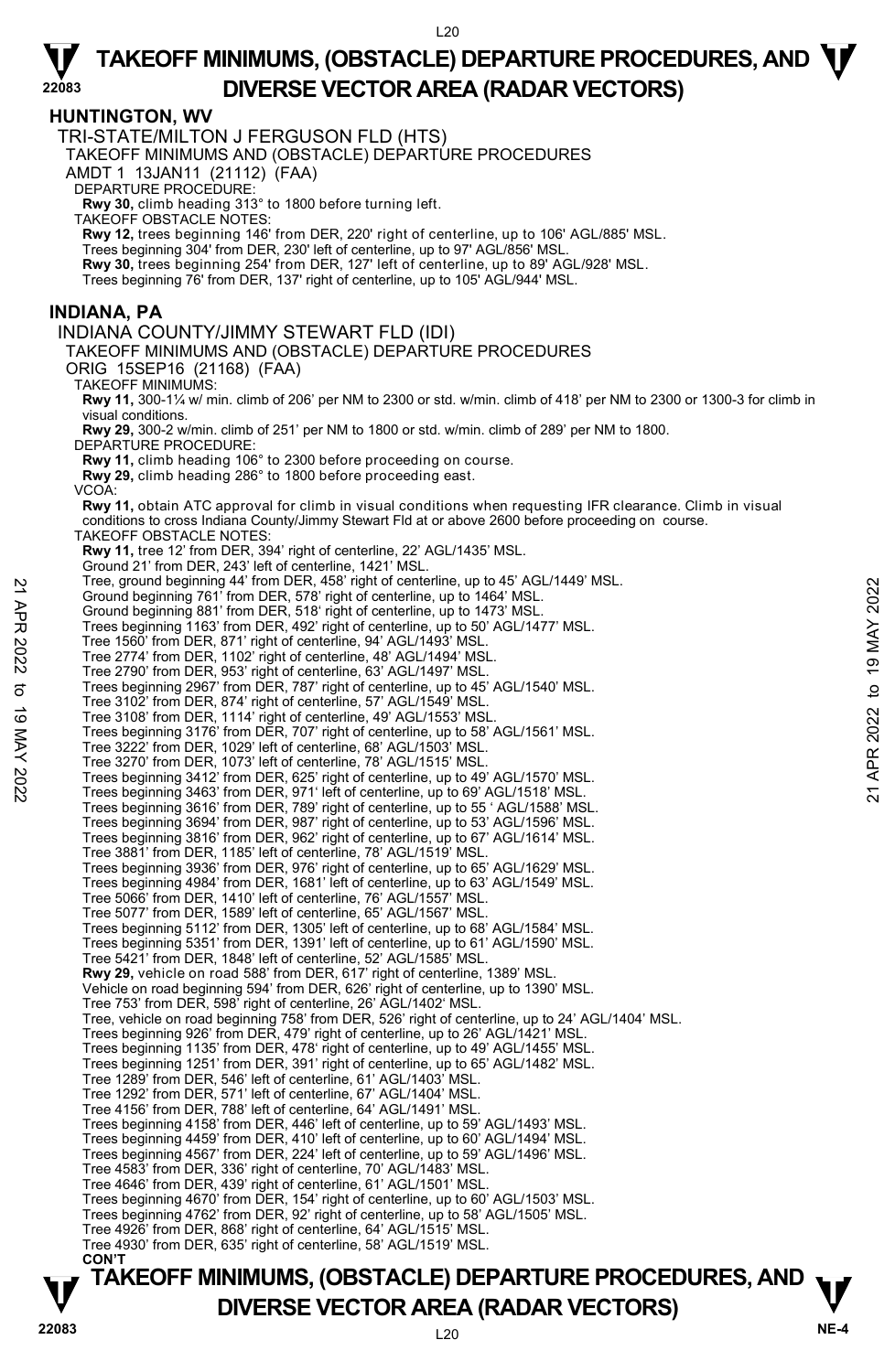**INDIANA, PA (CON'T)** 

**22083** 

INDIANA COUNTY/JIMMY STEWART FLD (IDI) (CON'T)

**Rwy 29 (CON'T),** trees beginning 4941' from DER, 7' right of centerline, up to 72' AGL/1533' MSL.<br>Trees beginning 5176' from DER, 351' right of centerline, up to 77' AGL/1543' MSL.

Tree 5200' from DER, 173' left of centerline, 70' AGL/1499' MSL.

Tree 5222' from DER, 617' right of centerline, 76' AGL/1544' MSL. Trees beginning 5277' from DER, 32' right of centerline, up to 90' AGL/1558' MSL.

Trees beginning 5529' from DER, 293' right of centerline, up to 92' AGL/1565' MSL.

Tree 5754' from DER, 632' left of centerline, 88' AGL/1528' MSL.

Trees beginning 5989' from DER, 668' left of centerline, up to 83' AGL/1551' MSL. Trees beginning 1 NM from DER, 115' left of centerline, up to 90' AGL/1577' MSL.

Trees beginning 1 NM from DER, 64' left of centerline, up to 77' AGL/1578' MSL.

Trees beginning 1 NM from DER, 45' left of centerline, up to 90' AGL/1584' MSL. Trees beginning 1 NM from DER, 5' left of centerline, up to 89' AGL/1590' MSL.

Trees beginning 1.1 NM from DER, 28' right of centerline, up to 83' AGL/1572' MSL.

Trees beginning 1.1 NM from DER, 422' right of centerline, up to 83' AGL/1574' MSL.

Trees beginning 1.1 NM from DER, 183' right of centerline, up to 89' AGL/1578' MSL. Trees beginning 1.1 NM from DER, 59' right of centerline, up to 89' AGL/1582' MSL.

Tree 1.4 NM from DER, 1982' right of centerline, 58' AGL/1590' MSL.

Trees beginning 1.4 NM from DER, 1783' right of centerline, up to 61' AGL/1605' MSL.

Tree 1.5 NM from DER, 1252' right of centerline, 59' AGL/1612' MSL.

Tank, tree, water tower, communication tower, beginning 1.5 NM from DER, 1250' right of centerline, up to 109' AGL/1668' MSL.

Tower 1.6 NM from DER, 1292' right of centerline, 121' AGL/1676' MSL.

Communication tower, tower, beginning 1.6 NM from DER, 1076' right of centerline, up to 116' AGL/1677' MSL. Communication tower 1.6 NM from DER, 1135' right of centerline, 115' AGL/1676' MSL.

#### **JOHNSTOWN, PA**

JOHN MURTHA JOHNSTOWN/CAMBRIA COUNTY (JST)

TAKEOFF MINIMUMS AND (OBSTACLE) DEPARTURE PROCEDURES

AMDT 4A 11OCT18 (22027) (FAA)

TAKEOFF OBSTACLE NOTES:

**Rwy 5,** sign 62' from DER, 256' right of centerline, 3' AGL/2282' MSL. Building 97' from DER, 480' left of centerline, 28' AGL/2299' MSL.

Building 514' from DER, 516' left of centerline, 46' AGL/2311' MSL.

Tree 687' from DER, 647' left of centerline, 2326' MSL. Tree 778' from DER, 377' right of centerline, 2300' MSL.

Trees beginning 903' from DER, 300' left of centerline, up to 2341' MSL.

**Rwy 23**, trees beginning 2' from DER, 426' right of centerline, up to 2300' MSL. Tree 20' from DER, 489' left of centerline, 2308' MSL. AMDT 4A 11OCT18 (22027) (FAA)<br>
TAKEOFF OBSTACLE NOTES:<br>
TRAWS 5, sign 62' from DER, 256' right of centerline, 3' AGL/2282' MSL.<br>
Building 57' from DER, 480' left of centerline, 46' AGL/2299' MSL.<br>
Building 514' from DER,

Trees beginning 1115' from DER, 360' left of centerline, up to 2345' MSL.

**Rwy 33,** terrain 7' from DER, 15' left of centerline, 2271' MSL.

Fence 179' from DER, 467' right of centerline, 8' AGL/2275' MSL.

Tree 359' from DER, 463' right of centerline, 2281' MSL.

Trees beginning 639' from DER, 318' right of centerline, up to 2309' MSL.

### **LANCASTER, PA**

LANCASTER (LNS)

### TAKEOFF MINIMUMS AND (OBSTACLE) DEPARTURE PROCEDURES

AMDT 1 17DEC09 (09351) (FAA)

TAKEOFF MINIMUMS:

**Rwy 8,** 300-1¼ or std. w/ min. climb of 301' per NM to 700.  **Rwy 31,** 300-1½ or std. w/ min. climb of 210' per NM to 700, or alternatively with standard takeoff minimums and a normal 200'/NM climb gradient, takeoff must occur no later than 1300' prior to DER. DEPARTURE PROCEDURE:

**Rwy 8,** climb heading 077° to 800 before turning left. TAKEOFF OBSTACLE NOTES:

**Rwy 8,** silo 590' from DER, 637' right of centerline, 88' AGL/427' MSL.

Trees beginning 825' from DER, 41' right of centerline, up to 100' AGL/425' MSL. Trees beginning 1336' from DER, 281' left of centerline, up to 100' AGL/579' MSL.

**Rwy 13,** trees beginning 2322' from DER, 902' right of centerline, up to 100' AGL/499' MSL.

Trees beginning 615' from DER, 328' left of centerline, up to 43' AGL/442' MSL.

**Rwy 26,** vehicles on road beginning 269' from DER, 494' right of centerline, up to 15' AGL/403' MSL.

Tree 1257' from DER, 797 right of centerline, 59' AGL/439' MSI

Trees beginning 1927' from DER, 915' left of centerline, up to 100' AGL/489' MSL.

**Rwy 31,** trees beginning 1334' from DER, 350' right of centerline, up to 100' AGL/571' MSL.<br>Pole 402' from DER, 221' left of centerline, 24' AGL/404' MSL.

Building 527' from DER, 229' left of centerline, 29' AGL/409' MSL.

Trees beginning 956' from DER, 88' left of centerline, up to 100' AGL/489' MSL.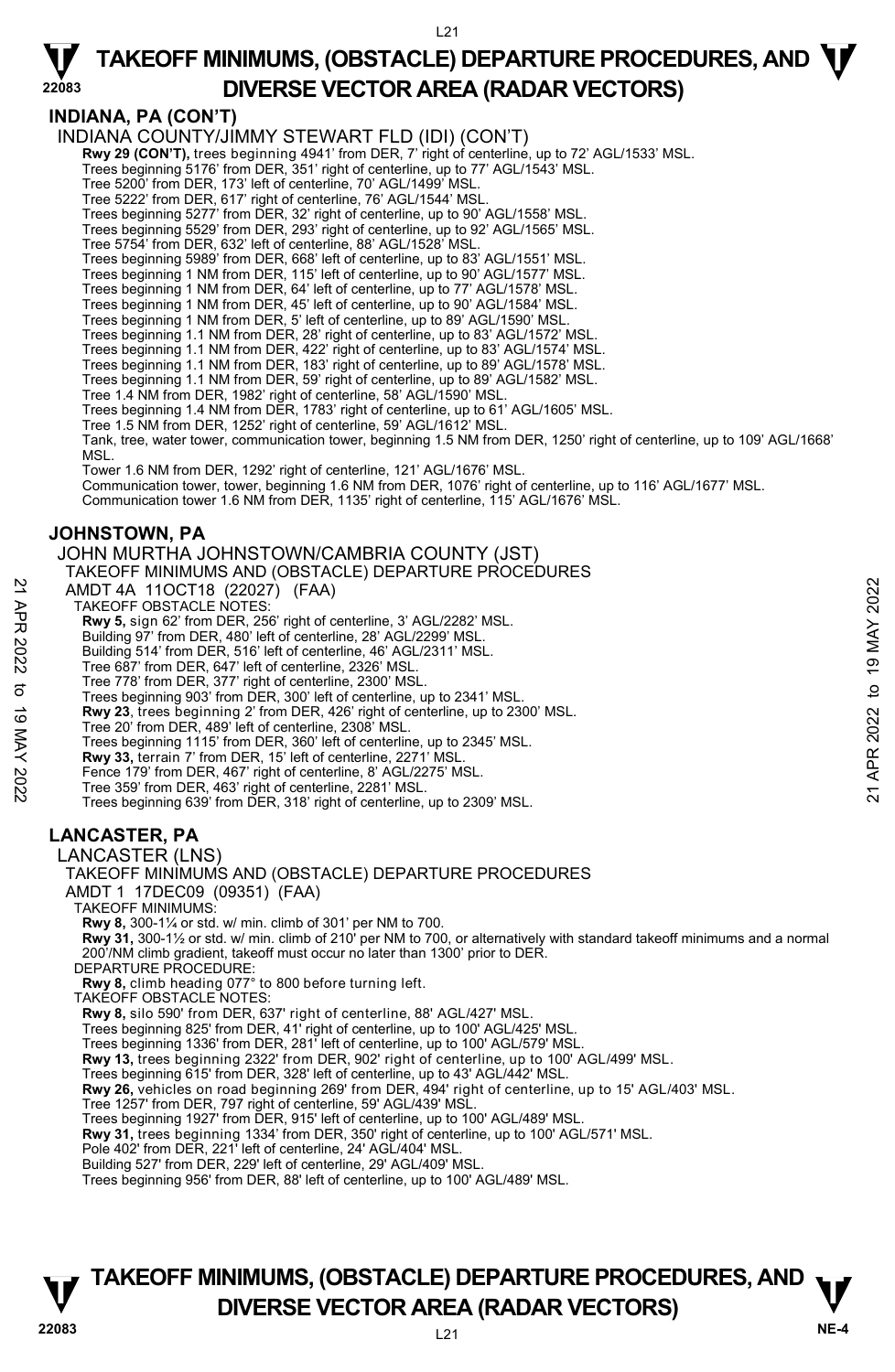#### **LATROBE, PA**

ARNOLD PALMER RGNL (LBE)

TAKEOFF MINIMUMS AND (OBSTACLE) DEPARTURE PROCEDURES

AMDT 7 29MAR18 (18088) (FAA)

TAKEOFF MINIMUMS:

**Rwy 6,** std. w/ min. climb of 220' per NM to 3300 or 1700-3 for VCOA. DEPARTURE PROCEDURE:

**Rwy 6,** climb heading 041° to 3300 before proceeding on course.

**Rwy 24,** climb heading 236° to 2300 before proceeding on course.

VCOA:

**Rwy 6,** obtain ATC approval for VCOA when requesting IFR clearance. Climb in visual conditions to cross Arnold Palmer RGNL airport at or above 2700 before proceeding on course.

TAKEOFF OBSTACLE NOTES:

**Rwy 6,** building 143' from DER, 412' left of centerline, 14' AGL/1143' MSL.

Poles beginning 1184' from DER, 750' right of centerline, up to 40' AGL/1300' MSL.

Tree 2046' from DER, 234' left of centerline, 1187' MSL. Tree 3077' from DER, 264' right of centerline, 57' AGL/1217' MSL.

Tree 4788' from DER, 951' left of centerline, 82' AGL/1260' MSL.

**Rwy 24,** pole 511' from DER, 578' left of centerline, 40' AGL/1239' MSL.

Trees and pole beginning 634' from DER, 389' left of centerline, up to 1256' MSL.

Trees beginning 1421' from DER, 774' right of centerline, up to 1257' MSL. Trees beginning 1824' from DER, 784' right of centerline, up to 1275' MSL.

Trees beginning 2656' from DER, 1161' right of centerline, up to 93' AGL/1296' MSL.

Tree 3093' from DER, 1193' right of centerline, 62' AGL/1310' MSL.

Trees beginning 3106' from DER, 958' right of centerline, up to 53' AGL/1322' MSL.

Trees beginning 3352' from DER, 1020' right of centerline, up to 65' AGL/1348' MSL.

#### **LEBANON, PA**

#### KELLER BROTHERS (08N)

TAKEOFF MINIMUMS AND (OBSTACLE) DEPARTURE PROCEDURES

ORIG 31MAY12 (12152) (FAA)

TAKEOFF MINIMUMS:

**Rwy 7,** 500-3 w/ min. climb of 231' per NM to 1200 or 1500-2 ½ for climb in visual conditions.

**Rwy 25,** 800-3 w/ min. climb of 370' per NM to 1600 or 1500-2 ½ for climb in visual conditions.

DEPARTURE PROCEDURE:

**Rwy 7,** climb heading 068° to 2000 before turning right, or for climb in visual conditions cross Keller Brothers<br>Airport at or above 1900, before proceeding on course. 21 ANKEOFF MINIMUMS:<br>
22 TAKEOFF MINIMUMS:<br>
22 TAKEOFF MINIMUMS:<br>
22 TAKEOFF MINIMUMS:<br>
22 TAKEOFF MINIMUMS:<br>
22 TAKEOFF MINIMUMS:<br>
22 TAKEOFF MINIMUMS:<br>
22 TAKEOFF MINIMUMS:<br>
22 TARTURE PROCEDURE:<br>
22 TARTURE PROCEDURE:<br>

**Rwy 25,** climb heading 248° to 2500 before proceeding on course, or for climb in visual conditions cross Keller Brothers Airport at or above 1900, before proceeding on course.

TAKEOFF OBSTACLE NOTES:

**Rwy 7,** trees and buildings beginning 223' from DER, 113' left of centerline, up to 100' AGL/719' MSL.

Trees and buildings beginning 1.6 NM from DER, 2422' right of centerline, up to 100' AGL/1499' MSL.

**Rwy 25,** trees and buildings beginning 47' from DER, 39' right of centerline, up to 100' AGL/659' MSL.<br>Trees and buildings beginning 355' from DER, 4' left of centerline, up to 100' AGL/1339' MSL.

### **LEHIGHTON, PA**

#### JAKE ARNER MEML (22N)

TAKEOFF MINIMUMS AND (OBSTACLE) DEPARTURE PROCEDURES

AMDT 1 05MAY11 (21280) (FAA)

TAKEOFF MINIMUMS:

**Rwy 8,** std. w/min. climb of 426' per NM to 1700 or 600-2¼ with min. climb of 269' per NM to 1700 or 2000-3 for climb in visual conditions.

 **Rwy 26,** std. w/min. climb of 362' per NM to 1600 or 2000-3 for climb in visual conditions. DEPARTURE PROCEDURE:

**Rwy 8,** climb heading 081° to 2400 before proceeding on course, or for climb in visual conditions cross Jake Arner Meml airport at or above 2500 before proceeding on course.

**Rwy 26**, climb heading 261° to 1900 before proceeding on course, or for climb in visual conditions cross Jake Arner Meml airport at or above 2500 before proceeding on course.

TAKEOFF OBSTACLE NOTES:

**Rwy 8,** trees beginning 1961' from DER, 42' left of centerline, up to 100' AGL/426' MSL.

Trees beginning 5388' from DER, 1817' right of centerline, up to 100' AGL/359' MSL.

Building 1.5 NM from DER, 1826' right of centerline, 31' AGL/876' MSL. Tower 2.9 NM from DER, 4326' right of centerline, 207' AGL/967' MSL.

**Rwy 26,** trees beginning 3282' from DER, 10' left of centerline, up to 100' AGL/659' MSL.

Trees beginning 4511' from DER, 879' right of centerline, up to 100' AGL/699' MSL.

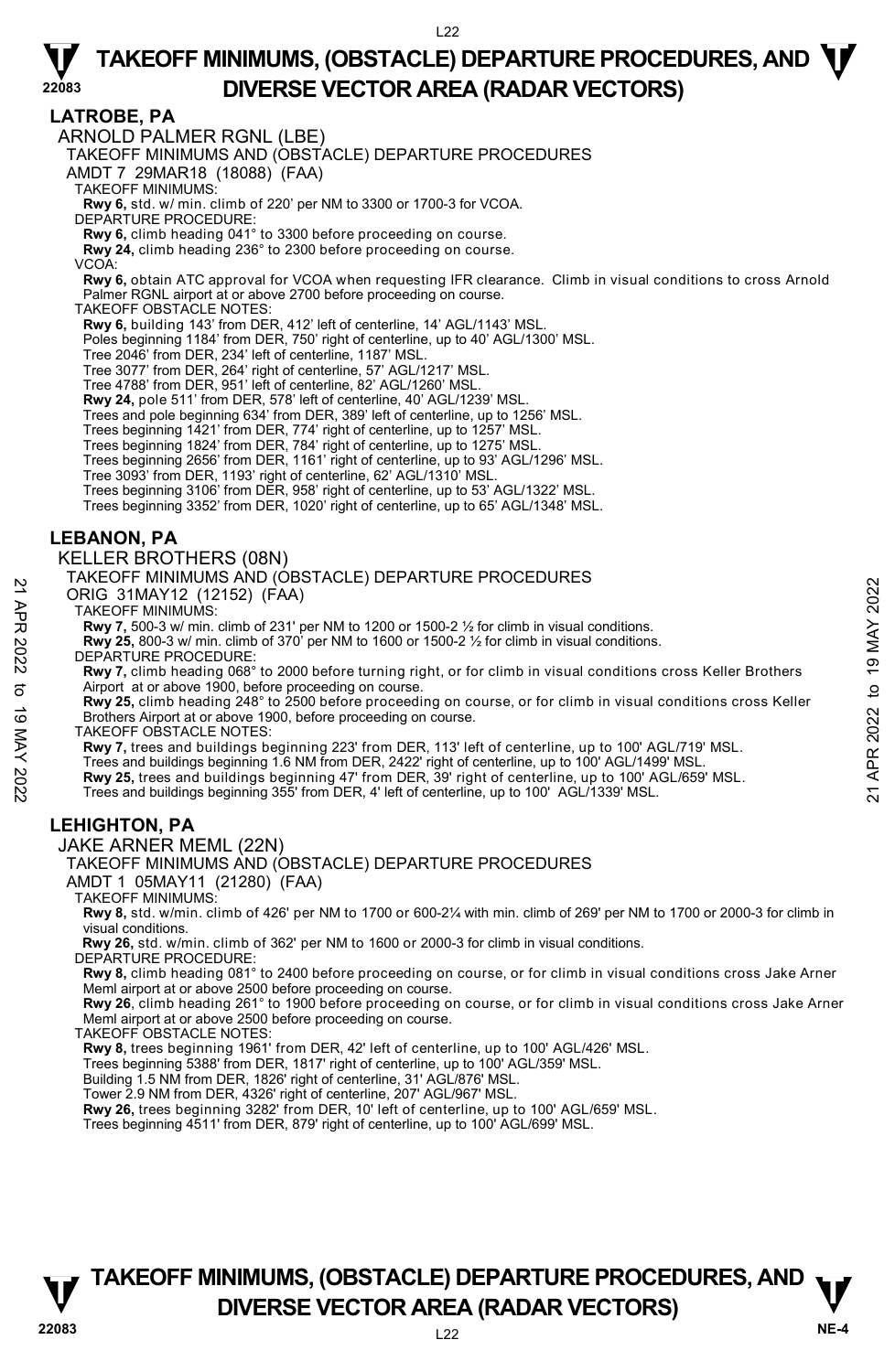#### **LEWISBURG, WV**

**22083** 

GREENBRIER VALLEY (LWB)

TAKEOFF MINIMUMS AND (OBSTACLE) DEPARTURE PROCEDURES

AMDT 4A 19JUL18 (18200) (FAA)

DEPARTURE PROCEDURE:

**Rwy 4,** climb heading 043° to 3800 before proceeding on course. **Rwy 22,** climb heading 223° to 3300 before proceeding on course.

TAKEOFF OBSTACLE NOTES:

**Rwy 4,** tree 1617' from DER, 528' right of centerline, 84' AGL/2364' MSL. **Rwy 22,** trees beginning 759' from DER 553' left of centerline, 60' AGL/2309' MSL.

Trees beginning 1996' from DER, 289' right of centerline, up to 104' AGL/2364' MSL.

#### **LOCK HAVEN, PA**

WILLIAM T PIPER MEML (LHV)

TAKEOFF MINIMUMS AND (OBSTACLE) DEPARTURE PROCEDURES AMDT 1 23NOV06 (21280) (FAA)

TAKEOFF MINIMUMS:

**Rwys 9L/R,** NA-Obstacles.

**Rwy 27L,** NA-ATC. **Rwy 27R,** std. w/min. climb of 393' per NM to 2500 or 2300-3 for climb in visual conditions.

DEPARTURE PROCEDURE:

**Rwy 27R,** climb heading 273° to 2500 before proceeding on course or for climb in visual conditions cross William T Piper Meml airport at or above 2700 MSL before proceeding on course.

TAKEOFF OBSTACLE NOTES:

**Rwy 27R,** multiple terrain and trees beginning 1.4 NM from DER, 1194' right of centerline, up to 100' AGL/1119' MSL. Tower 1.8 NM from DER, 349' right of centerline, 154' AGL/895' MSL.

#### **LOGAN, WV**

#### LOGAN COUNTY (6L4)

TAKEOFF MINIMUMS AND (OBSTACLE) DEPARTURE PROCEDURES AMDT 1 07MAR13 (13066) (FAA) DEPARTURE PROCEDURE: 22 TAKEOFF MINIMUMS AND (OBSTACLE) DEPARTURE PROCEDURES<br>
22 TAKEOFF MINIMUMS AND (OBSTACLE) DEPARTURE PROCEDURES<br>
22 DEPARTURE PROCEDURE:<br>
22 NAW 6, trees beginning 245° to 3000 before proceeding on course.<br>
7 NAW 6, tree

**Rwy 24,** climb heading 245° to 3000 before proceeding on course.

TAKEOFF OBSTACLE NOTES:

**Rwy 6,** trees beginning 46' from DER, 150' left of centerline, up to 49' AGL/ 1683' MSL.<br>Trees beginning 358' from DER, 273' right of centerline, up to 82' AGL/ 1691' MSL.

**Rwy 24,** trees 132' from DER, 193' right of centerline, up to 37' AGL/ 1682' MSL.

Fence 556' from DER, 145' right of centerline, 18' AGL/ 1673' MSL

Vehicles on road beginning 2187' from DER, crossing left to right, 22' AGL/ 1735' MSL.

Trees beginning 2335' from DER, 71' right of centerline, up to 121' AGL/ 1775' MSL.

Tree 1408' from DER, 34' left of centerline, up to 134' AGL/ 1751' MSL.

Building 1954' from DER, 312' left of centerline, 10' AGL/ 1726' MSL.

### **MARTINSBURG, WV**

EASTERN WV RGNL/SHEPHERD FLD (MRB)

TAKEOFF MINIMUMS AND (OBSTACLE) DEPARTURE PROCEDURES

AMDT 7 31MAR16 (22083) (FAA)

DEPARTURE PROCEDURE

**Rwy 8,** climb heading 079° to 1200 before turning westbound.

**Rwy 26,** climb heading 259° to 1000, then climbing left turn to 2500 direct MRB VORTAC before proceeding on course.

TAKEOFF OBSTACLE NOTES:

**Rwy 8,** tree 704' from DER, 278' right of centerline, 587' MSL.

Tree 827' from DER, 575' left of centerline, 592' MSL.

Trees beginning 879' from DER, 340' right of centerline, up to 593' MSL. Trees beginning 984' from DER, 309' left of centerline, up to 594' MSL.

Tree 1322' from DER, 392' right of centerline, 599' MSL.

Trees beginning 1510' from DER, 553' right of centerline, up to 602' MSL. Tree 1729' from DER, 503' right of centerline, 603' MSL.

**Rwy 26,** terrain 165' from DER, 468' right of centerline, up to 569' MSL.

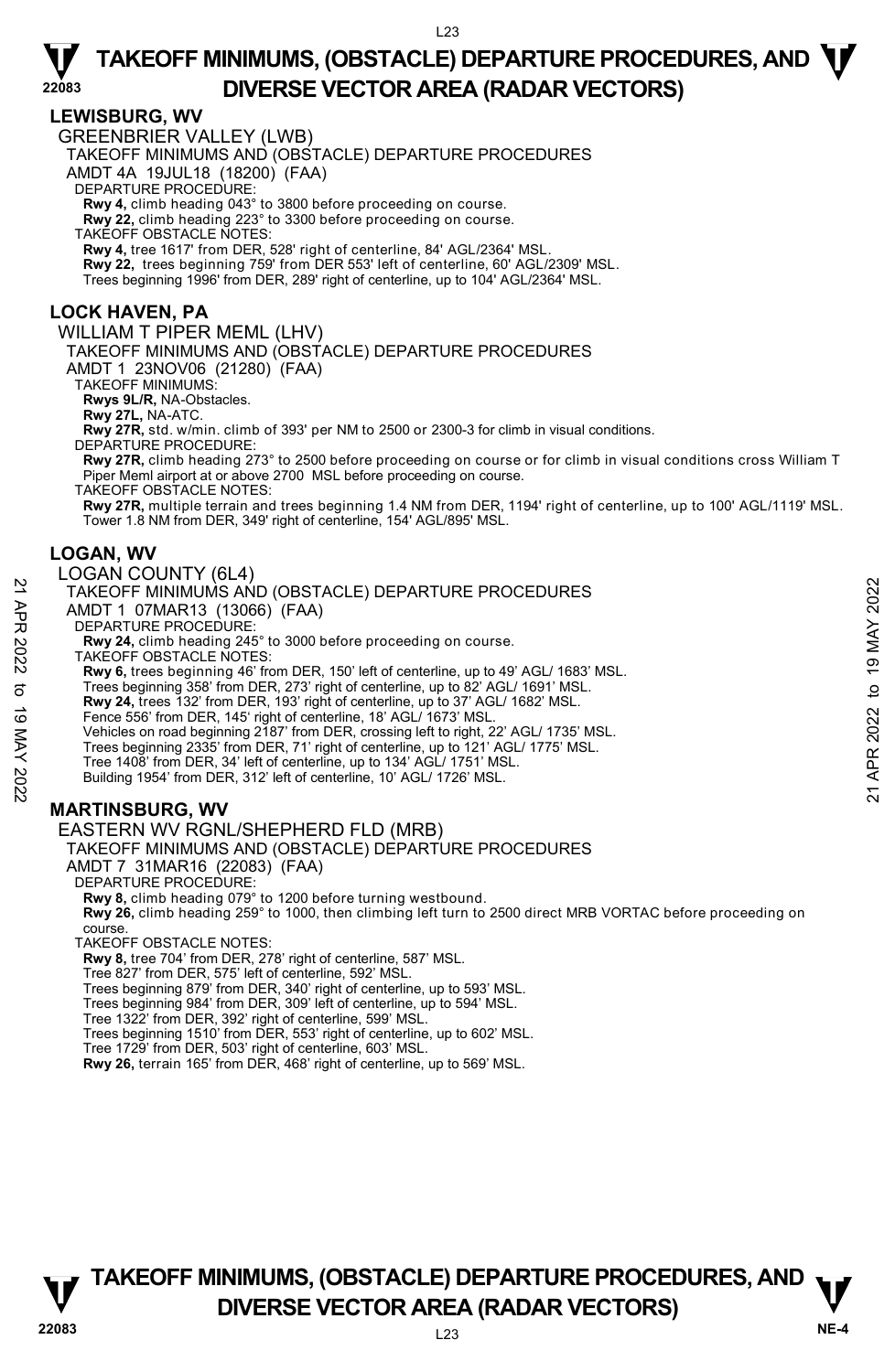#### **MEADVILLE, PA**

**22083** 

PORT MEADVILLE (GKJ)

TAKEOFF MINIMUMS AND (OBSTACLE) DEPARTURE PROCEDURES

AMDT 4 23SEP10 (10266) (FAA)

DEPARTURE PROCEDURE:

**Rwy 7,** climb heading 069° to 2000 before proceeding on course.

TAKEOFF OBSTACLE NOTES:

**Rwy 7,** pole and trees beginning 30' from DER, 128' left of centerline, up to 86' AGL/1465' MSL.

Terrain and trees beginning 58' from DER, 174' right of centerline, up to 96' AGL/1455' MSL.

**Rwy 25,** trees beginning 33' from DER, 41' left of centerline, up to 90' AGL/1449' MSL.<br>Trees beginning 51' from DER, 17' right of centerline, up to 106' AGL/1455' MSL.

#### **MIFFLINTOWN, PA**

MIFFLINTOWN (P34)

TAKEOFF MINIMUMS AND (OBSTACLE) DEPARTURE PROCEDURES

AMDT 1 23NOV06 (06327) (FAA)

TAKEOFF MINIMUMS:

**Rwy 8,** std. with a min. climb of 500' per NM to 4000 or 2100-3 for climb in visual conditions.

**Rwy 26,** NA-obstacles. DEPARTURE PROCEDURE:

**Rwy 8,** climb heading 090° to 4000 before proceeding on course or for climb in visual conditions: cross Mifflintown Airport at or above 2500 MSL before proceeding on course.

TAKEOFF OBSTACLE NOTES:

**Rwy 8,** multiple terrain and trees beginning 1332' from DER, 356' left of centerline, up to 200' AGL/839' MSL. Trees 1.2 NM from DER, 2350' right of centerline, up to 100' AGL/759' MSL.

#### **MILTON, WV**

#### ONA AIRPARK (12V)

#### TAKEOFF MINIMUMS AND (OBSTACLE) DEPARTURE PROCEDURES

AMDT 2 10APR08 (08101) (FAA)

TAKEOFF MINIMUMS:

**Rwys 7, 25,** 1900-3 climb in visual conditions.

DEPARTURE PROCEDURE:

**Rwys 7, 25,** Departure NA at night. For climb in visual conditions: cross Ona Airpark at or above 2300 MSL before proceeding on course. Do not exceed 180 KIAS until crossing Ona Airpark on course. AMIDT 2 10APR08 (08101) (FAA)<br>
TAKEOFF MINIMUMS:<br>
TAKEOFF MINIMUMS:<br>
RWYS 7, 25, 1900-3 climb in visual conditions.<br>
RWYS 7, 25, Departure NA at night. For climb in visual conditions: cross Ona Airpark at or above 2300 MSL

TAKEOFF OBSTACLE NOTES:

**Rwy 7,** trees beginning 730' from DER, 44' left of centerline, up to 100' AGL/1019' MSL.

Trees 4879' from DER, 597' right of centerline, up to 100' AGL/999' MSL.<br>Trees beginning 1.8 NM from DER, 2539' left of centerline, up to 100' AGL/1199' MSL.

Trees beginning 1.6 NM from DER, 556' right of centerline, up to 100' AGL/1199' MSL.

**Rwy 25,** trees beginning 94' from DER, 47' right of centerline, up to 100' AGL/719' MSL.

Towers and trees beginning 3016' from DER, 758' left of centerline, up to 125' AGL/822' MSL.

Trees beginning 2 NM from DER, 3193' left of centerline, up to 100' AGL/1079' MSL.

### **MONONGAHELA, PA**

ROSTRAVER (FWQ)

TAKEOFF MINIMUMS AND (OBSTACLE) DEPARTURE PROCEDURES AMDT 1A 28JUL11 (11209) (FAA) DEPARTURE PROCEDURE:

**Rwy 8,** climb heading 076° to 1800 before turning left.

TAKEOFF OBSTACLE NOTES:

**Rwy 8,** runway end identifier light and trees beginning 6' from DER, 18' left of centerline, up to 80' AGL/1339' MSL. Runway end identifier light and trees beginning 7' from DER, 1' right of centerline, up to 81' AGL/1310' MSL.

**Rwy 26,** runway end identifier light, catenary, antenna, telephone pylons, poles, power lines and trees beginning 1'<br>from DER, 46' left of centerline, up to 107' AGL/1354' MSL.

Runway end identifier light, light pole, and trees beginning 6' from DER, 77' right of centerline, up to 49' AGL/1268' MSL.

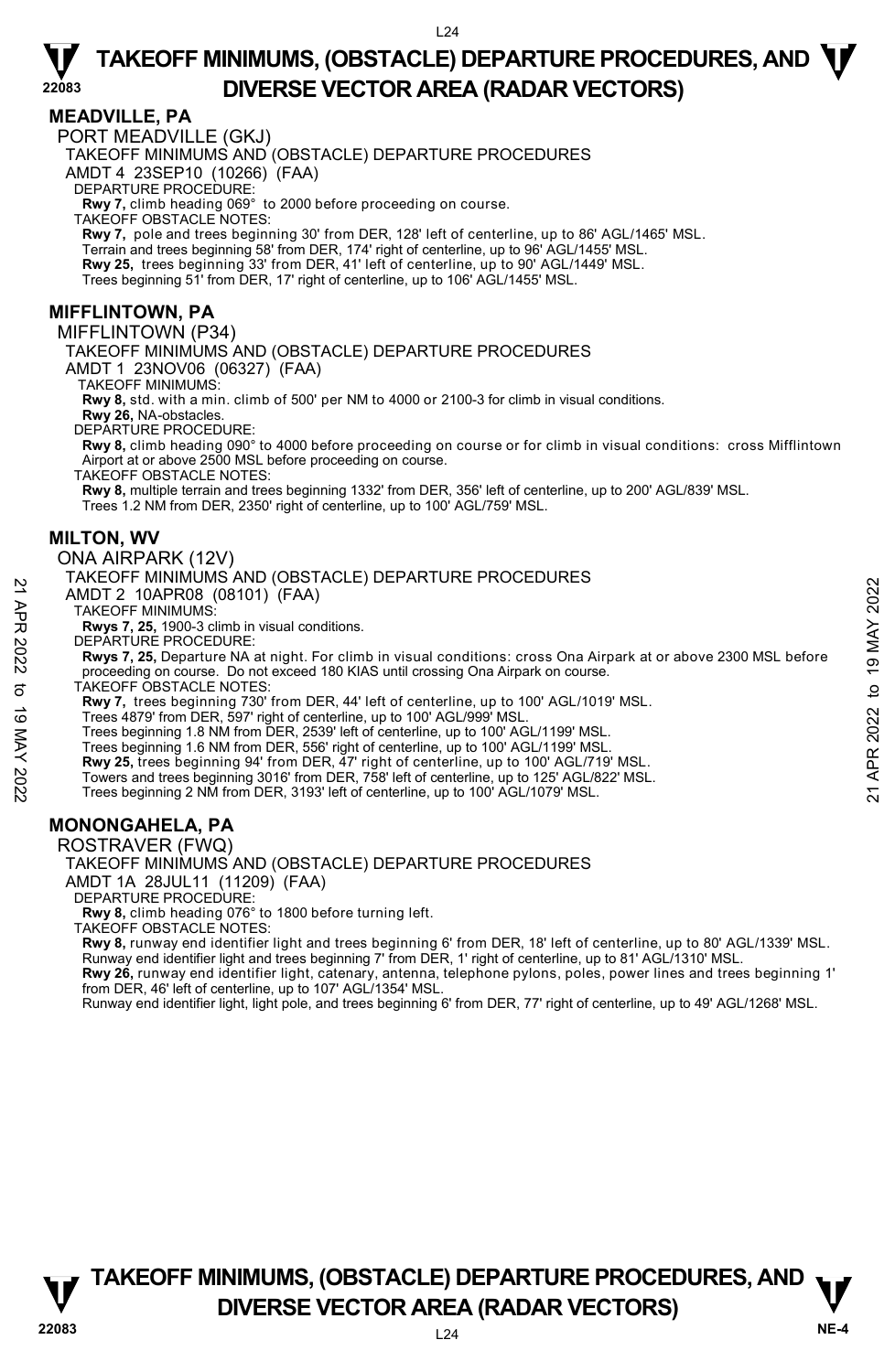

**MORGANTOWN, WV**  MORGANTOWN MUNI (WALTER L BILL HART FLD) (MGW) TAKEOFF MINIMUMS AND (OBSTACLE) DEPARTURE PROCEDURES AMDT 6A 21MAY20 (22083) (FAA) DEPARTURE PROCEDURE: **Rwy 18,** climbing right turn on heading 225° to 2700 before proceeding on course. **Rwy 36,** climb on heading 360° to 2700 before proceeding on course. TAKEOFF OBSTACLE NOTES: **Rwy 18,** sign, vegetation beginning 25' from DER, 252' right of centerline, up to 4' AGL/1245' MSL. Trees beginning 1447' from DER, 207' right of centerline, up to 1291' MSL. Trees beginning 1561' from DER, 210' right of centerline, up to 1299' MSL. Trees beginning 1838' from DER, 233' right of centerline, up to 1311' MSL. Tree 2170' from DER, 1033' right of centerline, 1317' MSL. Trees beginning 2370' from DER, 1063' right of centerline, up to 1324' MSL. **Rwy 36,** sign 21' from DER, 287' left of centerline, 4' AGL/1238' MSL. Trees beginning 65' from DER, 307' right of centerline, up to 1252' MSL. Tree 412' from DER, 553' left of centerline, 1262' MSL. **MOUNDSVILLE, WV**  MARSHALL COUNTY (MPG) TAKEOFF MINIMUMS AND (OBSTACLE) DEPARTURE PROCEDURES AMDT 2 24JUL14 (14205) (FAA) TAKEOFF MINIMUMS: **Rwy 6,** std. w/min. climb of 228' per NM to 1900 or 900-2½ for climb in visual conditions. **Rwy 24,** 300-2 or std. w/min. climb of 385' per NM to 1600. DEPARTURE PROCEDURE: **Rwy 6,** for climb in visual conditions cross Marshall County airport at or above 2000 before proceeding on course. When executing VCOA, notify ATC prior to departure. **Rwy 24,** climb heading 240° to 1700 before turning left. TAKEOFF OBSTACLE NOTES: **Rwy 6,** trees beginning 6' from DER, 65' left of centerline, up to 68' AGL/1207' MSL. Trees beginning 46' from DER, 391' right of centerline, up to 122' AGL/1237' MSL. Trees beginning 113' from DER, 85' right of centerline, up to 80' AGL/1219' MSL. Trees beginning 156' from DER, 84' left of centerline, up to 48' AGL/1227' MSL. Trees beginning 3967' from DER, 948' left of centerline, up to 100' AGL/1399' MSL. Pole 4755' from DER, 65' left of centerline, 32' AGL/1316' MSL. **Rwy 24,** trees beginning 10' from DER, 371' left of centerline, up to 65' AGL/1244' MSL.<br>Trees beginning 28' from DER, 74' right of centerline, up to 17' AGL/1216' MSL. Trees beginning 116' from DER, 435' left of centerline, up to 98' AGL/1250' MSL. Trees beginning 1349' from DER, 310' left of centerline, up to 112' AGL/1291' MSL. Trees beginning 1644' from DER, 318' right of centerline, up to 78' AGL/1277' MSL. AG equipment 2454' from DER, 729' right of centerline, 54' AGL/1316' MSL. NAK-UY- USSIACLE NOIES:<br>
Trees beginning 6' from DER, 65' left of centerline, up to 68' AGL/1207' MSL.<br>
Trees beginning 46' from DER, 391' right of centerline, up to 122' AGL/1237' MSL.<br>
Trees beginning 16' from DER, 84' Buildings and poles beginning 5270' from DER, left and right of centerline, up to 55' AGL/1441' MSL. Transmission towers beginning 5499' from DER, left and right of centerline, up to 104' AGL/1479' MSL. **MOUNT JOY/MARIETTA, PA**  DONEGAL SPRINGS AIRPARK (N71) TAKEOFF MINIMUMS AND (OBSTACLE) DEPARTURE PROCEDURES AMDT 2 20DEC07 (07354) (FAA) DEPARTURE PROCEDURE **Rwy 10,** climb heading 094° to 1300 before turning southwest. **Rwy 28,** climb heading 274° to 1900 before turning south. TAKEOFF OBSTACLE NOTES: **Rwy 10,** tree 433' from DER, 487' right of centerline, 100' AGL/519' MSL. **MOUNT POCONO, PA**  POCONO MOUNTAINS RGNL (MPO) TAKEOFF MINIMUMS AND (OBSTACLE) DEPARTURE PROCEDURES AMDT 2 18NOV10 (21280) (FAA) TAKEOFF MINIMUMS: **Rwy 5,** 300-2 or std. w/min. climb of 234' per NM to 2300. **Rwy 31,** 300-1½ or std. w/min. climb of 266' per NM to 2200. DEPARTURE PROCEDURE:

**Rwy 5,** climb heading 050° to 2500 before proceeding on course.

**Rwy 13,** climb heading 128° to 2500 before proceeding on course.

**Rwy 23,** climb heading 230° to 2500 before proceeding on course. **Rwy 31,** climb heading 308° to 2500 before proceeding on course.

**CON'T** 



**22083**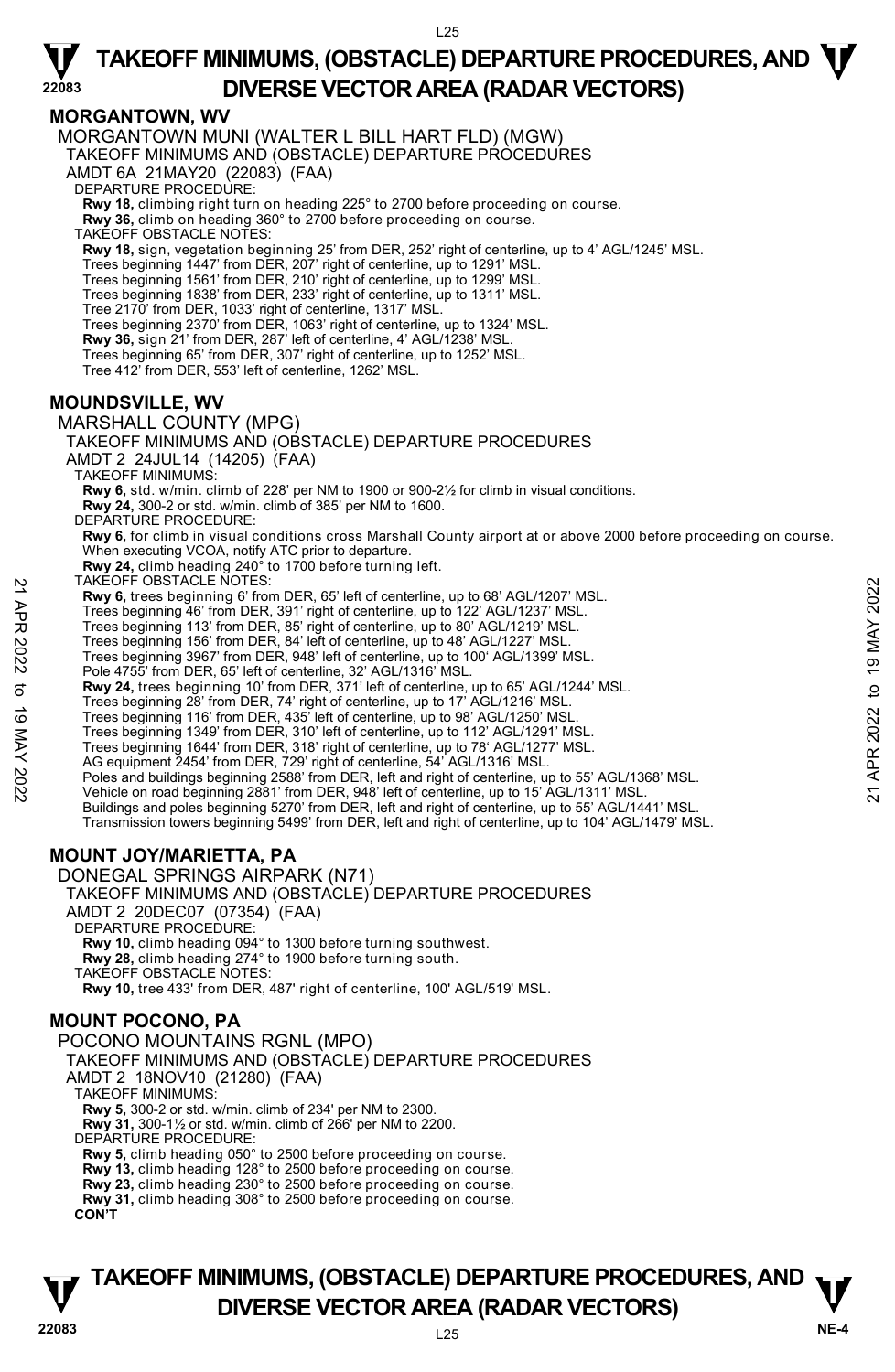### **MOUNT POCONO, PA (CON'T)**

POCONO MOUNTAINS RGNL (MPO) (CON'T) TAKEOFF OBSTACLE NOTES:

**Rwy 5,** trees beginning 4' from DER, 493' right of centerline, up to 100' AGL/2039' MSL. Trees beginning 19' from DER, 499' left of centerline, up to 100' AGL/2019' MSL. Tower 1.5 NM from DER, 2728' left of centerline, 177' AGL/2200' MSL. Vehicles 754' from DER, 55' left of centerline, up to 17' MSL/1957' MSL. **Rwy 13,** trees beginning 185' from DER, 52' left of centerline, up to 100' AGL/1989' MSL.

Trees beginning 1628' from DER, 187' right of centerline, up to 100' AGL/1989' MSL. **Rwy 23,** trees beginning 14' from DER, 347' left of centerline, up to 100' AGL/1945' MSL.

Trees beginning 73' from DER, 20' right of centerline, up to 100' AGL/1936' MSL.

**Rwy 31,** trees beginning 7' from DER, 287' right of centerline, up to 100' AGL/2079' MSL.

Trees beginning 580' from DER, 245' left of centerline, up to 100' AGL/1969' MSL.

Railroad tracks 1459' from DER, up to 23' AGL/1903' MSL.

### **MUIR AAF (KMUI)**

**22083** 

FORT INDIANTOWN GAP, PA

### TAKEOFF MINIMUMS AND (OBSTACLE) DEPARTURE PROCEDURES

15JAN09 (09015)

DEPARTURE PROCEDURE:

**Rwy 7,** climbing right turn on 190 bearing from BZJ NDB to 1900 before proceeding on course. **Rwy 25,** climbing left turn on 190 bearing from BZJ NDB to 1800 before proceeding on course. TAKEOFF OBSTACLE NOTES:

**Rwy 7,** Trees 309' from DER, left of centerline, 81' AGL/514' MSL. Trees 2945' from DER, 662' right of centerline, 63' AGL/562' MSL. **Rwy 25,** Tree 26' from DER, 415' right of centerline, 43' AGL/505' MSL. Vehicle on road 280' from DER, 61' left of centerline, 15' AGL/474' MSL. Building 382' from DER, 235' left of centerline, 33' AGL/492' MSL.

#### **MYERSTOWN, PA**

#### DECK (9D4)

TAKEOFF MINIMUMS AND (OBSTACLE) DEPARTURE PROCEDURES ORIG 18JAN07 (07018) (FAA) DEPARTURE PROCEDURE: **Rwy 19,** climb heading 174° to 1600 before proceeding on course. TAKEOFF OBSTACLE NOTES: **Rwy 1,** tree 315' from DER, 579' right of centerline, 41' AGL/570' MSL. Pole 697' from DER, 621' right of centerline, 31' AGL/553' MSL. Tree 878' from DER, 616' right of centerline, 56' AGL/572' MSL. WITERSTOWN, PA<br>
DECK (9D4)<br>
TAKEOFF MINIMUMS AND (OBSTACLE) DEPARTURE PROCEDURES<br>
ORIG 18JAN07 (07018) (FAA)<br>
DEPARTURE PROCEDURE:<br>
RWY 1, tree 315 from DER, 579' right of centerline, 41' AGL/570' MSL.<br>
TAKEOFF OBSTACLE N

### **NEW CASTLE, PA**

NEW CASTLE MUNI (UCP)

TAKEOFF MINIMUMS AND (OBSTACLE) DEPARTURE PROCEDURES AMDT 1 20MAR03 (03079) (FAA)

TAKEOFF MINIMUMS:

**Rwy 13**, 300-1 or std. with a min. climb of 350' per NM to 1400.

TAKEOFF OBSTACLE NOTES:

**Rwy 5,** tree 785' from DER, 196' right of centerline, 32' AGL/1029' MSL. **Rwy 13,** trees 4087' from DER, 1531' right of centerline, 100' AGL/1249' MSL.

Building 262' from DER, 179' left of centerline, 24' AGL/1088' MSL.

**Rwy 31,** tree 497' from DER, 18' right of centerline, 28' AGL/1044' MSL.

### **PALMYRA, PA**

REIGLE FLD (58N)

TAKEOFF MINIMUMS AND (OBSTACLE) DEPARTURE PROCEDURES ORIG-A 15DEC11 (22083) (FAA)

TAKEOFF MINIMUMS:

**Rwys 13, 31,** NA at night.

**Rwy 13,** 1000-3 w/min. climb of 373' to 2500 or 1600-2½ for climb in visual conditions.

**Rwy 31,** 1000-3 or 1600-2½ for climb in visual conditions.

DEPARTURE PROCEDURE:

**Rwy 13,** climb heading 127° to 2500 before proceeding on course or for climb in visual conditions: cross Reigle Fld airport at or above 1900 MSL before proceeding on course.

**Rwy 31,** climb heading 307° to 2500 before proceeding on course or for climb in visual conditions: cross Reigle Fld<br>airport at or above 1900 MSL before proceeding on course.

TAKEOFF OBSTACLE NOTES:

**Rwy 13,** vehicles/buildings/power lines beginning 60' from DER on centerline, up to 200' AGL/699' MSL.<br>Terrain beginning 2 NM from DER, 50' right of centerline, up to 1160' MSL.

Signs beginning 165' from DER, 244' right of centerline, up to 9' AGL/501' MSL. **Rwy 31,** buildings/power lines beginning 1250' from DER, on centerline, up to 200' AGL/679' MSL.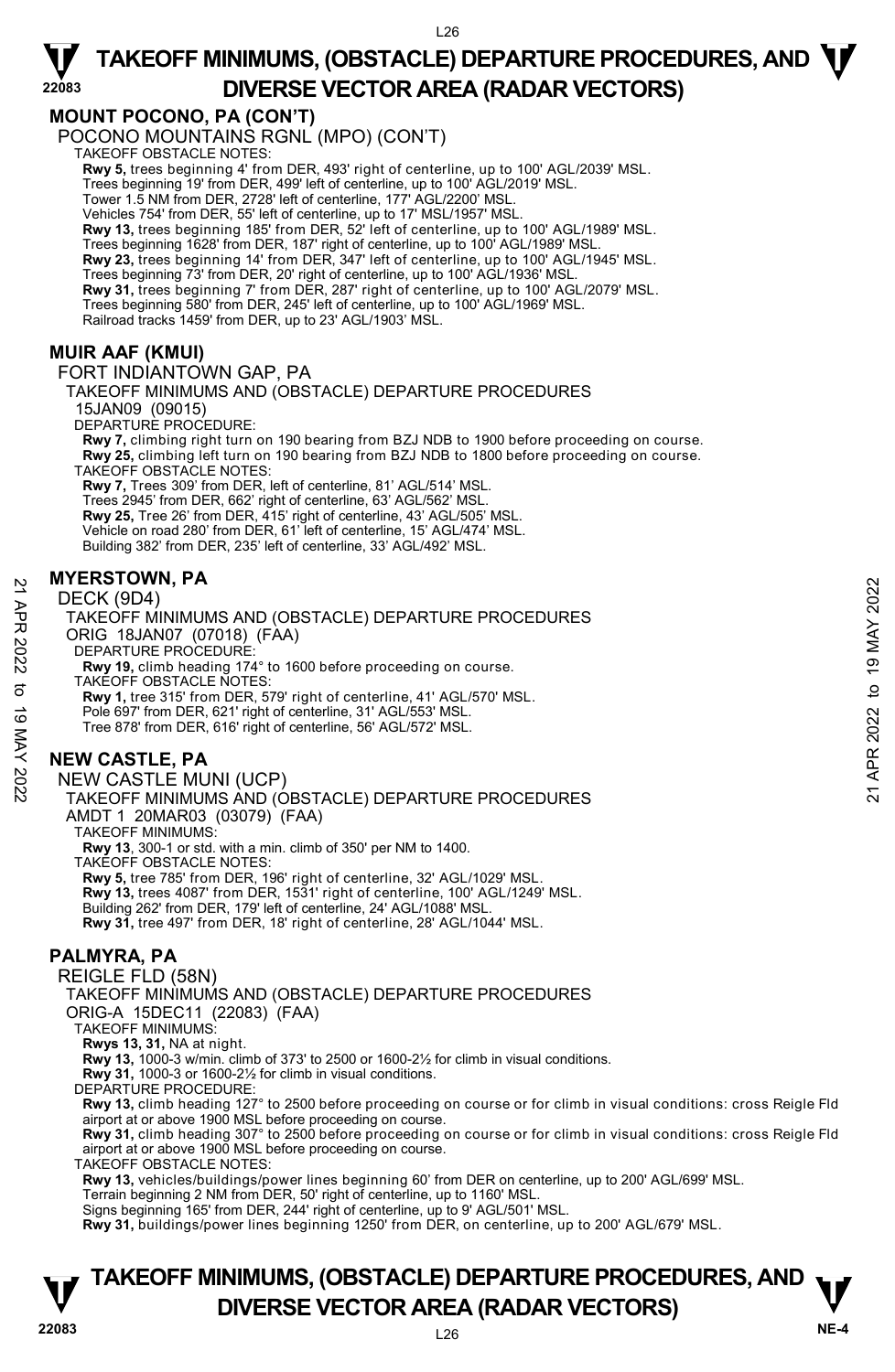L27

#### **PARKERSBURG, WV**  MID-OHIO VALLEY RGNL (PKB) TAKEOFF MINIMUMS AND (OBSTACLE) DEPARTURE PROCEDURES AMDT 3 20JUN19 (19171) (FAA) TAKEOFF MINIMUMS: **Rwy 21,** 300-1¼ or std. w/min. climb of 400' per NM to 1100. **Rwy 28,** 500-3 or std. w/min. climb of 285' per NM to 1500. TAKEOFF OBSTACLE NOTES: **Rwy 3,** trees beginning 49' from DER, 3' left of centerline, up to 65' AGL/911' MSL. Tree 93' from DER, 61' right of centerline, 8' AGL/864' MSL. Trees beginning 108' from DER, 122' right of centerline, up to 13' AGL/866' MSL. Trees beginning 223' from DER, 191' right of centerline, up to 878' MSL. Trees beginning 373' from DER, 317' right of centerline, up to 882' MSL. Tree 1269' from DER, 490' right of centerline, 897' MSL. Tree 1415' from DER, 437' right of centerline, 905' MSL. Trees beginning 1540' from DER, 24' right of centerline, up to 911' MSL. Trees beginning 1767' from DER, 17' left of centerline, up to 67' AGL/912' MSL. Trees beginning 1796' from DER, 41' left of centerline, up to 72' AGL/913' MSL. Trees beginning 1821' from DER, 12' right of centerline, up to 61' AGL/914' MSL. Trees beginning 1841' from DER, 19' left of centerline, up to 67' AGL/914' MSL. Trees beginning 1856' from DER, 35' right of centerline, up to 58' AGL/915' MSL. Trees beginning 1876' from DER, 6' left of centerline, up to 65' AGL/916' MSL. Trees beginning 1877' from DER, 105' right of centerline, up to 60' AGL/920' MSL. Trees beginning 1885' from DER, 55' right of centerline, up to 58' AGL/921' MSL. Trees beginning 1911' from DER, 6' right of centerline, up to 59' AGL/925' MSL. Trees beginning 1967' from DER, 96' right of centerline, up to 58' AGL/926' MSL. Trees beginning 1980' from DER, 82' right of centerline, up to 70' AGL/929' MSL. Trees beginning 1990' from DER, 177' right of centerline, up to 64' AGL/931' MSL. Trees beginning 2017' from DER, 5' right of centerline, up to 89' AGL/945' MSL. Trees beginning 2141' from DER, 1' left of centerline, up to 917' MSL. Tree 2242' from DER, 44' left of centerline, 88' AGL/919' MSL. Tree 2694' from DER, 84' left of centerline, 86' AGL/927' MSL. Trees beginning 2725' from DER, 28' left of centerline, up to 82' AGL/931' MSL. Trees beginning 2772' from DER, 49' left of centerline, up to 75' AGL/932' MSL. Trees beginning 2922' from DER, 193' right of centerline, up to 82' AGL/946' MSL. Trees beginning 2938' from DER, 185' right of centerline, up to 86' AGL/949' MSL. Trees beginning 2989' from DER, 98' right of centerline, up to 96' AGL/952' MSL. Trees beginning 3112' from DER, 7' left of centerline, up to 102' AGL/948' MSL. Trees beginning 3243' from DER, 613' right of centerline, up to 961' MSL. **Rwy 10**, tree 51' from DER, 444' left of centerline, 843' MSL. Tree 83' from DER, 346' left of centerline, 852' MSL. Trees beginning 106' from DER, 104' left of centerline, up to 24' AGL/856' MSL. Tree 337' from DER, 239' right of centerline, 857' MSL. Trees beginning 354' from DER, 38' left of centerline, up to 869' MSL. Trees beginning 377' from DER, 145' right of centerline, up to 867' MSL. Tree 473' from DER, 387' right of centerline, 874' MSL. Tree 473' from DER, 163' right of centerline, 81' AGL/882' MSL. Trees beginning 482' from DER, 112' right of centerline, up to 87' AGL/885' MSL. Trees beginning 536' from DER, 17' left of centerline, up to 888' MSL. Trees beginning 573' from DER, 106' right of centerline, up to 100' AGL/892' MSL. Tree, tank, stack, tower beginning 625' from DER, 114' right of centerline, up to 893' MSL. **Rwy 21**, tree 50' from DER, 488' left of centerline, 805' MSL. Tree, sign beginning 65' from DER, 168' left of centerline, up to 811' MSL. Trees beginning 91' from DER, 312' right of centerline, up to 26' AGL/818' MSL. Trees beginning 192' from DER, 405' left of centerline, up to 840' MSL. Tree 678' from DER, 654' right of centerline, 831' MSL. Tree 903' from DER, 685' right of centerline, 843' MSL. Tree 957' from DER, 614' right of centerline, 848' MSL. Trees beginning 966' from DER, 614' right of centerline, up to 860' MSL. Tree 1323' from DER, 828' left of centerline, 843' MSL. Tree 2738' from DER, 1142' left of centerline, 872' MSL. Trees beginning 2806' from DER, 1065' right of centerline, up to 880' MSL. Tree 2894' from DER, 1016' right of centerline, 882' MSL. Tree 2935' from DER, 1246' right of centerline, 897' MSL. Trees beginning 2974' from DER, 996' right of centerline, up to 911' MSL. Trees beginning 3049' from DER, 182' left of centerline, up to 53' AGL/885' MSL. Trees beginning 3084' from DER, 816' right of centerline, up to 944' MSL. Tree 3112' from DER, 301' left of centerline, 54' AGL/886' MSL. Trees beginning 3120' from DER, 193' left of centerline, up to 49' AGL/889' MSL. Trees beginning 3231' from DER, 175' left of centerline, up to 44' AGL/891' MSL. Trees beginning 3246' from DER, 400' right of centerline, up to 945' MSL. Tree 3334' from DER, 1015' right of centerline, 946' MSL. Trees beginning 3348' from DER, 2' right of centerline, up to 103' AGL/969' MSL. Trees beginning 3376' from DER, 248' left of centerline, up to 42' AGL/895' MSL. Trees beginning 3443' from DER, 202' left of centerline, up to 49' AGL/897' MSL. **CON'T**  Tree 2242 from DER, 44' lett of centerline, 86' AGL/937' MSL.<br>
Tree 2694' from DER, 84' lett of centerline, 86' AGL/927' MSL.<br>
Trees beginning 2722' from DER, 49' left of centerline, up to 82' AGL/931' MSL.<br>
Trees beginni

# **TAKEOFF MINIMUMS, (OBSTACLE) DEPARTURE PROCEDURES, AND**  $\mathbf{\nabla}$ **DIVERSE VECTOR AREA (RADAR VECTORS) PREMIX AREA (RADAR VECTORS)** NE-4 **NE-4**

**22083**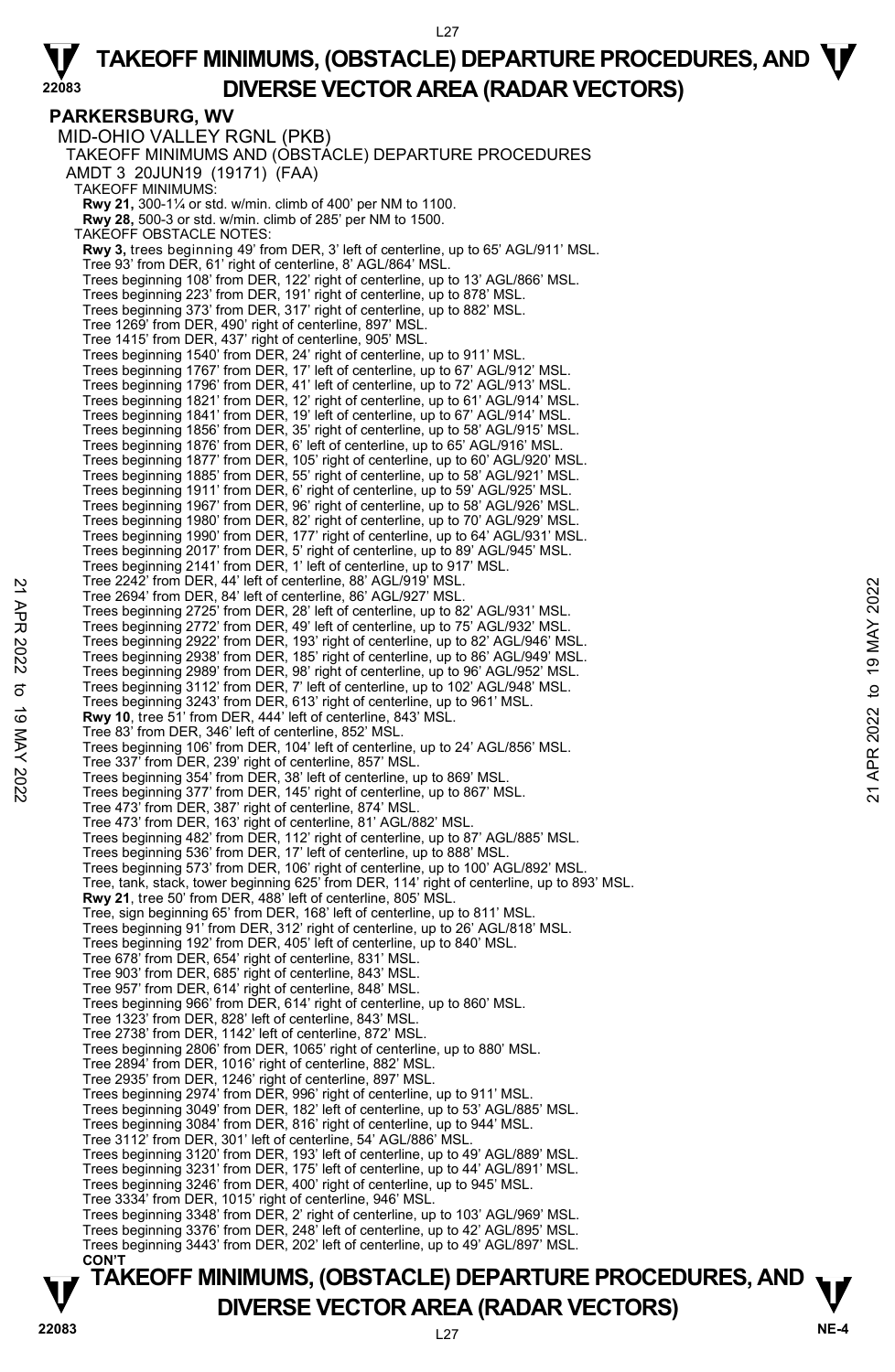#### **PARKERSBURG, WV (CON'T)**

**22083** 

MID-OHIO VALLEY RGNL (PKB) (CON'T)

**Rwy 21 (CON'T),** trees beginning 3637' from DER, 428' left of centerline, up to 910' MSL.<br>Trees beginning 3764' from DER, 373' left of centerline, up to 912' MSL.

Tree 3907' from DER, 921' left of centerline, 921' MSL.

- Trees beginning 3941' from DER, 445' left of centerline, up to 929' MSL. Trees beginning 4053' from DER, 3' left of centerline, up to 937' MSL.
- 
- Tree 1 NM from DER, 2126' right of centerline, 956' MSL.

**Rwy 28**, tree 32' from DER, 418' right of centerline, 843' MSL.

- Tree 76' from DER, 292' left of centerline, 838' MSL.
- Tree 96' from DER, 402' right of centerline, 862' MSL.

Tree, fence beginning 114' from DER, 341' right of centerline, up to 75' AGL/881' MSL.

- Tree 221' from DER, 298' left of centerline, 841' MSL.
- Tree 403' from DER, 490' right of centerline, 882' MSL.
- Trees beginning 522' from DER, 22' right of centerline, up to 885' MSL.
- Tree 560' from DER, 14' left of centerline, 18' AGL/846' MSL.
- 
- Trees beginning 594' from DER, 12' left of centerline, up to 35' AGL/859' MSL. Trees beginning 637' from DER, 5' left of centerline, up to 39' AGL/863' MSL.
- Trees beginning 809' from DER, 158' left of centerline, up to 46' AGL/864' MSL.
- Tower beginning 2.3 NM from DER, 935' left of centerline, up to 319' AGL/1326' MSL. Tower 2.4 NM from DER, 3118' left of centerline, 207' AGL/1215' MSL.

#### **PERKASIE, PA**

PENNRIDGE (CKZ) TAKEOFF MINIMUMS AND (OBSTACLE) DEPARTURE PROCEDURES AMDT 1 30JAN20 (20030) (FAA) TAKEOFF MINIMUMS: **Rwy 26,** 400-3 or std. w/min. climb of 248' per NM to 1100. DEPARTURE PROCEDURE: **Rwy 26**, climb on heading 262° to 1100 before proceeding on course. TAKEOFF OBSTACLE NOTES: **Rwy 8,** fence 25' from DER, 2' left of centerline, 11' AGL/576' MSL. Tree 68' from DER, 315' left of centerline, 616' MSL. Tree, building, pole beginning 89' from DER, 277' right of centerline, up to 652' MSL. Trees beginning 134' from DER, 252' left of centerline, up to 629' MSL. Trees beginning 242' from DER, 31' left of centerline, up to 642' MSL. Trees, poles beginning 783' from DER, 79' right of centerline, up to 655' MSL. Trees beginning 880' from DER, 175' right of centerline, up to 660' MSL. Trees, poles beginning 957' from DER, 9' right of centerline, up to 664' MSL. Trees beginning 1681' from DER, 43' left of centerline, up to 647' MSL. Trees beginning 1723' from DER, 93' left of centerline, up to 654' MSL. Tree 1848' from DER, 223' left of centerline, 659' MSL. Trees beginning 1894' from DER, 2' left of centerline, up to 661' MSL. Trees beginning 1946' from DER, 1' left of centerline, up to 665' MSL. Trees beginning 2480' from DER, 14' left of centerline, up to 666' MSL. **Rwy 26,** tree 12' from DER, 501' right of centerline, 572' MSL. Sign 18' from DER, 116' left of centerline, 522' MSL. Trees beginning 72' from DER, 18' right of centerline, up to 585' MSL. Vegetation 75' from DER, 328' left of centerline, 523' MSL. Trees, vegetation beginning 89' from DER, 202' left of centerline, up to 555' MSL. Tree 299' from DER, 455' left of centerline, 558' MSL. Trees beginning 307' from DER, 14' left of centerline, up to 582' MSL. Trees beginning 677' from DER, 437' left of centerline, up to 583' MSI Trees, poles beginning 699' from DER, 50' left of centerline, up to 600' MSL. Trees, buildings beginning 1258' from DER, 0' left of centerline, up to 601' MSL. Pole 3553' from DER, 1217' left of centerline, 613' MSL. Pole 3593' from DER, 1248' left of centerline, 614' MSL. Pole 3798' from DER, 1289' left of centerline, 617' MSL. Pole 3860' from DER, 1315' left of centerline, 634' MSL. Trees beginning 3895' from DER, 1516' right of centerline, up to 623' MSL. Tree 6003' from DER, 2053' right of centerline, 670' MSL. Tree 1 NM from DER, 1954' right of centerline, 673' MSL. Tree 1.9 NM from DER, 2496' right of centerline, 814' MSL. Trees beginning 1.9 NM from DER, 1885' right of centerline, up to 846' MSL. Trees beginning 1.9 NM from DER, 1756' right of centerline, up to 859' MSL. Tower 2.2 NM from DER, 4142' right of centerline, 207' AGL/947' MSL. Tower 2.3 NM from DER, 3989' right of centerline, 881' MSL. 22 TAKE OFF OBSTACLE NOTES:<br>
THE 68' from DER, 2' left of centerine, 11' AGL/576' MSL.<br>
Tree 68' from DER, 315' left of centerine, 16' MSL.<br>
Tree beginning and the model of centerine, up to 652' MSL.<br>
Trees beginning 134'

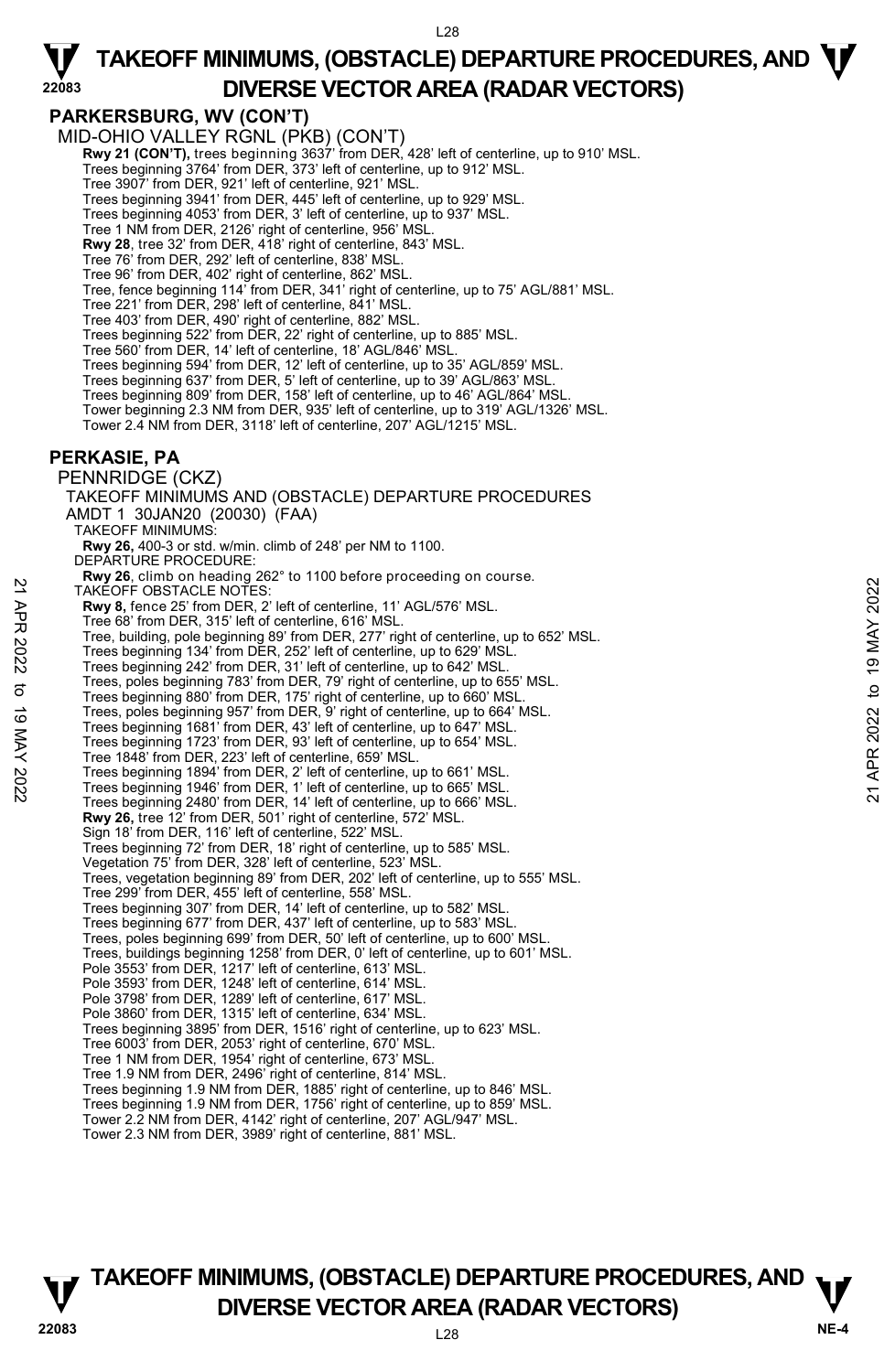#### **PETERSBURG, WV**

**22083** 

GRANT COUNTY (W99)

TAKEOFF MINIMUMS AND (OBSTACLE) DEPARTURE PROCEDURES

AMDT 1 19SEP13 (13262) (FAA)

TAKEOFF MINIMUMS:

**Rwys 13, 31,** 2400-3 for climb in visual condition. DEPARTURE PROCEDURE:

For climb in visual conditions, cross Grant County airport Northeast bound at or above 3200. Then climb to 5000 on ESL R-214 direct ESL VOR/DME. When executing VCOA, notify ATC prior to departure.

TAKEOFF OBSTACLE NOTES:

**Rwy 13,** trees 517' from DER, 609' left of centerline, up to 70' AGL /1029' MSL.

Trees beginning 3042' from DER, 1304' right of centerline, up to 100' AGL /1099' MSL.

**Rwy 31,** trees 182' from DER, 546' right of centerline, up to 100' AGL/1099' MSL.<br>Vehicles on road 1651' from DER, 927' right of centerline, up to 15' AGL/1054' MSL.

Building 2553' from DER, 414' right of centerline, 30' AGL/1029' MSL.

Trees beginning 3642' from DER, 651' left of centerline, up to 100' AGL/1139' MSL.

#### **PHILADELPHIA, PA**

#### NORTHEAST PHILADELPHIA (PNE)

TAKEOFF MINIMUMS AND (OBSTACLE) DEPARTURE PROCEDURES ORIG 14FEB08 (21112) (FAA)

TAKEOFF MINIMUMS:

**Rwy 33,** 200-1¼ or std. w/min. climb of 223' per NM to 400, or alternatively, with std. takeoff minimums and a normal 200'/ NM climb gradient, takeoff must occur no later than 1600' prior to DER.

TAKEOFF OBSTACLE NOTES:

**Rwy 6,** trees 1355' from DER, 803' left of centerline, 58' AGL/179' MSL. Trees 1576' from DER, 835' left of centerline, 44' AGL/165' MSL.

**Rwy 15,** vehicles on roads beginning 540' from DER, on centerline, up to 15' AGL/134' MSL.

Trees beginning 592' from DER, 42' left of centerline, up to 74' AGL/166' MSL. Trees beginning 928' from DER, 213' right of centerline, up to 64' AGL/173' MSL.

**Rwy 24,** trees beginning 198' from DER 198' left of centerline, up to 38' AGL/158' MSL.

Vehicle on road 450' from DER, on centerline, 15' AGL/134' MSL. Tank and trees beginning 2343' from DER, 577' left of centerline, up to 91' AGL/200' MSL.

Bushes and trees beginning 118' from DER, 182' right of centerline, up to 26' AGL/137' MSL.

Trees beginning 1325' from DER, 220' right of centerline, up to 77' AGL/197' MSL.

**Rwy 33,** vehicle on road 2050' from DER, on centerline, 15' AGL/174' MSL. Bushes and trees beginning 491' from DER, 29' left of centerline, up to 66' AGL/225' MSL.

Obstruction light transmission towers, beginning 5872' from DER, 401' left of centerline, up to 125' AGL/284' MSL. Free Seginning 928' from DER 190' effort center ine, up to 34' AGL/173' MSL.<br> **Provide on road 450' from DER**, on centerline, 15' AGL/134' MSL.<br>
Tank and trees beginning 1983' from DER, 57' left of centerline, up to 31' AG

Bushes and trees beginning 636' from DER, 185' right of centerline, up to 57' AGL/215' MSL.

#### PHILADELPHIA INTL (PHL)

TAKEOFF MINIMUMS AND (OBSTACLE) DEPARTURE PROCEDURES

AMDT 11 25FEB21 (21056) (FAA) TAKEOFF MINIMUMS:

**Rwy 26,** NA - ATC request.

 **Rwy 8,** std. w/ min. climb of 300' per NM to 1500.  **Rwy 9L,** std. w/ min. climb of 280' per NM to 1500.

 **Rwy 9R,** std. w/ min. climb of 250' per NM to 1500.

 **Rwy 17,** 300-1 or std. w/ min. climb of 611' per NM to 300.  **Rwy 35,** std. w/ min. climb of 280' per NM to 1500.

TAKEOFF OBSTACLE NOTES:

**Rwy 8,** poles beginning 5' from DER, 15' left of centerline, up to 1' AGL/37' MSL.<br>Poles beginning 10' from DER, 13' right of centerline, up to 1' AGL/37' MSL.

General utility and fence beginning 52' from DER, 250' right of centerline, up to 10' AGL/42' MSL.

Tree 276' from DER, 563' left of centerline, 57' AGL/58' MSL.

Tree 445' from DER, 554' right of centerline, 43' AGL/50' MSL.

Trees beginning 506' from DER, 536' right of centerline, up to 49' AGL/56' MSL.

Trees beginning 612' from DER, 75' right of centerline, up to 68' AGL/74' MSL.

Tree 2834' from DER, 702' right of centerline, 114' AGL/119' MSL.<br>**Rwy 9L,** poles beginning 9' from DER, 15' right of centerline, up to 2' AGL/12' MSL.

Poles beginning 9' from DER, 14' left of centerline, up to 1' AGL/12' MSL.

Asde pole and general utility beginning 103' from DER, 460' right of centerline, up to 8' AGL/15' MSL.

Tree 600' from DER, 619' left of centerline, 23' AGL/28' MSL. Tree 969' from DER, 655' left of centerline, 35' AGL/35' MSL.

Pole 1014' from DER, 736' right of centerline, 29' AGL/36' MSL.

Tree 1431' from DER, 784' right of centerline, 40' AGL/47' MSL. Tree 1943' from DER, 985' right of centerline, 55' AGL/59' MSL.

Tree 2043' from DER, 993' right of centerline, 53' AGL/62' MSL.

Trees beginning 2118' from DER, 970' right of centerline, up to 61' AGL/73' MSL.

Vertical structure 3543' from DER, 1120' right of centerline, 94' AGL/103' MSL.

**Rwy 9R,** lighting 154' from DER, on centerline, 7' AGL/15' MSL.

Tree 2177' from DER, 1067' right of centerline, 54' AGL/67' MSL.

Vertical structure 3736' from DER, 1217' right of centerline, 109' MSL.  **CON'T**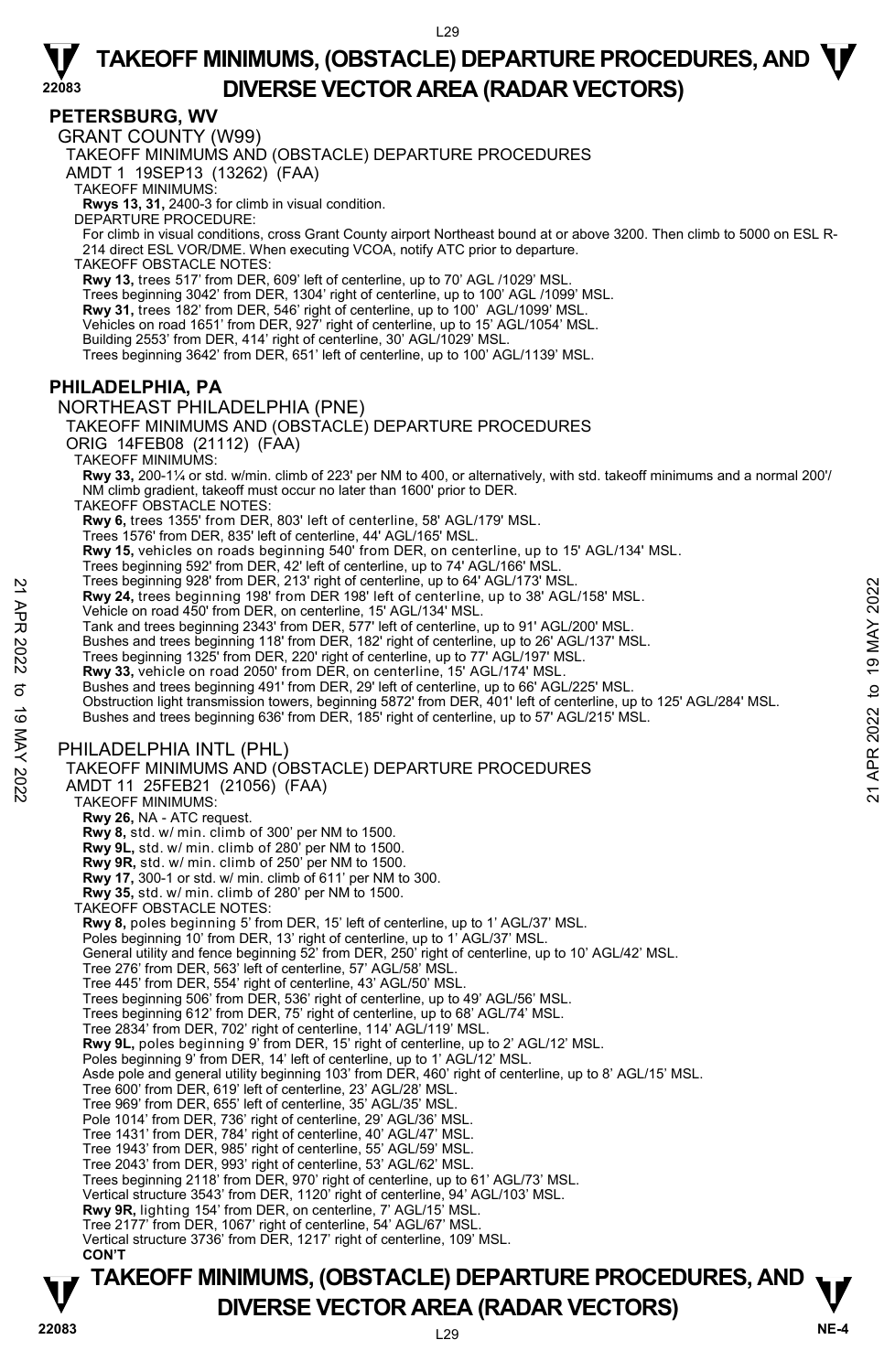#### L30

#### **22083**   $\Psi$  TAKEOFF MINIMUMS, (OBSTACLE) DEPARTURE PROCEDURES, AND  $\Psi$ **DIVERSE VECTOR AREA (RADAR VECTORS)**

### **PHILADELPHIA, PA (CON'T)**

PHILADELPHIA INTL (PHL) (CON'T) **Rwy 9R (CON'T), antenna 3845' from DER, 1052' right of centerline, 143' AGL/143' MSL** Tower and antenna beginning 3887' from DER, 658' right of centerline, up to 140' AGL/144' MSL. **Rwy 17,** pole 2' from DER, 55' right of centerline, 1' AGL/13' MSL. Terrain and lighting beginning 2' from DER, 113' right of centerline, up to 20' MSL. Lighting 37' from DER, 112' left of centerline, 4' AGL/14' MSL. Terrain 86' from DER, 61' left of centerline, 20' MSL. Terrain 202' from DER, 483' right of centerline, 23' MSL. Tree and vehicle on road beginning 630' from DER, 647' left of centerline, up to 34' AGL/48' MSL. Tree, pole, and vehicle on road beginning 701' from DER, 341' left of centerline, up to 45' AGL/58' MSL. Trees beginning 985' from DER, 521' left of centerline, up to 51' AGL/61' MSL. Tree and pole beginning 1005' from DER, 228' left of centerline, up to 55' AGL/68' MSL. Tree 1097' from DER, 390' right of centerline, 46' MSL. Tree and pole beginning 1127' from DER, 11' left of centerline, up to 60' AGL/73' MSL. Tree 1299' from DER, 126' right of centerline, 37' AGL/50' MSL. Trees beginning 1310' from DER, 63' right of centerline, up to 38' AGL/51' MSL. Tree 1382' from DER, 194' right of centerline, 46' AGL/54' MSL. Tree 1387' from DER, 171' right of centerline, 48' AGL/55' MSL. Tree 1388' from DER, 214' right of centerline, 46' AGL/57' MSL. Trees beginning 1400' from DER, 5' right of centerline, up to 49' AGL/60' MSL. Tree 1744' from DER, 931' right of centerline, 63' AGL/70' MSL. Transient ship 2323' from DER, 2' right of centerline, 190' AGL/190' MSL. **Rwy 27L,** pole and vehicle on road beginning abeam DER, 14' left of centerline, up to 1' AGL/21' MSL.<br>Vehicle on road and pole beginning 6' from DER, 20' right of centerline, up to 21' MSL.<br>Trees beginning 234' from DER, Trees beginning 313' from DER, 391' right of centerline, up to 45' AGL/51' MSL. Trees beginning 631' from DER, 619' left of centerline, up to 41' AGL/41' MSL. Trees beginning 873' from DER, 609' right of centerline, up to 39' AGL/54' MSL. Tree 2440' from DER, 644' right of centerline, 76' AGL/82' MSL. Tree 2631' from DER, 1156' right of centerline, 101' AGL/105' MSL.<br>**Rwy 27R,** terrain and pole beginning 2' from DER, 24' right of centerline, up to 20' MSL. Poles beginning 4' from DER, 5' left of centerline, up to 3' AGL/14' MSL. Terrain 78' from DER, 111' left of centerline, up to 20' MSL. **Rwy 35,** terrain and pole beginning 3' from DER, 35' left of centerline, up to 10' MSL. Poles beginning 15' from DER, 4' right of centerline, up to 2' AGL/9' MSL. Fence beginning 115' from DER, 382' left of centerline, up to 10' AGL/17' MSL. Pole and building beginning 341' from DER, 360' left of centerline, up to 23' AGL/29' MSL. Fence 444' from DER, 2' right of centerline, 13' AGL/20' MSL. Pole 480' from DER, 587' right of centerline, 21' AGL/25' MSL. Poles beginning 532' from DER, 458' right of centerline, up to 22' AGL/26' MSL. Pole, tree, vehicle on road, and sign beginning 595' from DER, 299' left of centerline, up to 53' AGL/58' MSL. Pole 722' from DER, 604' right of centerline, 20' AGL/27' MSL. Pole 758' from DER, 95' right of centerline, 25' AGL/31' MSL. Buildings beginning 761' from DER, 644' right of centerline, up to 29' AGL/35' MSL. Building 852' from DER, 728' right of centerline, 25' AGL/36' MSL. Pole and tree beginning 1072' from DER, 91' right of centerline, up to 47' AGL/52' MSL. Vehicle on road, sign, pole, and tree beginning 1398' from DER, 625' right of centerline, up to 61' MSL.<br>Tree 1922' from DER, 949' right of centerline, 57' AGL/64' MSL. Tree 2067' from DER, 938' right of centerline, 58' AGL/65' MSL. Tree 2087' from DER, 989' right of centerline, 60' AGL/66' MSL. Pole 2167' from DER, 200' right of centerline, 62' AGL/68' MSL. Tree and building beginning 2206' from DER, 92' right of centerline, up to 66' AGL/72' MSL. Tree 2208' from DER, 808' left of centerline, 67' AGL/75' MSL. Trees beginning 2215' from DER, 728' left of centerline, up to 74' AGL/82' MSL. Trees beginning 2248' from DER, 606' left of centerline, up to 81' AGL/88' MSL. Trees beginning 2272' from DER, 700' left of centerline, up to 87' AGL/93' MSL. Tree 2325' from DER, 837' left of centerline, 88' AGL/94' MSL. Trees beginning 2348' from DER, 686' left of centerline, up to 89' AGL/95' MSL. Trees beginning 2536' from DER, 854' left of centerline, up to 91' AGL/97' MSL. Pole, tree, and transmission line beginning 877' right of centerline, 74' AGL/84' MSL.<br>Pole and transmission line beginning 3882' from DER, 643' right of centerline, up to 105' AGL/111' MSL. Pole, transmission line, and catenary beginning 4065' from DER, 920' right of centerline, up to 118' AGL/125' MSL. Transmission line beginning 4249' from DER, 1202' right of centerline, up to 121' AGL/129' MSL. WINGS FLD (LOM) TAKEOFF MINIMUMS AND (OBSTACLE) DEPARTURE PROCEDURES AMDT 2 23SEP10 (22083) (FAA) DEPARTURE PROCEDURE: **Rwy 24,** climb heading 245° to 1100 before turning left. TAKEOFF OBSTACLE NOTES: **Rwy 6,** trees beginning 54' from DER, 103' left of centerline, up to 106' AGL/389' MSL. Trees beginning 513' from DER, 110' right of centerline, up to 107' AGL/347' MSL. **Rwy 24,** multiple trees, towers, buildings, flag poles, vehicles on road, and rising terrain beginning at DER, left and<br>right of centerline, up to 160' AGL/444' MSL. 22 New 27R, lerrain and pole beginning 2' from DER, 24' right of centerline, up to 20' MSL.<br>
Poles beginning 4' from DER, 5' left of centerline, up to 3' AGL/14' MSL.<br>
Terrain 78' from DER, 11' left of centerline, up to 2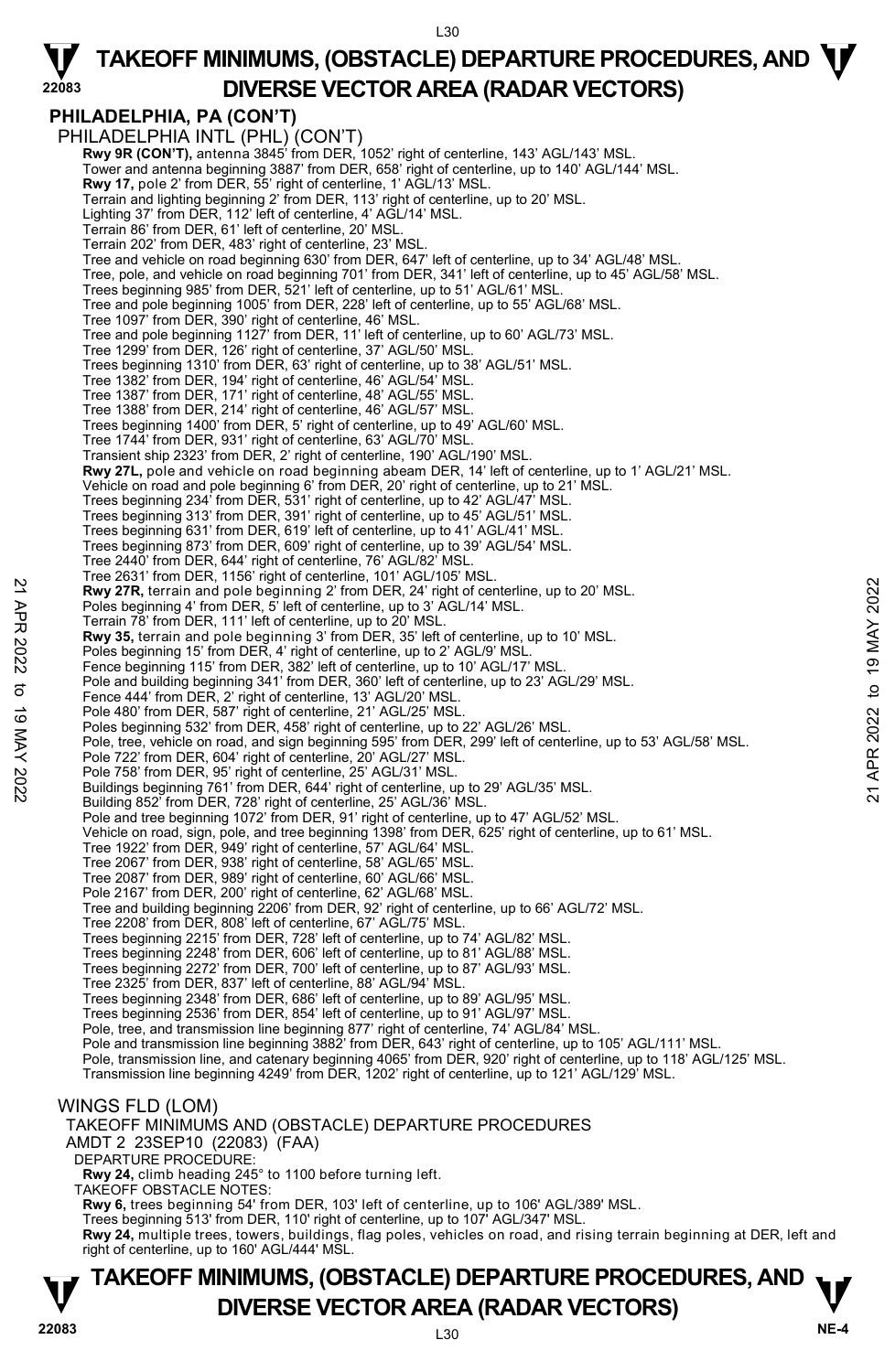#### **PHILIPPI, WV**

**22083** 

**TAKEOFF MINIMUMS, (OBSTACLE) DEPARTURE PROCEDURES, AND**  $\mathbf{\nabla}$ PHILIPPI/BARBOUR COUNTY RGNL (79D) TAKEOFF MINIMUMS AND (OBSTACLE) DEPARTURE PROCEDURES ORIG 05JUN08 (08157) (FAA) DEPARTURE PROCEDURE: **Rwy 8,** climb heading 083° to 3300 before turning south. TAKEOFF OBSTACLE NOTES: **Rwy 8,** trees beginning 108' from DER, 118' right of centerline, up to 100' AGL/1799' MSL. **Rwy 26,** trees beginning 504' from DER, 220' left of centerline, up to 100' AGL/1779' MSL. **PHILIPSBURG, PA**  MID-STATE (PSB) TAKEOFF MINIMUMS AND (OBSTACLE) DEPARTURE PROCEDURES AMDT 2 07MAR13 (13066) (FAA) TAKEOFF MINIMUMS: **Rwy 6,** std. w/min. climb of 238' per NM to 2600 or 1000-3 for climb in visual conditions. **Rwy 16,** 400-2 or std. w/min. climb of 317' per NM to 2500. **Rwy 24,** 800-3 or std. w/min. climb of 308' per NM to 2400. DEPARTURE PROCEDURE: **Rwy 6,** climbing left turn heading 340° to 2900 before proceeding on course or for climb in visual conditions: Cross Mid-State airport at or above 2900 before proceeding on course. When executing VCOA, notify ATC prior to departure. **Rwy 16,** climb on heading 167° to 2800 before proceeding on course. **Rwy 24,** climb on heading 241° to 2800 before proceeding on course. **Rwy 34,** climb on heading 347° to 2800 before proceeding on course. TAKEOFF OBSTACLE NOTES: **Rwy 6,** tree 24' from DER, 269' right of centerline, 50' AGL/1959' MSL. Trees beginning 201' from DER, 250' right of centerline, up to 50 AGL/1951' MSL. Tree 336' from DER, 14' left of centerline, 60' AGL/1950' MSL. Tree 439' from DER, 182' right of centerline, 60' AGL/1947' MSL. Trees beginning 522' from DER, 14' left of centerline, up to 60' AGL/1950' MSL. **Rwy 16,** trees beginning 7' from DER, 493' right of centerline, up to 80' AGL/2004' MSL. Trees beginning 51' from DER, 303' left of centerline, up to 80' AGL/1995' MSL. Pole 1 NM from DER, 103' left of centerline, 72' AGL/2097' MSL. Trees 1.1 NM from DER, 98' left of centerline, up to 100' AGL/2309' MSL. Pole 1.6 NM from DER, 84' AGL/2263' MSL. **Rwy 24,** tree 83' from DER, 442' left of centerline, 60' AGL/1952' MSL. Trees beginning 165' from DER, 442' left of centerline, up to 60' AGL/1900' MSL. Trees beginning 172' from DER, 95' right of centerline, up to 60' AGL/1890' MSL. Trees beginning 972' from DER, 470' right of centerline, up to 80' AGL/1952' MSI Trees beginning 4367' from DER, 230' right of centerline, up to 80' AGL/2079' MSL. Tree 1.6 NM from DER, 400' right of centerline, 100' AGL/2122' MSL. **Rwy 34,** vehicles 70' from DER, 457' right of centerline, 15' AGL/1969' MSL. Trees beginning 494' from DER, 518' left of centerline, up to 40' AGL/1993' MSL. Tree 847' from DER, 651' right of centerline. 80' AGL/1972' MSL. **PINEVILLE, WV**  KEE FLD (I16) TAKEOFF MINIMUMS AND (OBSTACLE) DEPARTURE PROCEDURES AMDT 2 20JUN19 (21280) (FAA) TAKEOFF MINIMUMS: **Rwy 8,** 700-2¼ w/min. climb of 330' per NM to 2900, or 1600-3 for VCOA. **Rwy 26,** 400-2. DEPARTURE PROCEDURE: **Rwy 8,** climb heading 075° to 2600 before proceeding on course. **Rwy 26,** climb heading 255° to 2600 before proceeding on course. VCOA: **Rwy 8,** obtain ATC approval for VCOA when requesting IFR clearance. Climb in visual conditions to cross Kee Fld at or above 3200 before proceeding on course. TAKEOFF OBSTACLE NOTES: **Rwy 8,** trees beginning 5' from DER, 11' left of centerline, up to 135' AGL/1964' MSL. Tree 140' from DER, 272' right of centerline, 135' AGL/1894' MSL. Tree 366' from DER, 357' right of centerline, 135' AGL/1910' MSL. Trees beginning 472' from DER, 72' right of centerline, up to 135' AGL/1940' MSL. Tree 579' from DER, 211' left of centerline, 135' AGL/1976' MSL. Trees beginning 685' from DER, 126' left of centerline, up to 135' AGL/1999' MSL. Trees beginning 819' from DER, 241' right of centerline, up to 135' AGL/1986' MSL. Trees beginning 911' from DER, 42' left of centerline, up to 135' AGL/2055' MSL. Trees beginning 1045' from DER, 41' right of centerline, up to 135' AGL/2071' MSL. Trees beginning 1243' from DER, 242' left of centerline, up to 135' AGL/2101' MSL. Trees beginning 1271' from DER, 11' right of centerline, up to 135' AGL/2101' MSL. Trees beginning 1576' from DER, 157' left of centerline, up to 135' AGL/2104' MSL. Trees beginning 1802' from DER, 73' left of centerline, up to 135' AGL/2134' MSL. Trees beginning 2028' from DER, 273' left of centerline, up to 135' AGL/2183' MSL.  **CON'T Example 522 from DER, 49<sup>2</sup> if entirely to 19 MAY 2022/1990 WSL.<br>
Rwy 16, trees beginning 7' from DER, 493' right of centerline, up to 80' AGL/2004' MSL.<br>
Trees heginning 51' from DER, 303' left of centerline, up to 80'** 

## **V** DIVERSE VECTOR AREA (RADAR VECTORS) V<br>22083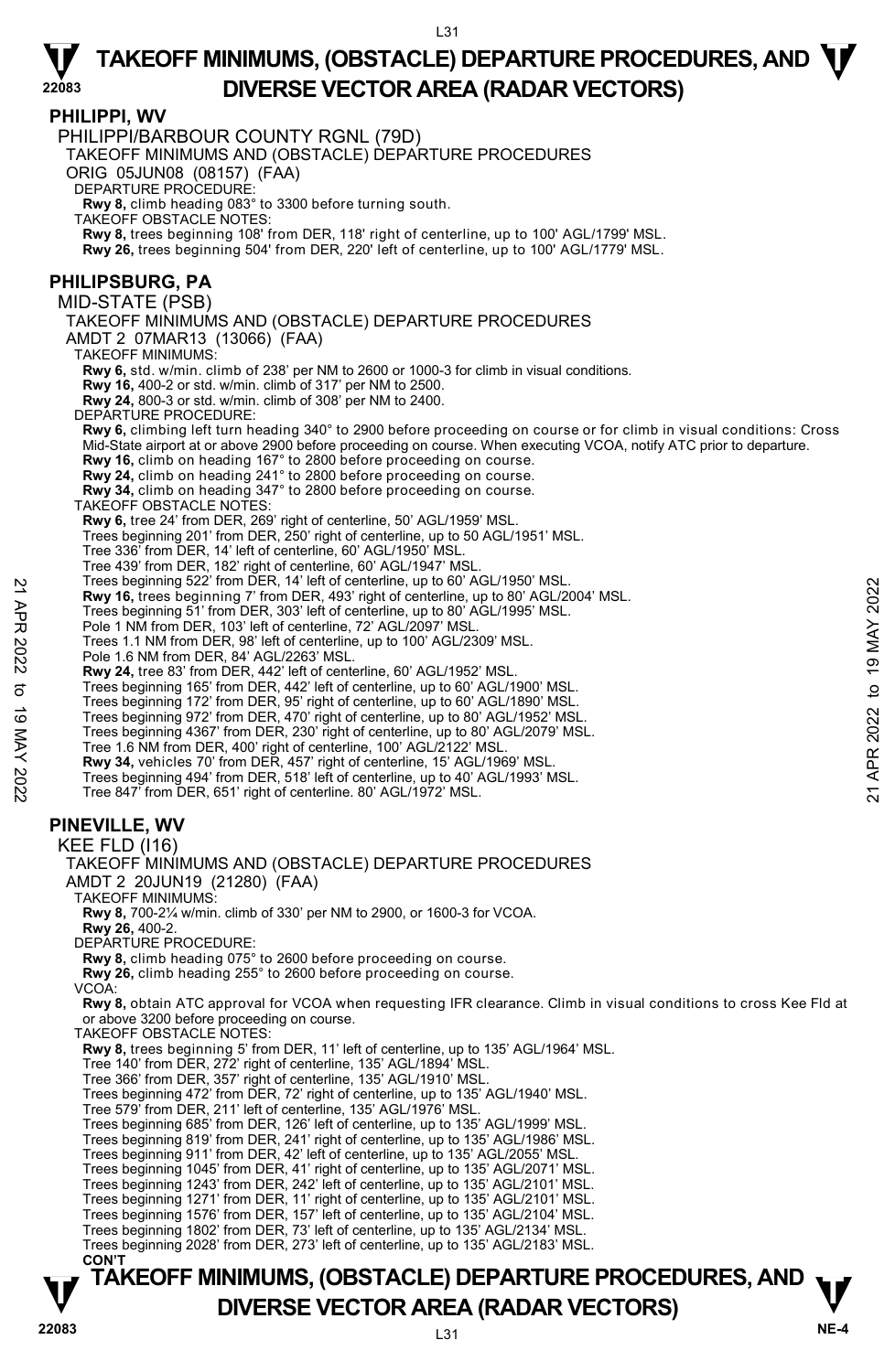L32

**PINEVILLE, WV (CON'T)** 

**22083** 

KEE FLD (I16) (CON'T) **Rwy 8 (CON'T),** trees beginning 2254' from DER, 19' left of centerline, up to 135' AGL/2193' MSL.<br>Tree 2388' from DER, 464' right of centerline, 135' AGL/2114' MSL. Trees beginning 2402' from DER, 179' right of centerline, up to 135' AGL/2117' MSL. Trees 2614' from DER, 548' right of centerline, 135' AGL/2186' MSL. Trees beginning 2628' from DER, 264' right of centerline, up to 135' AGL/2193' MSL. Trees beginning 2840' from DER, 64' right of centerline, up to 135' AGL/2252' MSL. Trees beginning 3102' from DER, 25' right of centerline, up to 135' AGL/2302' MSL. Trees beginning 1.4 NM from DER, 721' left of centerline, up to 135' AGL/2242' MS Trees beginning 1.4 NM from DER, 469' right of centerline, up to 135' AGL/2337' MSL. Trees beginning 1.4 NM from DER, 636' left of centerline, up to 135' AGL/2284' MSL. Trees beginning 1.4 NM from DER, 921' left of centerline, up to 135' AGL/2311' MSL. Trees beginning 1.5 NM from DER, 1121' left of centerline, up to 135' AGL/2324' MSL. Trees beginning 1.5 NM from DER, 1405' left of centerline, up to 135' AGL/2337' MSL. Trees beginning 1.5 NM from DER, 1689' left of centerline, up to 135' AGL/2363' MSL. Trees beginning 1.5 NM from DER, 638' right of centerline, up to 135' AGL/2340' MSL.<br>Trees beginning 1.5 NM from DER, 24' left of centerline, up to 135' AGL/2390' MSL. Tree 1.6 NM from DER, 2597' right of centerline, 135' AGL/2383' MSL. Trees beginning 1.6 NM from DER, 144' right of centerline, up to 135' AGL/2414' MSL. Tree 2.6 NM from DER, 349' left of centerline, 135' AGL/2307' MSL. **Rwy 26,** trees beginning 20' from DER, 25' right of centerline, up to 135' AGL/2014' MSL. Trees beginning 82' from DER, 58' left of centerline, up to 135' AGL/1848' MSL. Trees beginning 308' from DER, 174' left of centerline, up to 135' AGL/1864' MSL. Trees beginning 867' from DER, 5' left of centerline, up to 135' AGL/1891' MSL. Trees 1319' from DER, 289' left of centerline, 135' AGL/1930' MSL. Trees 1425' from DER, 573' left of centerline, 135' AGL/1983' MSL. Trees beginning 1524' from DER, 35' left of centerline, up to 135' AGL/2094' MSL. Trees beginning 2203' from DER, 12' left of centerline, up to 135' AGL/2174' MSL. Trees beginning 2810' from DER, 10' right of centerline, up to 135' AGL/2055' MSL. Trees beginning 1.3 NM from DER, 371' right of centerline, up to 135' AGL/2061' MSL. Trees beginning 1.3 NM from DER, 740' right of centerline, up to 135' AGL/2084' MSL. Trees beginning 1.4 NM from DER, 225' right of centerline, up to 135' AGL/2174' MSL. Tree 1.6 NM from DER, 272' right of centerline, 135' AGL/2014' MSL. **PITTSBURGH, PA**  ALLEGHENY COUNTY (AGC) TAKEOFF MINIMUMS AND (OBSTACLE) DEPARTURE PROCEDURES AMDT 9 01FEB18 (18032) (FAA) TAKEOFF MINIMUMS: **Rwy 13,** std. w/ min. climb of 205' per NM to 1800 or 900-2½ for VCOA. VCOA: **Rwy 13,** obtain ATC approval for VCOA when requesting IFR clearance. Climb in visual conditions to cross Allegheny County Airport at or above 2000 before proceeding on course. TAKEOFF OBSTACLE NOTES: **Rwy 10,** vertical point 2' from DER, 75' right of centerline, 1' AGL/1251' MSL. Tree 3525' from DER, 746' left of centerline, 85' AGL/1341' MSL. Tree 3750' from DER, 578' left of centerline, 67' AGL/1350' MSL. Tree 3786' from DER, 518' left of centerline, 72' AGL/1353' MSL. **Rwy 13,** pole 175' from DER, 335' right of centerline, 26' AGL/1264' MSL.<br>Tree 362' from DER, 295' right of centerline, 53' AGL/1288' MSL. Vertical point 460' from DER, 588' right of centerline, 60' AGL/1296' MSL. Tree 912' from DER, 527' right of centerline, 73' AGL/1312' MSL. **Rwy 31,** light 10' from DER, 87' right of centerline, 4' AGL/1246' MSL. Poles beginning 264' from DER, 298' right of centerline, 38' AGL/1263' MSL. PITTSBURGH INTL (PIT) TAKEOFF MINIMUMS AND (OBSTACLE) DEPARTURE PROCEDURES AMDT 5 15SEP16 (16259) (FAA) TAKEOFF MINIMUMS: **Rwy 10L,** 300-1¼ or std. w/min. climb of 215' per NM to 1400, or alternatively, with standard takeoff minimums and a normal 200' per NM climb gradient, takeoff must occur no later than 1400' prior to DER. **Rwy 32,** 300-1½ or std. w/ min. climb of 255' per NM to 1500. TAKEOFF OBSTACLE NOTES: **Rwy 10C,** pole 24' from DER, 300' left of centerline, 3' AGL/1140' MSL. Tree 2605' from DER, 461' left of centerline, 1222' MSL.<br>Tree 3174' from DER, 747' left of centerline, 1255' MSL.<br>Trees beginning 3221' from DER, 911' left of centerline, up to 1263' MSL. Trees beginning 4539' from DER, 1348' right of centerline, up to 52' AGL/1255' MSL. Tree 4700' from DER, 1489' right of centerline, 50' AGL/1257' MSL. Tree 4728' from DER, 1504' right of centerline, 1261' MSL. Tree 4739' from DER, 1629' right of centerline, 68' AGL/1263' MSL. Tree 4918' from DER, 1450' right of centerline, 69' AGL/1264' MSL. Tree 4963' from DER, 1298' right of centerline, 77' AGL/1266' MSL. Trees beginning 1.3 NM from DER, 740 right of centerline, up to 135' AGL/2084' MSL.<br>
Trees beginning 1.3 NM from DER, 725' right of centerline, up to 135' AGL/2084' MSL.<br>
Tree 1.6 NM from DER, 272' right of centerline, up

# **TAKEOFF MINIMUMS, (OBSTACLE) DEPARTURE PROCEDURES, AND <b>W**<br>DIVERSE VECTOR AREA (RADAR VECTORS) **V** DIVERSE VECTOR AREA (RADAR VECTORS) V<br>22083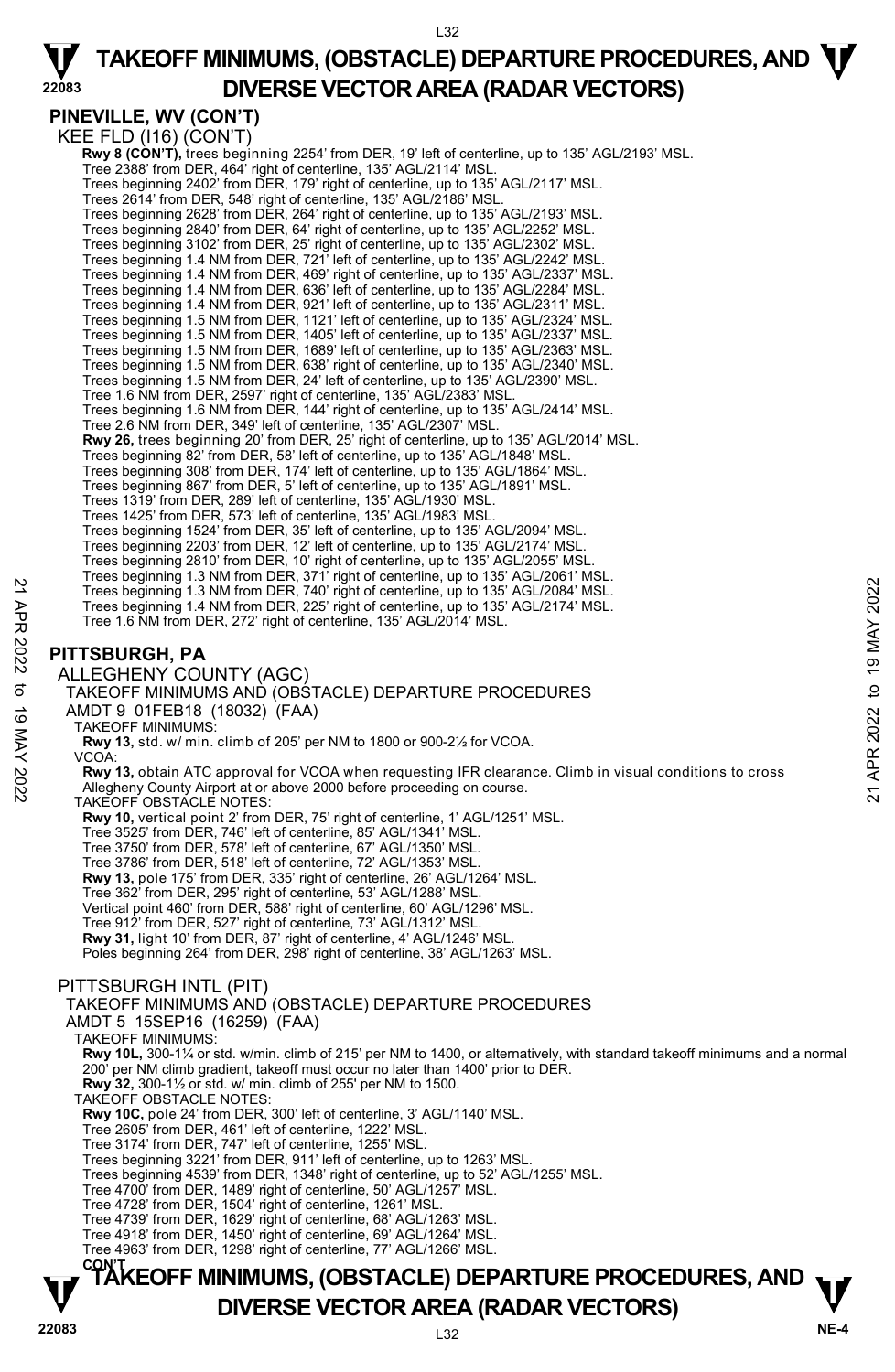## **PITTSBURGH, PA (CON'T)**

**22083** 

PITTSBURGH INTL (PIT) (CON'T) **Rwy 10C (CON'T), tree 4976' from DER, 1363' right of centerline, 74' AGL/1268' MSL Rwy 10L,** vertical structures beginning 24' from DER, 5' right of centerline, up to 2' AGL/1175' MSL. Vertical structures beginning 24' from DER, 4' left of centerline, up to 2' AGL/1175' MSL. Aircraft on ramps beginning 199' from DER, 250' right of centerline, up to 64' AGL/1232' MSL. Tree 1380' from DER, 724' left of centerline, 70' AGL/1229' MSL. Trees beginning 1386' from DER, 672' left of centerline, up to 1233' MSL. Tower 4175' from DER, 863' left of centerline, 112' AGL/1282' MSL. Water tower 1.0 NM from DER, 1786' right of centerline, 200' AGL/1340' MSL. **Rwy 10R ,** vertical structures beginning 9' from DER, 40' right of centerline, up to 2' AGL/1123' MSL. Vertical structures beginning 9' from DER, 40' left of centerline, up to 2' AGL/1124' MSL. Street sign 55' from DER, 307' left of centerline, 3' AGL/1125' MSL. Tree 415' from DER, 586' left of centerline, 10' AGL/1137' MSL. Tree 2905' from DER, 673' left of centerline, 1200' MSL. Trees beginning 4568' from DER, 1146' right of centerline, up to 1252' MSL. Poles beginning 4587' from DER, 1124' left of centerline, up to 49' AGL/1241' MSL. Trees beginning 4595' from DER, 151' right of centerline, up to 70' AGL/1255' MSL. Trees beginning 5041' from DER, 101' right of centerline, up to 50' AGL/1257' MSL. Tree 5069' from DER, 306' right of centerline, 1261' MSL. Trees beginning 5080' from DER, 296' right of centerline, up to 68' AGL/1263' MSL. Tree 5103' from DER, 35'' left of centerline, 62' AGL/1251' MSL. Tree 5259' from DER, 252' right of centerline, 69' AGL/1264' MSL. Tree 5304' from DER, 101' right of centerline, 77' AGL/1266' MSL. Tree 5317' from DER, 165' right of centerline, 74' AGL/1268' MSL **Rwy 28C,** poles beginning 123' from DER, 498' right of centerline, up to 41' AGL/1149' MSL. Aircraft on taxiways beginning 267' from DER, 489' right of centerline, up to 64' AGL/1208' MSL.<br>**Rwy 28L,** tree 2' from DER, 497' left of centerline, 46' AGL/1137' MSL. Tree 39' from DER, 497' left of centerline, 1144' MSL. Tree 2271' from DER, 1109' left of centerline, 1223' MSL. **Rwy 28R,** vertical structures beginning 9' from DER, 4' left of centerline, up to 1' AGL/1204' MSL.<br>Vertical structures beginning 9' from DER, on centerline, up to 1' AGL/1204' MSL. Tree 21' from DER, 490' right of centerline, 19' AGL/1214' MSL. Bush 71' from DER, 477' right of centerline, 1215' MSL. Pole 643' from DER, 632' left of centerline, 25' AGL/1223' MSL. Tree 1808' from DER, 912' right of centerline, 1273' MSL. **Rwy 32,** vertical structures beginning 10' from DER, 54' right of centerline, up to 2' AGL/1149' MSL. Vertical structures beginning 10' from DER, 55' left of centerline, up to 2' AGL/1149' MSL. Tree 80' from DER, 376' left of centerline, 40' AGL/1151' MSL. Pole 453' from DER, 515' right of centerline, 37' AGL/1173' MSL. Aircraft on taxiway 1372' from DER, 8' right of centerline, 64' AGL/1214' MSL. Aircraft on taxiways beginning 1612' from DER, 13' right of centerline, up to 64' AGL/1216' MSL. Aircraft on taxiway 1989' from DER, 190' left of centerline, 64' AGL/1224' MSL. Wertical structures beginning 9' from DER, on centerline, up to 1'AGL/1204' MSL.<br>Tree 21' from DER, 407' right of centerline, 19 to 1'AGL/1204' MSL.<br>Tree 21' from DER, 47' right of centerline, 1215' MSL.<br>Pole 643' from DER Tree 2575' from DER, 1097' right of centerline, 70' AGL/1229' MSL. Tree 2577' from DER, 1107' right of centerline, 1233' MSL. Aircraft on taxiways beginning 2580' from DER, 425' left of centerline, up to 64' AGL/1233' MSL.<br>Aircraft on taxiway 2942' from DER, 836' left of centerline, 64' AGL/1235' MSL. Tree 2943' from DER, 1213' right of centerline, 73' AGL/1247' MSL. Trees beginning 5831' from DER, 1271' right of centerline, up to 83' AGL/1336' MSL. Tower 1.1 NM from DER, 514' left of centerline, 95' AGL/1341' MSL. Tower 1.1 NM from DER, 436' left of centerline, 106' AGL/1354' MSL. Communication tower 1.1 NM from DER, 436' left of centerline, 102' AGL/1349' MSL. **POINT PLEASANT, WV**  MASON COUNTY (3I2) TAKEOFF MINIMUMS AND (OBSTACLE) DEPARTURE PROCEDURES AMDT 4A 04FEB16 (16035) (FAA) TAKEOFF MINIMUMS:

**Rwy 7,** 300-1½ or std. w/min. climb of 212' per NM to 900, or alternatively, with std. takeoff minimums and a normal 200' per NM climb gradient, takeoff must occur no later than 1500' prior to DER. **Rwy 25,** 400-2½.

DEPARTURE PROCEDURE:

**Rwy 7,** climb heading 082° to 1500 before proceeding on course.

**Rwy 25,** climb heading 252° to 2000 before turning right.

TAKEOFF OBSTACLE NOTES:

**Rwy 7,** trees beginning 13' from DER, 242' left of centerline, up to 70' AGL/709' MSL.

Trees beginning 95' from DER, 179' right of centerline, up to 67' AGL/706' MSL.

Trees 1.3 NM from DER, 442' right of centerline, up to 53' AGL/832' MSL.<br>**Rwy 25,** trees beginning abeam DER, 255' left of centerline, up to 100' AGL/759' MSL.

Vehicles on road and trees beginning 292' from DER, 20' right of centerline, up to 100' AGL/739' MSL.

Trees 143' from DER, 490' left of centerline, up to 100' AGL/799' MSL.

Tower 2.1 NM from DER, 598' right of centerline, 155' AGL/964' MSL.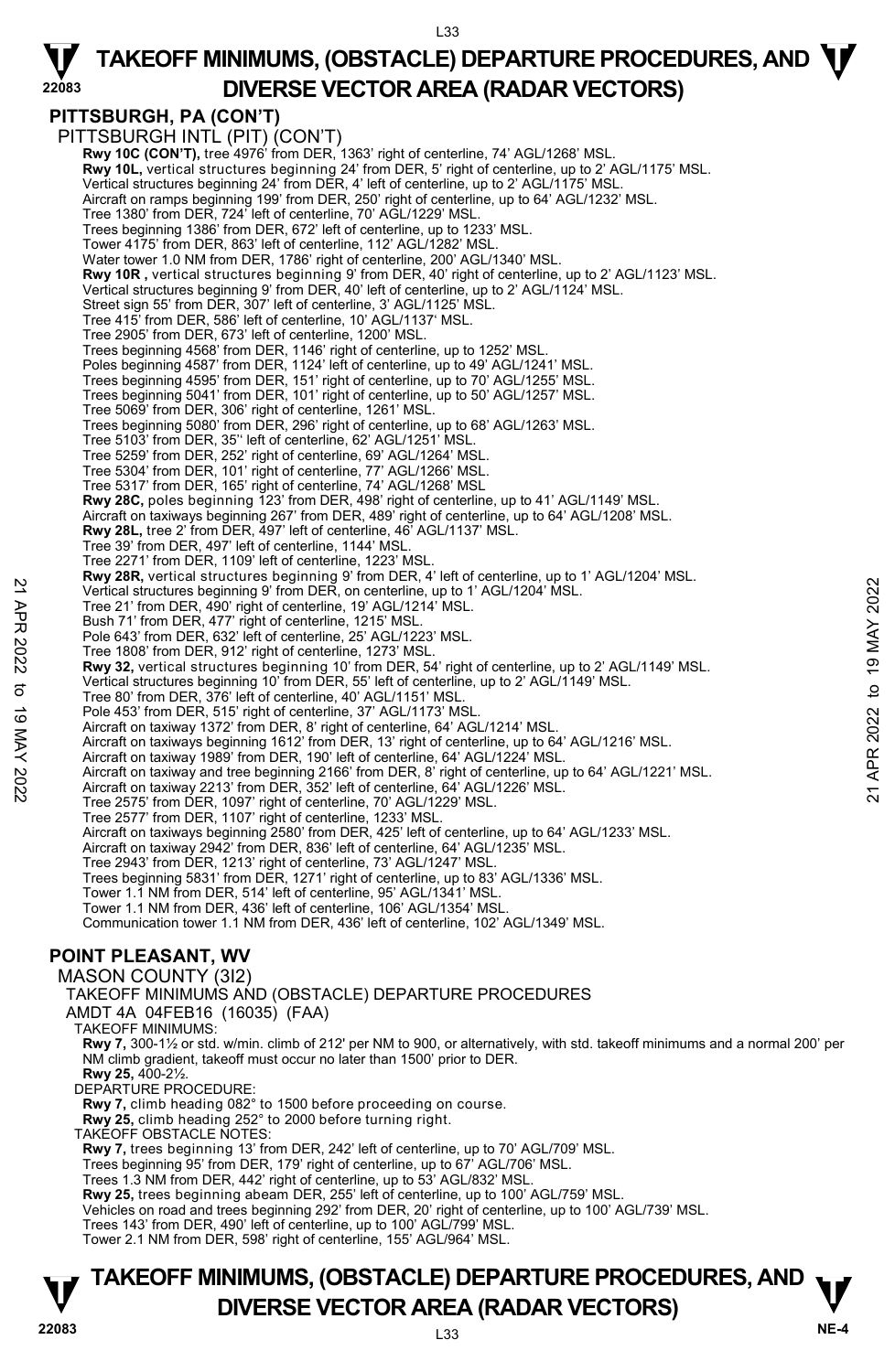#### **22083 POTTSTOWN, PA**  HERITAGE FLD (PTW) TAKEOFF MINIMUMS AND (OBSTACLE) DEPARTURE PROCEDURES AMDT 2B 06DEC18 (21280) (FAA) TAKEOFF MINIMUMS: **Rwy 10,** 300-1¼ or std. w/min. climb of 290' per NM to 600. **Rwy 28,** 500-2. DEPARTURE PROCEDURE: **Rwy 28,** climb heading 276° to 900 before proceeding on course. TAKEOFF OBSTACLE NOTES: **Rwy 10,** tree, pole beginning 58' from DER, 18' right of centerline, up to 365' MSL. Building, tree beginning 403' from DER, 136' left of centerline, up to 25' AGL/339' MSL. Tree, building beginning 745' from DER, 23' left of centerline, up to 380' MSL. Tree 1573' from DER, 111' right of centerline, 376' MSL. Tree 1620' from DER, 248' right of centerline, 379' MSL. Tree 1701' from DER, 136' right of centerline, 384' MSL. Tree 2004' from DER, 239' right of centerline, 388' MSL. Tree 2127' from DER, 11' right of centerline, 398' MSL. Trees beginning 2198' from DER, 71' left of centerline, up to 410' MSL. Tree, building beginning 2414' from DER, 19' left of centerline, up to 416' MSL. Tree, building beginning 2486' from DER, 22' right of centerline, up to 425' MSL. Tank, water tower beginning 1 NM from DER, 349' right of centerline, up to 111' AGL/477' MSL. **Rwy 28,** tree 124' from DER, 481' right of centerline, 327' MSL. Trees beginning 845' from DER, 12' right of centerline, up to 337' MSL. Tree 910' from DER, 107' left of centerline, 332' MSL. Trees beginning 1007' from DER, 61' right of centerline, up to 338' MSL. Trees beginning 1138' from DER, 53' right of centerline, up to 372' MSL. Tower 1.3 NM from DER, 1680' left of centerline, 295' AGL/544' MSL. POTTSTOWN MUNI (N47) TAKEOFF MINIMUMS AND (OBSTACLE) DEPARTURE PROCEDURES AMDT 2B 21JUN18 (18172) (FAA) TAKEOFF MINIMUMS: **Rwy 8,** 600-3 w/min. climb of 241' per NM to 1300, or 1300-2½ for climb in visual conditions. **Rwy 26,** std. w/min. climb of 288' per NM to 1600, or 1300-2½ for climb in visual conditions. DEPARTURE PROCEDURE **Rwy 8,** climb heading 076° to 1300 before proceeding on course. For climb in visual conditions: cross Pottstown Muni Airport at or above 1400 MSL before proceeding on course. **Rwy 26,** climb heading 271° to 1100 before proceeding on course. For climb in visual conditions: cross Pottstown Muni Airport at or above 1400 MSL before proceeding on course. TAKEOFF OBSTACLE NOTES: **Rwy 8,** terrain 2761' from DER, 124' right of centerline, 0' AGL/319' MSL. Multiple trees beginning 5919' from DER, 854' left of centerline, up to 100' AGL/559' MSL. Multiple trees beginning 1.3 NM from DER, 616' right of centerline, up to 100' AGL/759' MSL. **Rwy 26,** tree 400' from DER, on centerline, 35' AGL/295' MSL. Terrain 10' from DER, 246' left of centerline, 0' AGL/279' MSL. Tree 399' from DER, on centerline, up to 100' AGL/295' MSL. Multiple trees beginning 1 NM from DER, 2009' right of centerline, up to 100' AGL/579' MSL. **POTTSVILLE, PA**  SCHUYKILL COUNTY/JOE ZERBEY (ZER) TAKEOFF MINIMUMS AND (OBSTACLE) DEPARTURE PROCEDURES AMDT 3 31DEC20 (20366) (FAA) TAKEOFF MINIMUMS: **Rwys 4, 22,** NA - Environmental. TAKEOFF OBSTACLE NOTES: **Rwy 11,** terrain 11' from DER, 5' right of centerline, 1707' MSL. Lighting 17' from DER, 112' left of centerline, 5' AGL/1709' MSL. Lighting 18' from DER, 111' right of centerline, 6' AGL/1708' MSL. Trees beginning 56' from DER, 322' right of centerline, up to 37' AGL/1716' MSL. Trees beginning 77' from DER, 278' left of centerline, up to 28' AGL/1723' MSL. Tree 155' from DER, 356' right of centerline, 42' AGL/1718' MSL. Tree 267' from DER, 474' left of centerline, 45' AGL/1725' MSL. **Rwy 29,** lighting 9' from DER, 16' right of centerline, 12' AGL/1731' MSL. Lighting 10' from DER, 28' left of centerline, 12' AGL/1731' MSL. Tree 30' from DER, 402' left of centerline, 33' AGL/1740' MSL. Trees beginning 122' from DER, 258' left of centerline, up to 23' AGL/1742' MSL. Trees beginning 162' from DER, 349' right of centerline, up to 35' AGL/1745' MSL. Tree 373' from DER, 520' left of centerline, 37' AGL/1751' MSL. Tree 510' from DER, 515' left of centerline, 40' AGL/1756' MSL. TAKEOFF MINIMUMS AND (OBSTACLE) DEPARTURE PROCEDURES<br>
21 AMDT 2B 21JUN18 (18172) (FAA)<br>
22 TAKEOFF MINIMUMS:<br>
22 TAKEOFF MINIMUMS:<br>
22 Rwy 36, 600-3 w/min. climb of 241' per NM to 1300, or 1300-2½ for climb in visual condi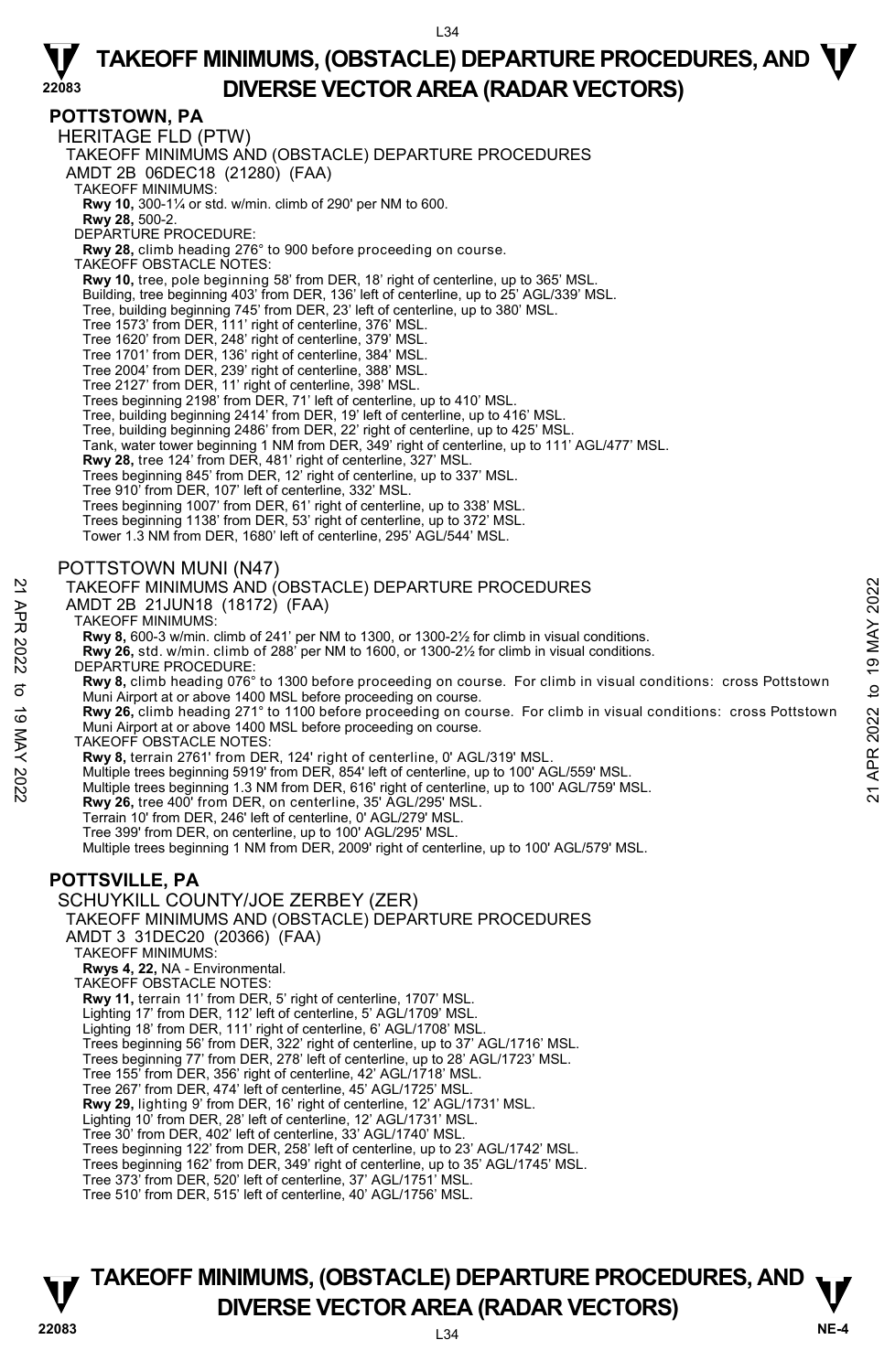#### **PUNXSUTAWNEY, PA**

**22083**  PUNXSUTAWNEY MUNI (N35) TAKEOFF MINIMUMS AND (OBSTACLE) DEPARTURE PROCEDURES AMDT 3 10MAR11 (11069) (FAA) TAKEOFF MINIMUMS: **Rwy 1**, NA-obstacles. **Rwy 6**, 400-2½ or std. w/min. climb of 344' per NM to 2000. **Rwy 19**, 500-2¾ or std. w/ min. climb of 285' per NM to 2000. DEPARTURE PROCEDURE: **Rwy 6**, climb on heading 067° to 2000 before proceeding on course. **Rwy 19,** climb on heading 188° to 2400 before proceeding on course. **Rwy 24,** climb on heading 247° to 2300 before proceeding on course. TAKEOFF OBSTACLE NOTES: **Rwy 6,** aircraft on taxiway 4' from DER, 171' right of centerline, up to 10' AGL/1447' MSL. Trees beginning 285' from DER, 304' left of centerline, up to 100' AGL/1542' MSL. Vehicle on road 505' from DER, 304' left of centerline, up to 15' AGL/1457' MSL. Building 732' from DER, 685' right of centerline, up to 40' AGL/1480' MSL. Vehicle on road 733' from DER, 352' right of centerline, up to 15' AGL/1457' MSL. Trees beginning 1252' from DER, 417' right of centerline, up to 100' AGL/1499' MSL. **Rwy 19,** trees beginning 8' from DER, 154' right of centerline, up to 100' AGL/1539' MSL. Building 43' from DER, 373' left of centerline, up to 20' AGL/1459' MSL. Trees beginning 169' from DER, 390' left of centerline, up to 100' AGL/1539' MSL. **Rwy 24,** buildings beginning 192' from DER, 57' right of centerline, up to 30' AGL/1489' MSL. Trees beginning 232' from DER, 174' left of centerline, up to 100' AGL/1510' MSL. Trees beginning 1015' from DER, 310' right of centerline, up to 100' AGL/1559' MSL. **QUAKERTOWN, PA**  QUAKERTOWN (UKT) TAKEOFF MINIMUMS AND (OBSTACLE) DEPARTURE PROCEDURES AMDT 1 28JUN12 (12180) (FAA) TAKEOFF MINIMUMS: **Rwy 29,** 300-1 or std. w/min. climb of 730' per NM to 800. TAKEOFF OBSTACLE NOTES: **Rwy 11,** multiple trees, structures and poles beginning 19' from DER, 1300' left of centerline to 1385' right of centerline, up to 100' AGL/639' MSL. **Rwy 29,** multiple trees, structures and poles beginning 27' from DER, 1329' left of centerline to 1049' right of centerline, up to 100' AGL/691' MSL. **RAVENSWOOD, WV**  JACKSON COUNTY (I18) TAKEOFF MINIMUMS AND (OBSTACLE) DEPARTURE PROCEDURES AMDT 2 25AUG11 (11237) (FAA) TAKEOFF MINIMUMS: **Rwy 4,** 300-2 or std. w/min. climb of 225' per NM to 1200. DEPARTURE PROCEDURE: **Rwy 4,** climb heading 037° to 1300 before turning west. **Rwy 22,** climb heading 217° to 1300 before turning north. TAKEOFF OBSTACLE NOTES: **Rwy 4,** trees beginning 2137' from DER, 539' right of centerline, up to 100' AGL/890' MSL. Trees beginning 1.6 NM from DER, 517' left of centerline, up to 100' AGL/1019' MSL. **Rwy 22,** trees beginning 6' from DER, 476' right of centerline up to 100' AGL/802' MSL. PAKEOFF MINIMUMS:<br>
21 ARKEOFF OBSTACLE NOTES:<br>
22 TAKEOFF OBSTACLE NOTES:<br>
22 TAKEOFF OBSTACLE NOTES:<br>
22 TAKEOFF OBSTACLE NOTES:<br>
22 CORPORATION:<br>
22 CORPORATION: CORPORATION OF ACTIONS OF THE CORPORATION OF THE CORPORAT

Trees beginning 2528' from DER 774' left of centerline, up to 100' AGL/879' MSL.

### **READING, PA**

READING RGNL/CARL A SPAATZ FLD (RDG) TAKEOFF MINIMUMS AND (OBSTACLE) DEPARTURE PROCEDURES AMDT 5A 19JUL18 (21112) (FAA) TAKEOFF MINIMUMS: **Rwy 13,** std. w/min. climb of 445' per NM to 1700. **Rwy 31,** 500- 2¾ or std. w/min. climb of 430' per NM to 900. **Rwy 36,** 400-2 or std. w/min. climb of 360' per NM to 510. DEPARTURE PROCEDURE: **Rwy 18,** climb heading 184° to 1400 before turning left. **Rwy 31,** climb heading 313° to 900 before turning right. **Rwy 36,** climb heading 004° to 1100 before turning right TAKEOFF OBSTACLE NOTES: **Rwy 13,** NAVAID 9' from DER, 54' left of centerline, 1' AGL/330' MSL. Pole 67' from DER, 413' right of centerline, 23' AGL/354' MSL. Tower 96' from DER, 476' right of centerline, 40' AGL/372' MSL. Antenna, building beginning 96' from DER, 377' right of centerline, up to 41' AGL/373' MSL. Trees beginning 871' from DER, 512' right of centerline, up to 378' MSL. Tree 1690' from DER, 282' left of centerline, 376' MSL. Tree 2521' from DER, 330' left of centerline, 398' MSL. **CON'T**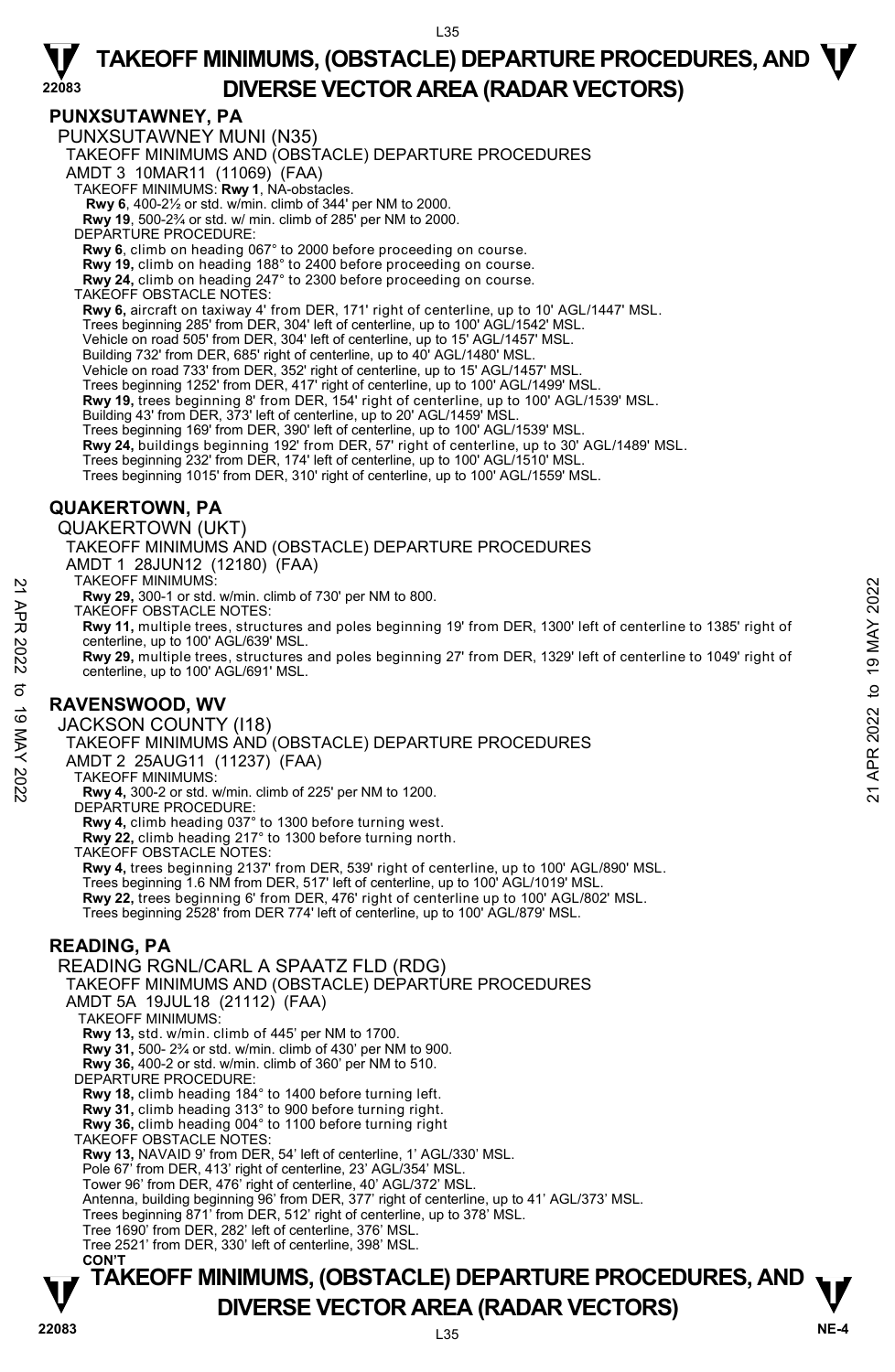L36

## **READING, PA (CON'T)**

**22083** 

READING RGNL/CARL A SPAATZ FLD (RDG) (CON'T)  **Rwy 18,** NAVAID 8' from DER, 54' left of centerline, 1' AGL/343' MSL. Building 61' from DER, 488' right of centerline, 6' AGL/352' MSL. Tree 915' from DER, 663' left of centerline, 385' MSL. **Rwy 31,** NAVAID 10' from DER, 55' right of centerline, 1' AGL/344' MSL. Trees beginning 5385' from DER, 1761' right of centerline, up to 518' MSL. Tree, pole beginning 5671' from DER, 1937' right of centerline, up to 548' MSL. Tree, pole beginning 6045' from DER, 1640' right of centerline, up to 568' MSL. Trees beginning 1 NM from DER, 1224' right of centerline, up to 582' MSL. Trees beginning 1 NM from DER, 1273' right of centerline, up to 655' MSL. Tree 1.1 NM from DER, 1972' right of centerline, 666' MSL. Tree, terrain, electrical\_system, windmill beginning 1.1 NM from DER, 465' right of centerline, up to 702' MSL. Trees beginning 1.8 NM from DER, 1753' right of centerline, up to 709' MSL. Tree 1.8 NM from DER, 2179' right of centerline, 727' MSL. Tree, building beginning 1.8 NM from DER, 1645' right of centerline, up to 752' MSL. Trees beginning 1.9 NM from DER, 887' right of centerline, up to 776' MSL. **Rwy 36,** NAVAID 10' from DER, 54' left of centerline, 1' AGL/292' MSL. NAVAID, terrain beginning 10' from DER, 55' right of centerline, up to 2' AGL/292' MSL. Terrain 57' from DER, 55' right of centerline, 299' MSL. Terrain beginning 89' from DER, 174' left of centerline, up to 306' MSL. Trees beginning 485' from DER, 210' left of centerline, up to 341' MSL. Trees beginning 734' from DER, 682' right of centerline, up to 338' MSL. Tree 908' from DER, 601' right of centerline, 345' MSL.<br>Trees beginning 1049' from DER, 0' of centerline, up to 346' MSL.<br>Trees beginning 1385' from DER, 269' left of centerline, up to 355' MSL. Trees beginning 1497' from DER, 124' left of centerline, up to 357' MSL. Tree 2543' from DER, 336' right of centerline, 356' MSL. Tree 2581' from DER, 165' right of centerline, 358' MSL. Tree 3410' from DER, 96' left of centerline, 382' MSL. Trees beginning 3555' from DER, 161' right of centerline, up to 450' MSL. Tree 1.3 NM from DER, 2599' left of centerline, 537' MSL. Tree 1.4 NM from DER, 2528' left of centerline, 575' MSL. Trees beginning 1.4 NM from DER, 2402' left of centerline, up to 603' MSL. Tree 1.4 NM from DER, 2508' left of centerline, 613' MSL. Trees beginning 1.4 NM from DER, 2042' left of centerline, up to 631' MSL. Trees beginning 1.5 NM from DER, 1982' left of centerline, up to 672' MSL. Tree 1.5 NM from DER, 2193' left of centerline, 545' MSL. Tree 1.3 NM from DER, 2599' left of centerline, 537 MSL.<br>
Tree 1.4 NM from DER, 2599' left of centerline, 575 MSL.<br>
Tree beginning 1.4 NM from DER, 2022' left of centerline, up to 603' MSL.<br>
Tree beginning 1.4 NM from DER,

### **REEDSVILLE, PA**

MIFFLIN COUNTY (RVL) TAKEOFF MINIMUMS AND (OBSTACLE) DEPARTURE PROCEDURES AMDT 3 05JUN08 (08157) (FAA) TAKEOFF MINIMUMS: **Rwy 6,** std. w/ min. climb of 287' per NM to 3000 or 2200-3 for climb in visual conditions. **Rwy 24,** std. w/ min. climb of 242' per NM to 2800 or 2200-3 for climb in visual conditions. DEPARTURE PROCEDURE: **Rwy 6,** climb heading 059° to 3000 before proceeding on course or for climb in visual conditions cross Mifflin County Airport at or above 3000 MSL before proceeding on course. **Rwy 24**, climb heading 239° to 2800 before proceeding on course or for climb in visual conditions cross Mifflin<br>County Airport at or above 3000 MSL before proceeding on course. TAKEOFF OBSTACLE NOTES: **Rwy 6,** fence beginning 59' from DER, 497' right of centerline, up to 6' AGL/825' MSL. Bushes 449' from DER, 422' right of centerline, up to 10' AGL/829' MSL. **Rwy 24,** ground 171' from DER, 481' left of centerline, 0' AGL/830' MSL.

Fence 207' from DER, 288' left of centerline, 15' AGL/834' MSL. Trees 1189' from DER, 198' right of centerline, up to 100' AGL/933' MSL. Trees 2,168' from DER, 407' left of centerline, up to 100' AGL/908' MSL.

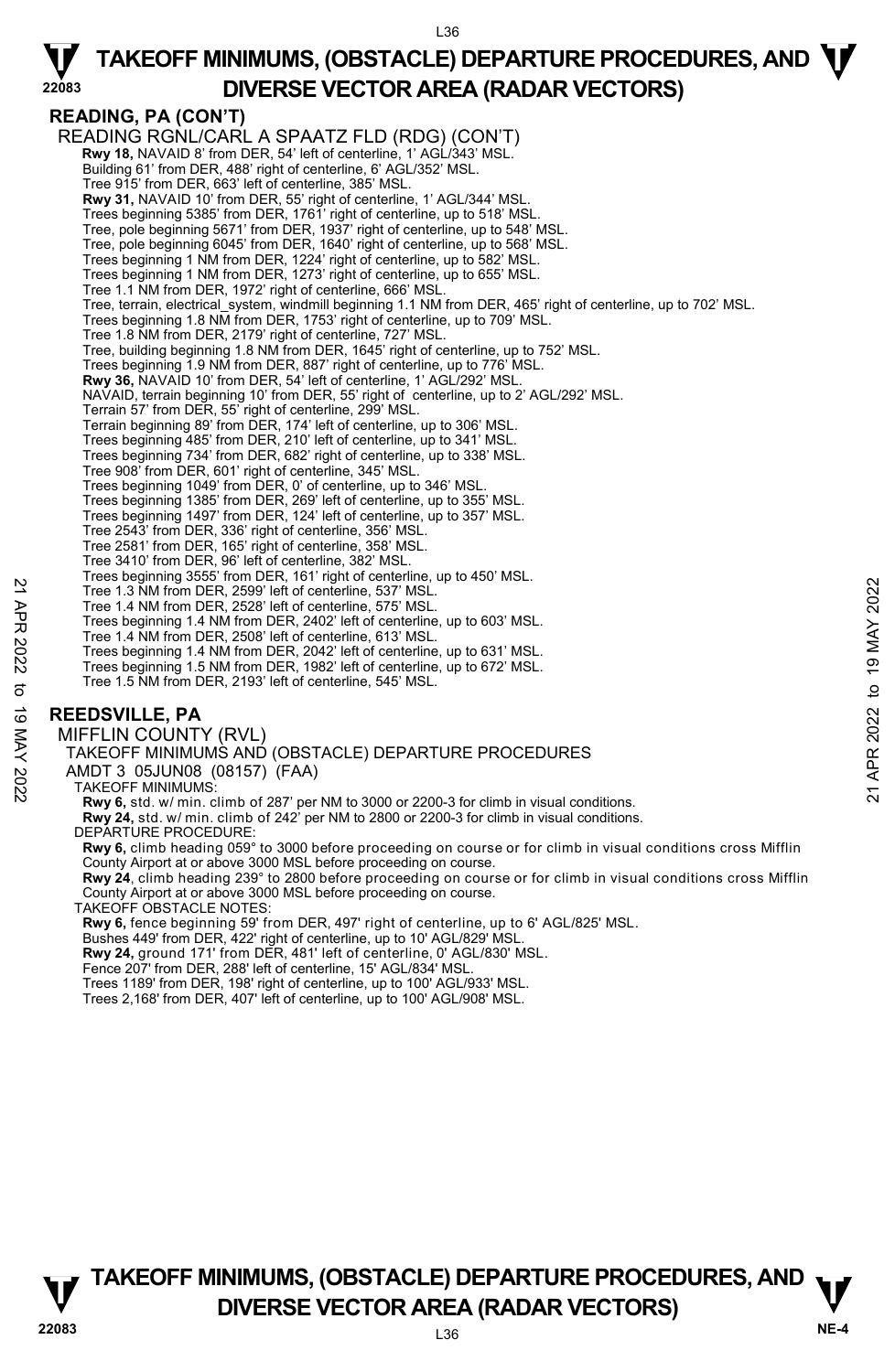#### **ST. MARYS, PA**

**22083** 

ST MARYS MUNI (OYM)

TAKEOFF MINIMUMS AND (OBSTACLE) DEPARTURE PROCEDURES

AMDT 2A 13SEP18 (18256) (FAA)

TAKEOFF MINIMUMS:

**Rwy 10,** std. w/min. climb of 230' per NM to 2800, or 1000-3 for VCOA.

VCOA:

**Rwy 10,** obtain ATC approval for VCOA when requesting IFR clearance. Climb in visual conditions to cross St Marys Muni airport at or above 2800 before proceeding on course.

TAKEOFF OBSTACLE NOTES:

**Rwy 10,** vehicles on road, terrain beginning 197' from DER, 275' left of centerline, up to 1952' MSL.

Pole, tree beginning 410' from DER, 211' right of centerline, up to 37' AGL/1963' MSL.

Pole, building beginning 690' from DER, 411' left of centerline, up to 36' AGL/1978' MSL. Tree 1023' from DER, 680' right of centerline, 1987' MSL.

Tree 1280' from DER, 723' right of centerline, 102' AGL/2030' MSL.

Tree 1984' from DER, 728' right of centerline, 2045' MSL. Tree 2238' from DER, 303' left of centerline, 67' AGL/2006' MSL.

Trees beginning 2452' from DER, 62' right of centerline, up to 91' AGL/2056' MSL.

Trees beginning 2475' from DER, 686' left of centerline, up to 98' AGL/2027' MSL.

**Rwy 28,** trees beginning 12' from DER, 213' right of centerline, up to 1948' MSL.<br>Pole 91' from DER, 263' left of centerline, 23' AGL/1928' MSL.

- 
- Tree, NAVAID beginning 466' from DER, on centerline, up to 1967' MSL.

Pole, NAVAID, tree beginning 544' from DER, 255' left of centerline, up to 33' AGL/1954' MSL. Tree 659' from DER, 451' right of centerline, 75' AGL/1968' MSL.

Tree 2194' from DER, 25' left of centerline, 73' AGL/1965' MSL.

#### **SELINSGROVE, PA**

PENN VALLEY (SEG)

TAKEOFF MINIMUMS AND (OBSTACLE) DEPARTURE PROCEDURES AMDT 3A 01FEB18 (18032) (FAA)

- TAKEOFF MINIMUMS:
- **Rwy 17,** std. w/ min. climb of 500' per NM to 1500 or 1500-2½ for VCOA.
- **Rwy 35,** 500-2 w/ min. climb of 500' per NM to 1300 or 1500-2½ for VCOA.
- DEPARTURE PROCEDURE:

**Rwy 17,** climbing right turn direct SEG VOR/DME before proceeding on course. Do not exceed 180K until SEG VOR/ **DME** AND 1 SA UITED IO (10032) (FAA)<br>
21 TAKEOFF MINIMUMS:<br> **21 Rwy 17**, std. w/ min. climb of 500' per NM to 1500 or 1500-2½ for VCOA.<br> **22** Rwy 35, 500-2 w/ min. climb of 500' per NM to 1300 or 1500-2½ for VCOA.<br>
DEPARTURE P

**Rwy 35,** climb heading 350° to 1900 before proceeding on course.

VCOA: All runways, obtain ATC approval for VCOA when requesting IFR clearance. Climb in visual conditions to cross Penn Valley Airport at or above 1800 before proceeding on course.

TAKEOFF OBSTACLE NOTES:

**Rwy 17,** trees beginning 1.8 NM from DER, 1068' left of centerline, up to 100' AGL/919' MSL.

Trees beginning 29' from DER, 151' left of centerline, up to 100' AGL/559' MSL.

Pole 2520' from DER, 84' right of centerline, 58' AGL/508' MSL.<br>**Rwy 35,** trees beginning 273' from DER, 75' left of centerline, up to 100' AGL/539' MSL.

Trees beginning 1947' from DER, 624' right of centerline, up to 100' AGL/899' MSL

### **SHAMOKIN, PA**

#### NORTHUMBERLAND COUNTY (N79)

TAKEOFF MINIMUMS AND (OBSTACLE) DEPARTURE PROCEDURES

AMDT 2A 01FEB18 (18032) (FAA)

TAKEOFF MINIMUMS:

**Rwy 8,** 400-2 or std. w/ min. climb of 540' per NM to 1600.

**Rwy 26,** 400-2½ or std. w/ min. climb of 270' per NM to 1400.

DEPARTURE PROCEDURE:

**Rwy 8,** climb to 1600 then climbing left turn to 4000 direct SEG VOR/DME.

**Rwy 26,** climb to 1400 then climb to 4000 on SEG R-088 to SEG VOR/DME.

TAKEOFF OBSTACLE NOTES:

**Rwy 8,** trees beginning 33' from DER, 366' left of centerline, up to 70' AGL/950' MSL.

Pole 68' from DER, 459' right of centerline, 39' AGL/910' MSL.

Vehicles on roadway beginning 279' from DER, left and right of centerline, up to 15' AGL/952' MSL.

Trees beginning 1548' from DER, 197' left of centerline, up to 80' AGL/1171' MSL.

Buildings beginning 2631' from DER, 870' left of centerline, up to 38' AGL/1164' MSL. Fence beginning 5683' from DER, 1796' left of centerline, up to 6' AGL/1099' MSL.

Pole 1.1 NM from DER, 1662' left of centerline, 23' AGL/1091' MSL.

**Rwy 26,** trees beginning 10' from DER, 242' left of centerline, up to 13' AGL/865' MSL.

Trees beginning 84' from DER, 184' right of centerline, up to 20' AGL/872' MSL.

Trees beginning 2.1 NM from DER, 2621' right of centerline, up to 80' AGL/1240' MSL.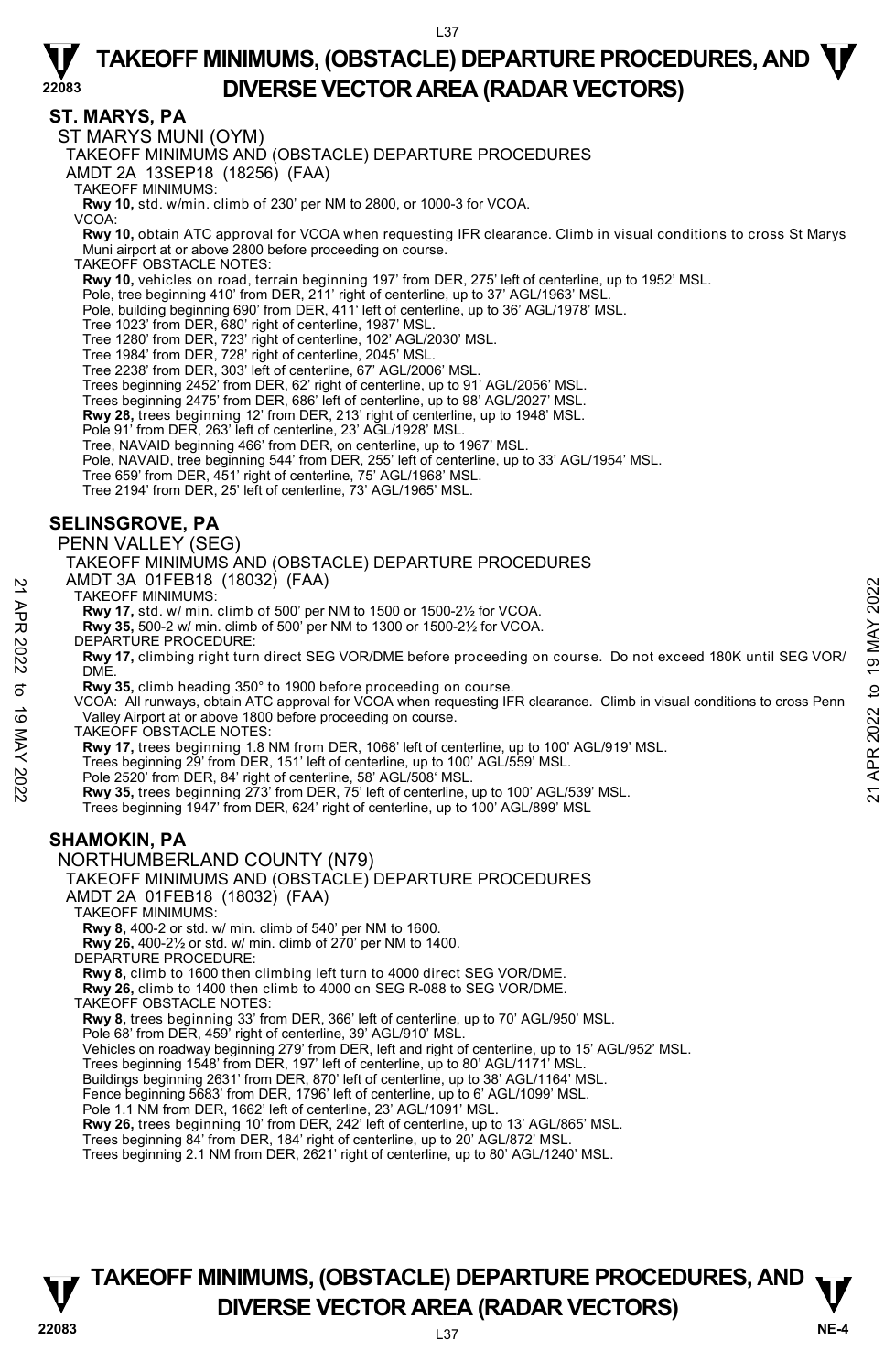#### **SOMERSET, PA**

**22083** 

SOMERSET COUNTY (2G9) TAKEOFF MINIMUMS AND (OBSTACLE) DEPARTURE PROCEDURES AMDT 2 20DEC07 (07354) (FAA) TAKEOFF MINIMUMS: **Rwy 14,32,** NA-environmental. DEPARTURE PROCEDURE: **Rwy 7,** climb heading 066° to 3000 before turning south. **Rwy 25,** climb heading 246° to 2800 before turning south. TAKEOFF OBSTACLE NOTES: **Rwy 7,** trees beginning 57' from DER, 178' right of centerline, up to 79' AGL/2285' MSL. Tree 1291' from DER, 76' left of centerline, 59' AGL/2238' MSL. Buildings beginning 639' from DER, 348' left of centerline, up to 40' AGL/2222' MSL. **Rwy 25,** trees beginning 480' from DER, 152' right of centerline, up to 67' AGL/2346' MSL. Antenna on building 283' from DER, 204' right of centerline, 30' AGL/2290' MSL. Tree 584' from DER, 211' left of centerline, 55' AGL/2297' MSL. Obstruction light on localizer 291' from DER, on centerline, 20' AGL/2284' MSL. **SPENCER, WV**  BOGGS FLD (USW) TAKEOFF MINIMUMS AND (OBSTACLE) DEPARTURE PROCEDURES AMDT 1 20SEP12 (22083) (FAA) TAKEOFF MINIMUMS: **Rwy 10,** 300-2 or std. w/min. climb of 447' per NM to 1300. **Rwy 28,** 400-2½ or std. w/min. climb of 332' per NM to 1400. DEPARTURE PROCEDURE: **Rwy 10,** climb heading 100° to 1400 before proceeding on course. **Rwy 28,** climb heading 280° to 1600 before turning south. TAKEOFF OBSTACLE NOTES: **Rwy 10,** vegetation beginning 14' from DER, left and right of centerline, up to 13' AGL/932' MSL. Terrain and trees beginning 2060' from DER, 3' right of centerline, up to 60' AGL/1079' MSL. Terrain, trees and buildings beginning 3169' from DER, 14' left of centerline, up to 60' AGL/1079' MSL. Tree 4288' from DER, 236' right of centerline, up to 88' AGL/1167' MSL. Tree 1.2 NM from DER, 1867' left of centerline, up to 35' AGL/1194' MSL. Tree 1.7 NM from DER, 1510' right of centerline, up to 63' AGL/1182' MSL. **Rwy 28,** terrain, trees, fences and pole beginning 13' from DER, 17' right of centerline, up to 74' AGL/1073' MSL.<br>Trees beginning 764' from DER, 14' left of centerline, up to 76' AGL/1055' MSL. Tree 3587' from DER, 1432' right of centerline, up to 82' AGL/1081' MSL. Tree 1.8 NM from DER, 3390' left of centerline, up to 63' AGL/1242' MSL. **EXAM 10, vegetalton beginning 14 from DER, 3 right of centerline, up to 13 AGL/932 MSL.**<br>
Terrain, trees and buildings beginning 3160' from DER, 3' right of centerline, up to 60' AGL/1079' MSL.<br>
Tree 4.28 from DER, 236'

Tree 2 NM from DER, 3063' left of centerline, up to 63' AGL/1252' MSL.

### **STATE COLLEGE, PA**

UNIVERSITY PARK (UNV)

TAKEOFF MINIMUMS AND (OBSTACLE) DEPARTURE PROCEDURES AMDT 4 05NOV98 (98309) (FAA)

TAKEOFF MINIMUMS:

**Rwys 16,34**, NA.

DEPARTURE PROCEDURE:

**Rwys 6,24**, climb runway heading to 2600 before proceeding on course.

### **STERLING, PA**

SPRING HILL (70N) TAKEOFF MINIMUMS AND (OBSTACLE) DEPARTURE PROCEDURES AMDT 1 19NOV09 (09323) (FAA) TAKEOFF MINIMUMS: **Rwy 23,** 600-3 with min. climb of 240' per NM to 2600 or 1000-3 for climb in visual conditions. DEPARTURE PROCEDURE:

**Rwy 23,** climb heading 232° to 2500 before proceeding on course or for climb in visual conditions: cross Spring Hill airport at or above 2600 MSL before proceeding on course.

TAKEOFF OBSTACLE NOTES:

**Rwy 5,** trees beginning 333' from DER, 271' left of centerline, up to 100' AGL/1719' MSL. Building and trees beginning 259' from DER, 265' right of centerline, up to 100' AGL/1799' MSL. **Rwy 23,** trees beginning 51' from DER, 202 left of centerline, up to 100' AGL/1859' MSL. Terrain and trees beginning 482' from DER, 195' right of centerline, up to 100' AGL/1879' MSL.

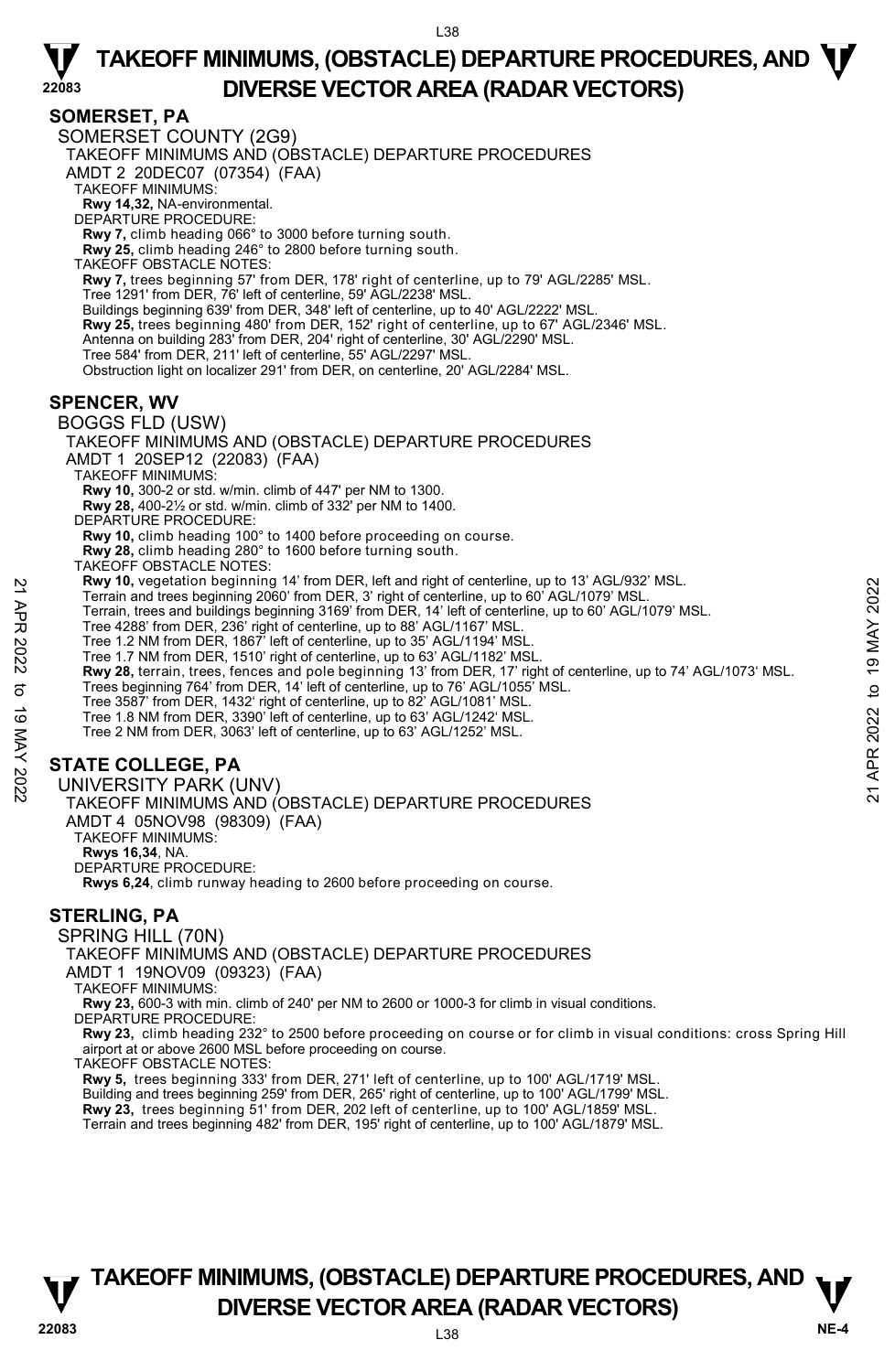#### **SUMMERSVILLE, WV**

**22083** 

SUMMERSVILLE (SXL)

TAKEOFF MINIMUMS AND (OBSTACLE) DEPARTURE PROCEDURES

AMDT 3B 13SEP18 (18256) (FAA)

TAKEOFF MINIMUMS:

**Rwy 4**, 400-1 or std. w/min. climb of 350' per NM to 3000. DEPARTURE PROCEDURE:

**Rwy 4,** climb heading 044° to 2900 before proceeding on course.

**Rwy 22,** climb heading 224° to 2400 before proceeding on course.

TAKEOFF OBSTACLE NOTES:

**Rwy 22,** multiple trees beginning 139' from DER, 185' right of centerline, up to 98' AGL/1877' MSL. Tree 223' from DER, 154' left of centerline, 93' AGL/1835' MSL.

**SUTTON, WV** 

#### BRAXTON COUNTY (48I)

TAKEOFF MINIMUMS AND (OBSTACLE) DEPARTURE PROCEDURES

AMDT 1 21JUL16 (16203) (FAA)

TAKEOFF MINIMUMS:

**Rwy 2,** 300-1.<br>**Rwy 20,** 500-2½ w/min. climb of 290' per NM to 2400 or 1200-3 for climb in visual conditions.

DEPARTURE PROCEDURE:

**Rwy 2,** climb via heading 016° to 2200 before turning left.

VCOA: Obtain ATC approval for climb in visual conditions when requesting IFR clearance. Climb in visual conditions to cross Sutton County airport at or above 2300 before proceeding on course.

TAKEOFF OBSTACLE NOTES:

**Rwy 2,** terrain, fences, and vehicles on road beginning 61' from DER, 90' right of centerline, up to 15' AGL/1311' MSL.<br>Terrain, fences, and vehicles on road beginning 77' from DER, 48' left of centerline, up to 15' AGL/1

Pole and trees beginning 56' from DER, 298' right of centerline, up to 90' AGL/1409' MSL. Trees beginning 22' from DER, 244' left of centerline, up to 78' AGL/1417' MSL.

Terrain and trees beginning 556' from DER, 223' left of centerline, up to 80' AGL/1399' MSL.

Trees beginning 1015' from DER, 260' right of centerline, up to 106' AGL/1435' MSL.

Trees beginning 889' from DER, 233' left of centerline, up to 116' AGL/1445' MSL.

Trees 4508' from DER, 1011' left of centerline, up to 65' AGL/1484' MSL.

**Rwy 20,** fences, vehicles on road, poles, and trees beginning 197' from DER, 40' left of centerline, up to 49' AGL/1337' **MSL** Treas beginning 105<sup>2</sup> from DER, 262<sup>2</sup> ield of centerline, up to 106° AGL/139° MSL.<br>
Trees beginning 1015' from DER, 230' right of centerline, up to 106° AGL/1445' MSL.<br>
Trees 4508' from DER, 1011' left of centerline, up

Trees beginning 468' from DER, 1' right of centerline, up to 45' AGL/1324' MSL.

Terrain and trees beginning 72' from DER, 264' left of centerline, up to 76' AGL/1435' MSL. Trees beginning 26' from DER, 311' right of centerline, up to 97' AGL/1376' MSL.

Trees beginning 1123' from DER, 54' right of centerline, up to 96' AGL/1515' MSL.

Trees beginning 4425' from DER, 47' left of centerline, up to 93 AGL/1529 MSL.

Trees beginning 1.5 NM from DER, left and right of centerline, up to 111' AGL/1590' MSL.

Trees 2.4 NM from DER, 3786' left of centerline, up to 100' AGL/1739' MSL.

### **TITUSVILLE, PA**

TITUSVILLE (6G1) TAKEOFF MINIMUMS AND (OBSTACLE) DEPARTURE PROCEDURES ORIG 02AUG07 (07219) (FAA) TAKEOFF OBSTACLE NOTES: **Rwy 18,** trees beginning 1865' from DER, 199' right of centerline, up to 100' AGL/1589' MSL.<br>Trees beginning 1313' from DER, on centerline, up to 100' AGL/1609' MSL. Trees beginning 872' from DER, 194' left of centerline, up to 100' AGL/1619' MSL. **Rwy 36,** trees beginning 2798' from DER, 217' right of centerline, up to 100' AGL/1689' MSL. Trees beginning 2806' from DER, 47' left of centerline, up to 100' AGL/1736' MSL.

#### **TOUGHKENAMON, PA**

 NEW GARDEN (N57) TAKEOFF MINIMUMS AND (OBSTACLE) DEPARTURE PROCEDURES AMDT 1 02FEB95 (95033) (FAA) TAKEOFF MINIMUMS: **Rwy 6**, 300-1. DEPARTURE PROCEDURE: **Rwys 6, 24,** climb runway heading to 900 before turning on course.

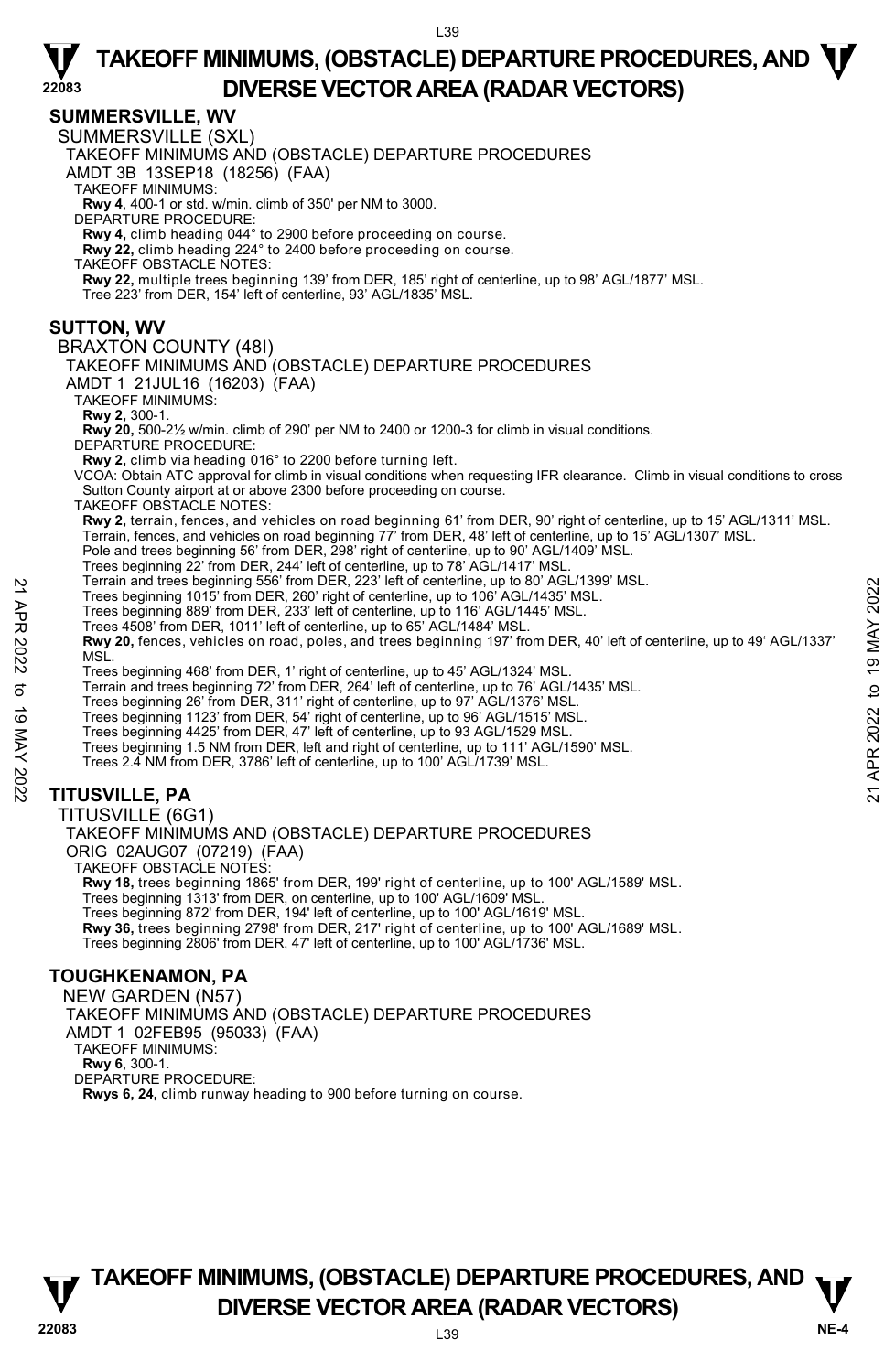#### **TOWANDA, PA**

**22083** 

BRADFORD COUNTY (N27)

TAKEOFF MINIMUMS AND (OBSTACLE) DEPARTURE PROCEDURES

AMDT 2A 11OCT18 (18284) (FAA)

TAKEOFF MINIMUMS:

**Rwy 5,** 800-3 w/min. climb of 333' per NM to 2000, or std. w/min. climb of 461' per NM to 2000, or 2000-3 for VCOA. **Rwy 23,** std. w/min. climb of 685' per NM to 2800, or 2000-3 for VCOA.

DEPARTURE PROCEDURE:

**Rwy 5,** climb heading 047° to 2000 before proceeding on course or for climb in visual conditions: cross Bradford County airport at or above 2600 before proceeding on course. When executing VCOA, notify ATC prior to departure.<br>**Rwy 23**, climb heading 227° to 2000 before proceeding on course or for climb in visual conditions: cross Bra County airport at or above 2600 before proceeding on course. When executing VCOA, notify ATC prior to departure. TAKEOFF OBSTACLE NOTES:

**Rwy 5,** pole and trees beginning 4' from DER, 267' right of centerline, up to 100' AGL/859' MSL.

Grain bin/silo and trees beginning 131' from DER, 475' left of centerline, up to 100' AGL/823' MSL.

**Rwy 23,** trees beginning 1069' from DER, 1' left of centerline, up to 100' AGL/1159' MSL.<br>Navaid 14' from DER, 113' right of centerline, 12' AGL/731' MSL.

Trees beginning 3206' from DER, 44' right of centerline, up to 100' AGL/1287' MSL.

#### **TOWER CITY, PA**

#### BENDIGO (74N)

TAKEOFF MINIMUMS AND (OBSTACLE) DEPARTURE PROCEDURES

ORIG 02JUL09 (09183) (FAA)

TAKEOFF MINIMUMS:

**Rwy 5,** std. w/ min. climb of 518' per NM to 2200 or 1700-2 for climb in visual conditions.

**Rwy 23,** NA-terrain. DEPARTURE PROCEDURE:

**Rwy 5,** departure NA at night. Climb heading 054° to 2200 before proceeding on course or for climb in visual conditions: cross Bendigo airport at or above 2300 before proceeding on course. Do not exceed 180 KIAS until crossing Bendigo airport on course.

TAKEOFF OBSTACLE NOTES:

**Rwy 5,** multiple trees beginning 330' from DER, 45' left of centerline, up to 100' AGL/919' MSL.<br>Multiple trees beginning 355' from DER, 81' right of centerline, up to 100' AGL/879' MSL.

Multiple towers beginning 2.1 NM from DER, 2384' left of centerline, up to 200' AGL/1559' MSL.

#### **WASHINGTON, PA**

WASHINGTON COUNTY (AFJ) TAKEOFF MINIMUMS AND (OBSTACLE) DEPARTURE PROCEDURES AMDT 4 10JAN13 (13010) (FAA) TAKEOFF MINIMUMS: **Rwy 9,** 600-2½ or std. w/min. climb of 397' per NM to 1900. **Rwy 27**, 300-1¾ or std. w/min. climb of 932' per NM to 1500. TAKEOFF OBSTACLE NOTES: **Rwy 9,** trees beginning 2940' from DER, 79' right of centerline, up to 100' AGL/1558' MSL. Towers beginning 1.8 NM from DER, 2962' right of centerline, up to 221' AGL/1721' MSL. Top of REIL 10' from DER, 89' right of centerline, 1' AGL/1168' MSL. Trees beginning 5205' from DER, 78' left of centerline, up to 100' AGL/1428' MSL. **Rwy 27,** trees beginning 114' from DER, 4' right of centerline, up to 100' AGL/1416' MSL. Poles beginning 3068' from DER, 141' right of centerline, up to 100' AGL/1420' MSL. TL tower 7681' from DER, 1652' right of centerline, 92' AGL/1422' MSL. Ground beginning 451' from DER, 11' right of centerline, 1326' MSL. Ground beginning 1159' from DER, 19' left of centerline, 1340' MSL. Vehicle on road 1.3 NM from DER, crossing centerline, up to 15' AGL/1317' MSL.<br>Vehicle on road beginning 1' from DER, 170' right of centerline, up to 15' AGL/1199' MSL. Buildings beginning 3163' from DER, 41' right of centerline, up to 40' AGL/1320' MSL. Light support structures beginning 3112' from DER, 129' right of centerline, up to 7'AGL/1307' MSL. Fences beginning 3243' from DER, 229' right of centerline, 7' AGL/1310' MSL. Trees beginning 8' from DER, 2' left of centerline, up to 100' AGL/1420' MSL. Poles beginning 3274' from DER, 363' left of centerline, up to 34' AGL/1414' MSL. Vehicle on road 1.3 NM from DER, crossing centerline, up to 15' AGL/1317' MSL. Buildings beginning 3092' from DER, 255' left of centerline, up to 23' AGL/1380' MSL. Light support structures 3474' from DER, 736' left of centerline, 17' AGL/1317' MSL. Fence beginning 3226' from DER, 220' left of centerline up to 25' AGL/1296' MSL. Metallong arport on course.<br>
TAKEOFF OBSTACLE NOTES:<br> **Rwy 5,** multiple trees beginning 330' from DER, 45' left of centerline, up to 100' AGL/919' MSL.<br>
Multiple trees beginning 355' from DER, 81' right of centerline, up t

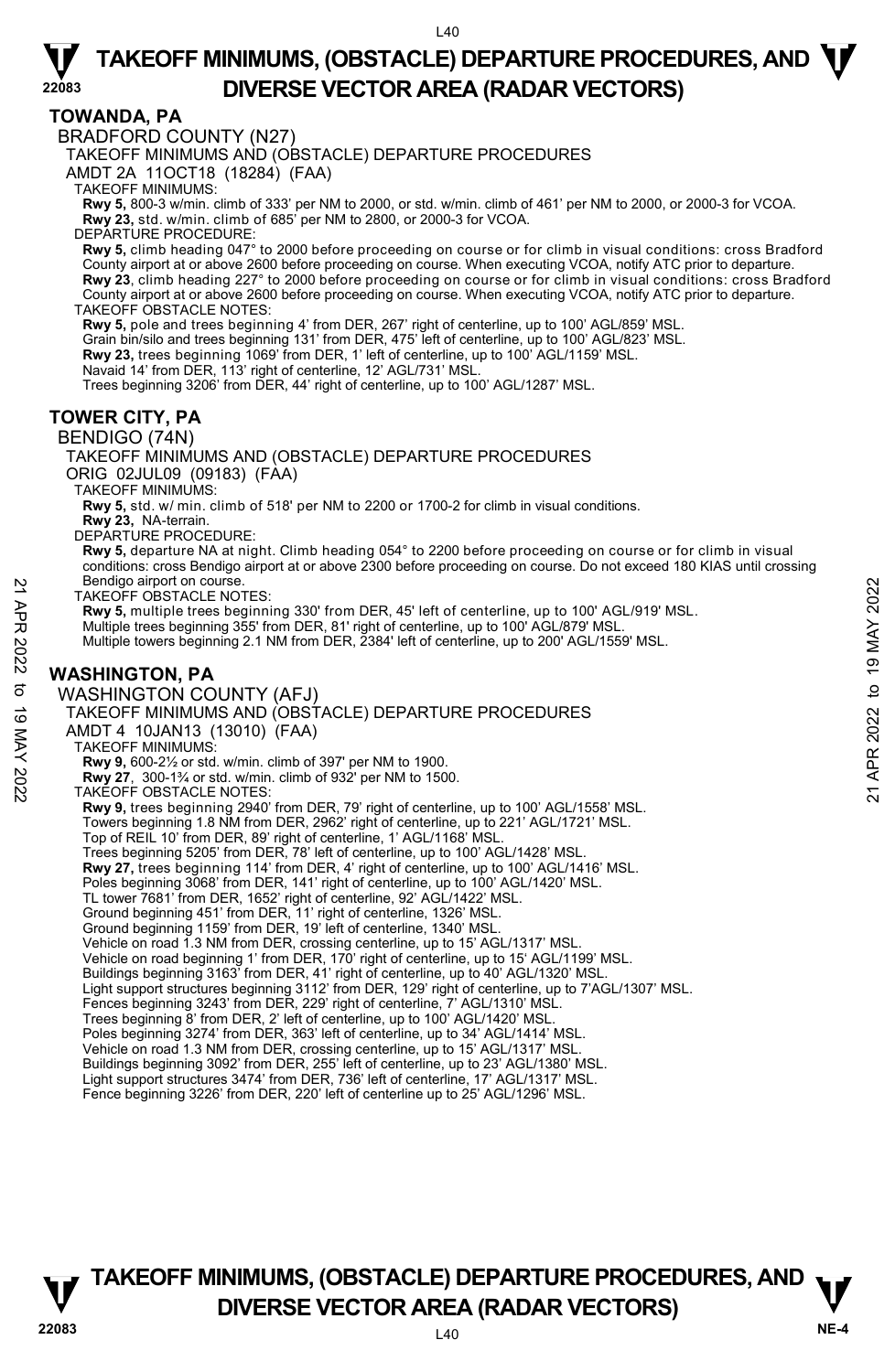#### **WAYNESBURG, PA**

**22083** 

GREENE COUNTY (WAY) TAKEOFF MINIMUMS AND (OBSTACLE) DEPARTURE PROCEDURES ORIG 25SEP08 (08269) (FAA) TAKEOFF MINIMUMS: **Rwy 9,** NA-obstacle. **Rwy 27,** 300-1 or Std. w/ min. climb of 447' per NM to 1300. DEPARTURE PROCEDURE: **Rwy 27,** climb heading 268° to 1800 before proceeding on course. TAKEOFF OBSTACLE NOTES: **Rwy 27,** trees beginning 332' from DER, 315' left of centerline, up to 100' AGL/1119' MSL. Trees beginning 332' from DER, 360' right of centerline, up to 100' AGL/1239' MSL. Pole/sign 1672' from DER, 623' left of centerline, 80' AGL/1148' MSL. **WELLSBORO, PA**  GRAND CANYON RGNL (N38) TAKEOFF MINIMUMS AND (OBSTACLE) DEPARTURE PROCEDURES AMDT 3A 26MAY16 (21280) (FAA) TAKEOFF MINIMUMS: **Rwy 28,** std. w/min. climb of 265' per NM to 2500. DEPARTURE PROCEDURE: **Rwy 10,** climbing right turn direct SFK VOR/DME, thence …. **Rwy 28,** climb heading 279° to 2600, then climbing left turn direct SFK VOR/DME, thence … ...Climb in SFK VOR/DME holding pattern (SW, right turns, 036° inbound) to cross SFK VOR/DME at or above 4000 before proceeding on course. TAKEOFF OBSTACLE NOTES: **Rwy 10,** building 32' from DER, 485' right of centerline, 22' AGL/1903' MSL. Pole 33' from DER, 353' right of centerline, 22' AGL/1904' MSL. Pole 149' from DER, 352' right of centerline, 25' AGL/1906' MSL Building and vehicles on road beginning 178' from DER, 174' right of centerline, up to 32' AGL/1917' MSL. Buildings and vehicles on road beginning 307' from DER, 47' right of centerline, up to 16' AGL/1922' MSL. Vehicles on road 420' from DER, 590' right of centerline, 1927' MSL. Tree, vehicles on road, beginning 448' from DER, 185' right of centerline, up to 1972' MSL. Trees, poles, vehicles on road and terrain beginning 535' from DER, 191' right of centerline, up to 1979' MSL. Trees beginning 2959' from DER, 237' right of centerline, up to 1982' MSL. Tree 3708' from DER, 470' right of centerline, 1987' MSL. Tree 237' from DER, 381' left of centerline, 1902' MSL. Tree 329' from DER, 425' left of centerline, 1914' MSL. Trees beginning 440' from DER, 329' left of centerline, up to 1927' MSL. Trees beginning 832' from DER, 294' left of centerline, up to 1929' MSL. Trees beginning 1037' from DER, 362' left of centerline, up to 1930' MSL. Tree 1417' from DER, 555' left of centerline, 1931' MSL. Tree 1424' from DER, 420' left of centerline, 1933' MSL. **Rwy 28,** tree and terrain beginning 56' from DER, 342' left of centerline, up to 1962' MSL. Multiple trees beginning 289' from DER, 286' left of centerline, up to 1967' MSL. Tree 2.2 NM from DER, 1934' right of centerline, 100' AGL/2339' MSL. **WEST CHESTER, PA**  BRANDYWINE RGNL (OQN) TAKEOFF MINIMUMS AND (OBSTACLE) DEPARTURE PROCEDURES AMDT 2 20JUN19 (19171) (FAA) TAKEOFF MINIMUMS: **Rwy 27,** 300-1 or std. w/min. climb of 393' per NM to 700. TAKEOFF OBSTACLE NOTES: **Rwy 9,** pole 9' from DER, 24' left of centerline, 3' AGL/463' MSL. Poles beginning 10' from DER, 13' right of centerline, up to 3' AGL/463' MSL. Tree, pole beginning 65' from DER, 96' left of centerline, up to 39' AGL/502' MSL. Tree 272' from DER, 49' right of centerline, 39' AGL/471' MSL. Tree 1404' from DER, 211' left of centerline, 65' AGL/505' MSL. Tree 1427' from DER, 707' left of centerline, 105' AGL/545' MSL. Trees beginning 1507' from DER, 56' left of centerline, up to 114' AGL/546' MSL. Tree 2271' from DER, 208' right of centerline, 116' AGL/523' MSL. Tree 2415' from DER, 246' right of centerline, 124' AGL/535' MSL. **Rwy 27**, pole 7' from DER, 24' left of centerline, 3' AGL/455' MSL. Poles beginning 8' from DER, 5' right of centerline, up to 3' AGL/455' MSL. Trees beginning 50' from DER, 103' right of centerline, up to 37' AGL/471' MSL. Tree, pole beginning 140' from DER, 38' right of centerline, up to 81' AGL/530' MSL. Tree 313' from DER, 134' left of centerline, 43' AGL/468' MSL. Tree, building beginning 690' from DER, 157' left of centerline, up to 53' AGL/486' MSL. Trees beginning 997' from DER, 69' left of centerline, up to 39' AGL/487' MSL. Tree 1043' from DER, 184' left of centerline, 39' AGL/490' MSL. Tree, pole, building beginning 1132' from DER, 3' left of centerline, up to 42' AGL/496' MSL. Building and venicles on road beginning 178' from DER, 14' right of centerline, up to 16' AGL/1917' MSL.<br>
Puildings and vehicles on road beginning 307' from DER, 47' right of centerline, up to 16' AGL/1922' MSL.<br>
Tree, ve

#### **CON'T**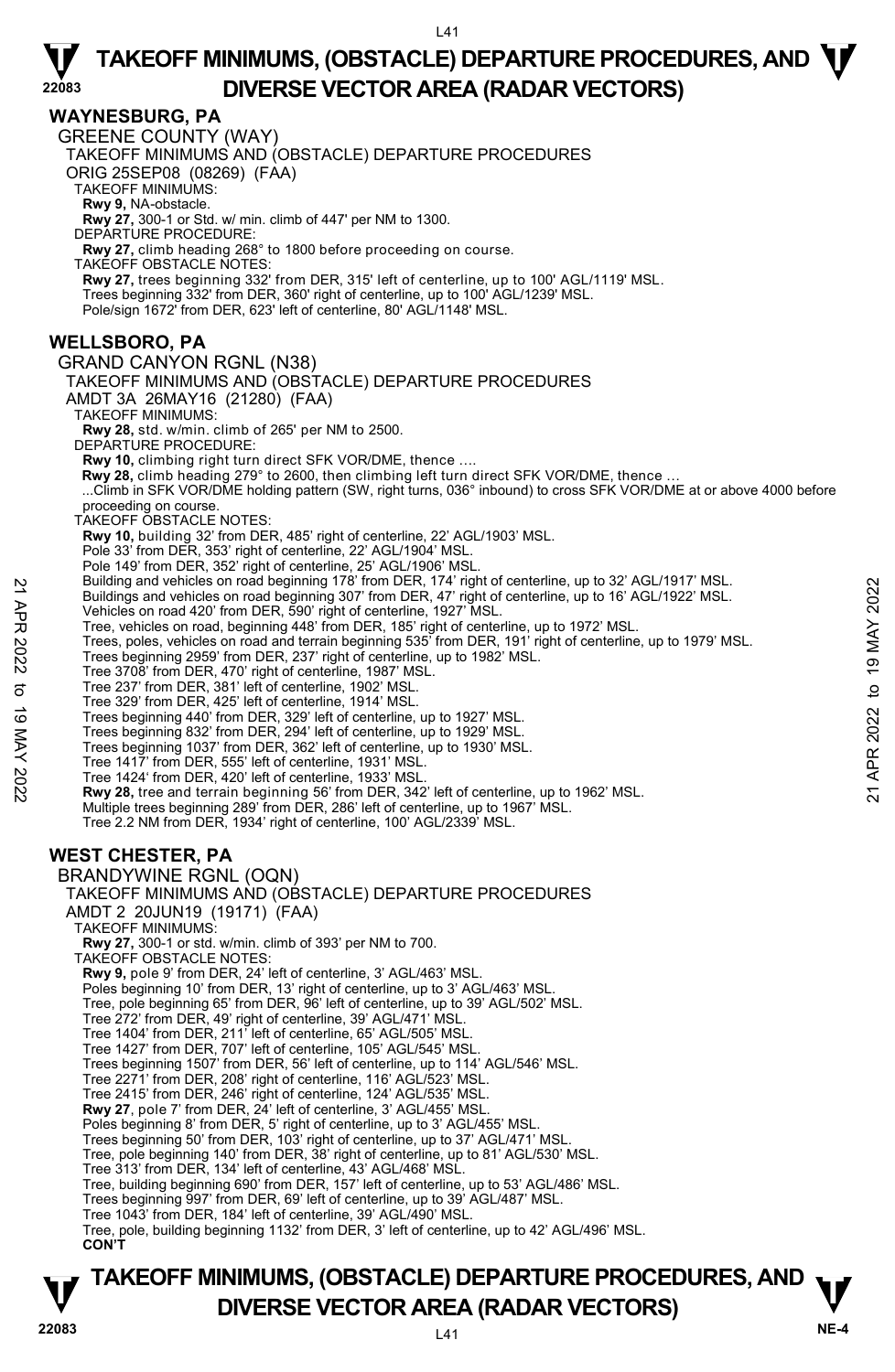### **WEST CHESTER, PA (CON'T)**

**22083** 

BRANDYWINE RGNL (OQN) (CON'T) **Rwy 27 (CON'T),** tree 1647' from DER, 156' left of centerline, 32' AGL/499' MSL. Pole 1704' from DER, 168' left of centerline, 37' AGL/504' MSL Tree, pole beginning 1741' from DER, 2' left of centerline, up to 64' AGL/531' MSL. Tree 1790' from DER, 154' left of centerline, 70' AGL/534' MSL. Tree 1891' from DER, 44' left of centerline, 86' AGL/540' MSL. Trees beginning 2037' from DER, 217' right of centerline, up to 78' AGL/532' MSL. Tree 2051' from DER, 202' left of centerline, 92' AGL/552' MSL. Trees beginning 2248' from DER, 157' left of centerline, up to 109' AGL/568' MSL. Tree 2740' from DER, 351' right of centerline, 60' AGL/534' MSL. Trees beginning 2929' from DER, 11' right of centerline, up to 86' AGL/551' MSL. Tree 3205' from DER, 413' right of centerline, 100' AGL/597' MSL. Trees beginning 3368' from DER, 315' right of centerline, up to 104' AGL/614' MSL. Tree 3455' from DER, 389' right of centerline, 122' AGL/623' MSL. Trees beginning 3517' from DER, 84' right of centerline, up to 120' AGL/618' MSL. **WHEELING, WV** 

## WHEELING OHIO COUNTY (HLG)

#### TAKEOFF MINIMUMS AND (OBSTACLE) DEPARTURE PROCEDURES

- AMDT 3A 31MAR16 (16091) (FAA)
- TAKEOFF OBSTACLE NOTES:
- **Rwy 3,** tree 95' from DER, 315' right of centerline, 13' AGL/1213' MSL.
- Tree 351' from DER, 264' left of centerline, 48' AGL/1227' MSL.
- Obstruction light on antenna 96' from DER, 240' left of centerline, 9' AGL/1208' MSL.
- Obstruction light on transmission tower 5596' from DER, 1128' right of centerline, 100' AGL/1341' MSL.
- **Rwy 16,** pole 125' from DER, 241' left of centerline, 4' AGL/1203' MSL.
- Pole 264' from DER, 261' right of centerline, 6' AGL/1205' MSL.
- Post 267' from DER, 242' left of centerline, 19' AGL/1198' MSL.
- Tree 299' from DER, 273' left of centerline, 46' AGL/1225' MSL. **Rwy 21,** tree 9' from DER, 459' right of centerline , 39' AGL/1176' MSL.
- 
- Tree 69' from DER, 455' right of centerline, 39' AGL/1179' MSL.
- Tree 69' from DER, 406' right of centerline, 40' AGL/1190' MSL. Multiple trees beginning 77' from DER, 367' right of centerline, up to 37' AGL/1194' MSL.
- **Rwy 34,** multiple trees beginning 460' from DER, 402' right of centerline, up to 46' AGL/1225' MSL. 22 A Rev 24, tree 9' from DER, 459' right of centerline, 39' AGL/1176' MSL.<br>
Tree 69' from DER, 459' right of centerline, 39' AGL/1179' MSL.<br>
Tree 69' from DER, 40° ight of centerline, 40' AGL/1191' MSL.<br>
Tree 69' from DE
	- Obstruction light on antenna 436' from DER, 599' left of centerline, 45' AGL/1224' MSL.

### **WILKES-BARRE/SCRANTON, PA**

#### WILKES-BARRE/SCRANTON INTL (AVP)

TAKEOFF MINIMUMS AND (OBSTACLE) DEPARTURE PROCEDURES

- AMDT 3 17OCT13 (13290) (FAA)
- TAKEOFF MINIMUMS:
- **Rwy 10,** NA-obstacles.
- **Rwy 4,** 300-1¼ w/min. climb of 210' per NM to 2800 or std. w/min. climb of 220' per NM to 1800 or 2000-3 for climb in visual conditions.
- **Rwy 22,** 500-3 w/min. climb of 240' per NM to 1800 or std. w/min. climb of 290' per NM to 1800 or 2000-3 for climb in visual conditions.
- DEPARTURE PROCEDURE:
- **Rwy 4,** climb heading 044° to 2800 before proceeding on course. For climb in visual conditions: cross Wilkes-Barre/ Scranton Intl airport at or above 2800 MSL before proceeding on course. When executing VCOA, notify ATC prior to departure.
- **Rwy 22,** climb heading 224° to 1400, then climbing right turn on heading 250° and LVZ VORTAC R-287 to 3000 before<br>proceeding on course. For climb in visual conditions: cross Wilkes-Barre/Scranton Intl airport at or above proceeding on course. When executing VCOA, notify ATC prior to departure.
- **Rwy 28,** climbing left turn on heading 250° and LVZ VORTAC R-287 to 3000 before proceeding on course.
- TAKEOFF OBSTACLE NOTES:
- **Rwy 4,** trees 5847' from DER, 1632' left of centerline, up to 91' AGL/1070' MSL.
- **Rwy 22,** trees 1.4 NM from DER, 2576' left of centerline, up to 100' AGL/1279' MSL.
- Trees 2.4 NM from DER, 3790' left of centerline, up to 100' AGL/1419' MSL.



 $\overline{142}$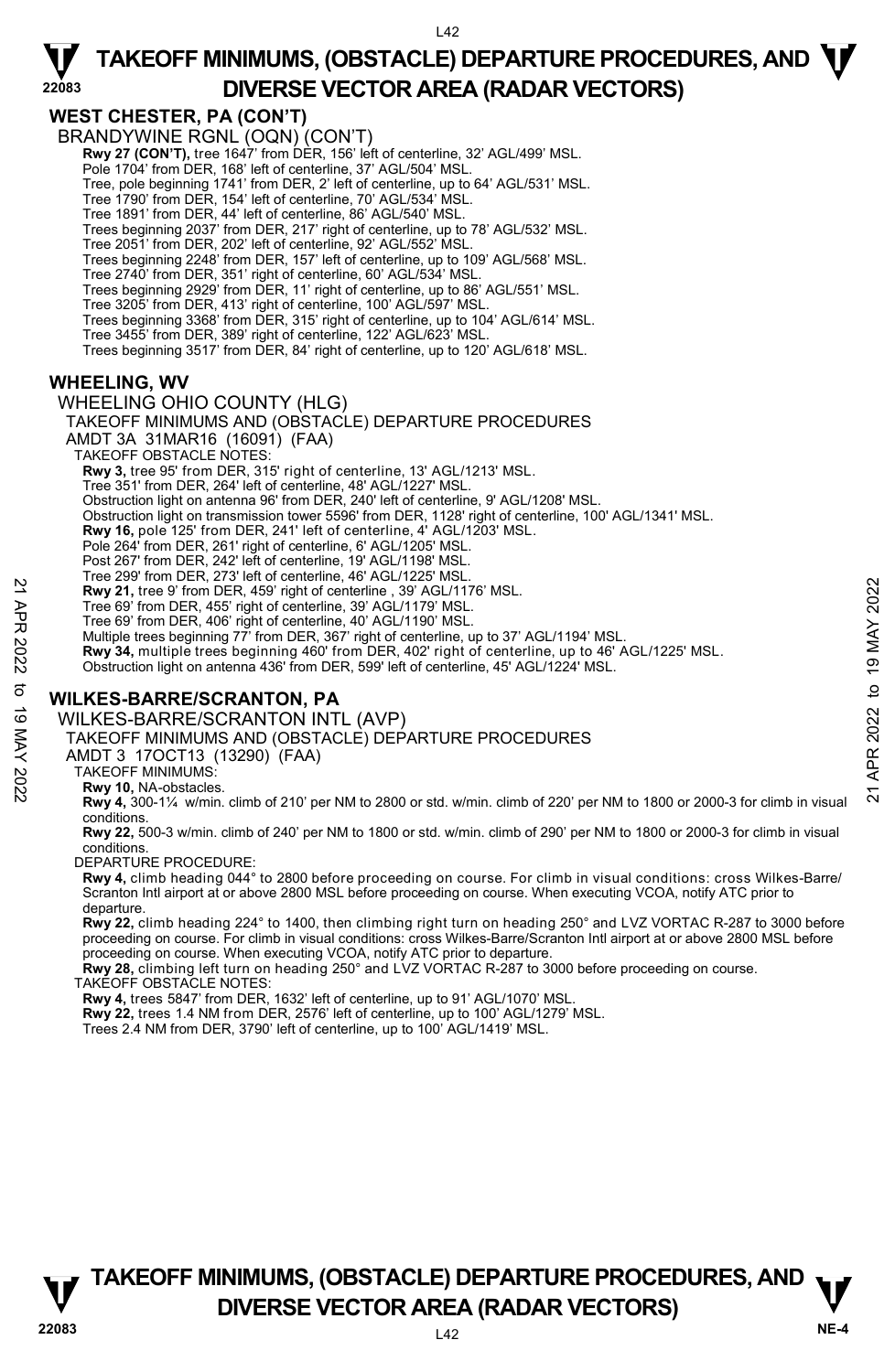**22083 WILKES-BARRE/SCRANTON, PA (CON'T)**  WILKES-BARRE WYOMING VALLEY (WBW) TAKEOFF MINIMUMS AND (OBSTACLE) DEPARTURE PROCEDURES ORIG 26JUL12 (12208) (FAA) TAKEOFF MINIMUMS: **Rwy 7,** std. w/min. climb of 280' per NM to 3300, or 2400-3 for climb in visual conditions. **Rwy 9,** std. w/min. climb of 307' per NM to 2600, or 2400-3 for climb in visual conditions. **Rwy 25,** std. w/min. climb of 320' per NM to 3100, or 2400-3 for climb in visual conditions. **Rwy 27,** 1000-3 w/min. climb of 415' per NM to 2200, or 2400-3 for climb in visual conditions. DEPARTURE PROCEDURE **Rwy 7,** climb heading 066° to 3300 before proceeding on course or for climb in visual conditions cross Wilkes-Barre Wyoming Valley airport at or above 2800 before proceeding on course. **Rwy 9,** climb heading 089° to 2800 before proceeding on course or for climb in visual conditions cross Wilkes-Barre Wyoming Valley airport at or above 2800 before proceeding on course. **Rwy 25,** climb heading 246° to 3100 before proceeding on course or for climb in visual conditions cross Wilkes-Barre Wyoming Valley airport at or above 2800 before proceeding on course. **Rwy 27,** climb heading 269° to 2700 before proceeding on course or for climb in visual conditions cross Wilkes-Barre Wyoming Valley airport at or above 2800 before proceeding on course. TAKEOFF OBSTACLE NOTES: **Rwy 7,** road beginning 182' from DER, 428' right of centerline, up to 15' AGL/579' MSL.<br>Trees and poles beginning 409' from DER, 32' left of centerline, up to 99' AGL/659' MSL.<br>Trees and poles beginning 639' from DER, 309 Dike 751' from DER, right and left of centerline, 0' AGL/564' MSL. Building 3071' from DER, 873' left of centerline, up to 80' AGL/ 640' MSL. Mobile crane 4526' from DER, up to 120' AGL/660' MSL. High tension power pole 6003' from DER, 1843' right of centerline, up to 173' AGL/719' MSL. **Rwy 9,** trees beginning 39' from DER, 47' right of centerline, up to 111' AGL/651' MSL.<br>Trees beginning 104' from DER, 344' left of centerline, up to 100' AGL/640' MSL. Buildings beginning 1.44 NM from DER, 2517' right of centerline, up to 58' AGL/918' MSL. **Rwy 25,** road beginning 17' from DER, 435' left of centerline, up to 15' AGL/577' MSL.<br>Trees beginning 553' from DER, 103' left of centerline, up 134' AGL/634' MSL. Trees beginning 1668' from DER, 36' right of centerline, up to 107' AGL/647' MSL. Tower 1.23 NM from DER, 1297' right of centerline, 203' AGL/753' MSL. **Rwy 27,** trees 539' from DER, 380' left of centerline, up to 117' AGL/557' MSL. Trees beginning 1285' from DER, left and right of centerline, up to 107' AGL/647' MSL. Poles and trees beginning 1.18 NM from DER, 957' right of centerline, up to 52' AGL/1352' MSL. **WILLIAMSON, WV**  APPALACHIAN RGNL (EBD) TAKEOFF MINIMUMS AND (OBSTACLE) DEPARTURE PROCEDURES ORIG-A 26JUL12 (12208) (FAA) TAKEOFF MINIMUMS: **Rwy 8,** 500-2¼. **Rwy 26,** 300-2. NA at night. DEPARTURE PROCEDURE: **Rwy 8,** climb heading 077° to 2700 before proceeding on course. **Rwy 26,** climb heading 257° to 2400 before proceeding on course. TAKEOFF OBSTACLE NOTES: **Rwy 8,** trees and high terrain beginning at DER, 77' right of centerline, up to 100' AGL/1998' MSL. Trees beginning 347' from DER, 185' left of centerline, up to 100' AGL/1998' MSL. **Rwy 26,** trees beginning 11' from DER, 35' left of centerline, up to 100' AGL/1927' MSL. Trees beginning 864' from DER, 79' right of centerline, up to 100' AGL/1998' MSL. **WILLIAMSPORT, PA**  Trees beginning 968' from DER, 19' ierd of centerline, up to 107' AGL/647' MSL.<br>
Trees beginning 1668' from DER, 38' right of centerline, up to 107' AGL/647' MSL.<br>
Tower 1.23 NM from DER, 1297' right of centerline, up to 1

WILLIAMSPORT RGNL (IPT) TAKEOFF MINIMUMS AND (OBSTACLE) DEPARTURE PROCEDURES AMDT 6 22JUN17 (17173) (FAA) TAKEOFF MINIMUMS: **Rwy 9,** std. w/min. climb of 300' per NM to 1500 or 2800-3 VCOA.<br>**Rwy 12,** std. w/min. climb of 475' per NM to 1000 or 2800-3 VCOA.<br>**Rwy 27,** std. w/min. climb of 470' per NM to 1000 or 2800-3 VCOA. **Rwy 30,** std. w/min. climb of 375' per NM to 1500 or 2800-3 VCOA. DEPARTURE PROCEDURE: **Rwy 9,** climb heading 087° to 2600 before proceeding on course. **Rwy 12,** climbing left turn heading 090° to 2500 before proceeding on course. **Rwy 27,** climbing right turn heading 285° to 2800 before proceeding on course. **Rwy 30,** climb heading 296° to 2500 before proceeding on course. VCOA: **All Rwys,** Obtain ATC approval for VCOA when requesting IFR clearance. Climb in visual conditions to cross Williamsport RGNL Airport at or above 2800 before proceeding on course.

**CON'T** 

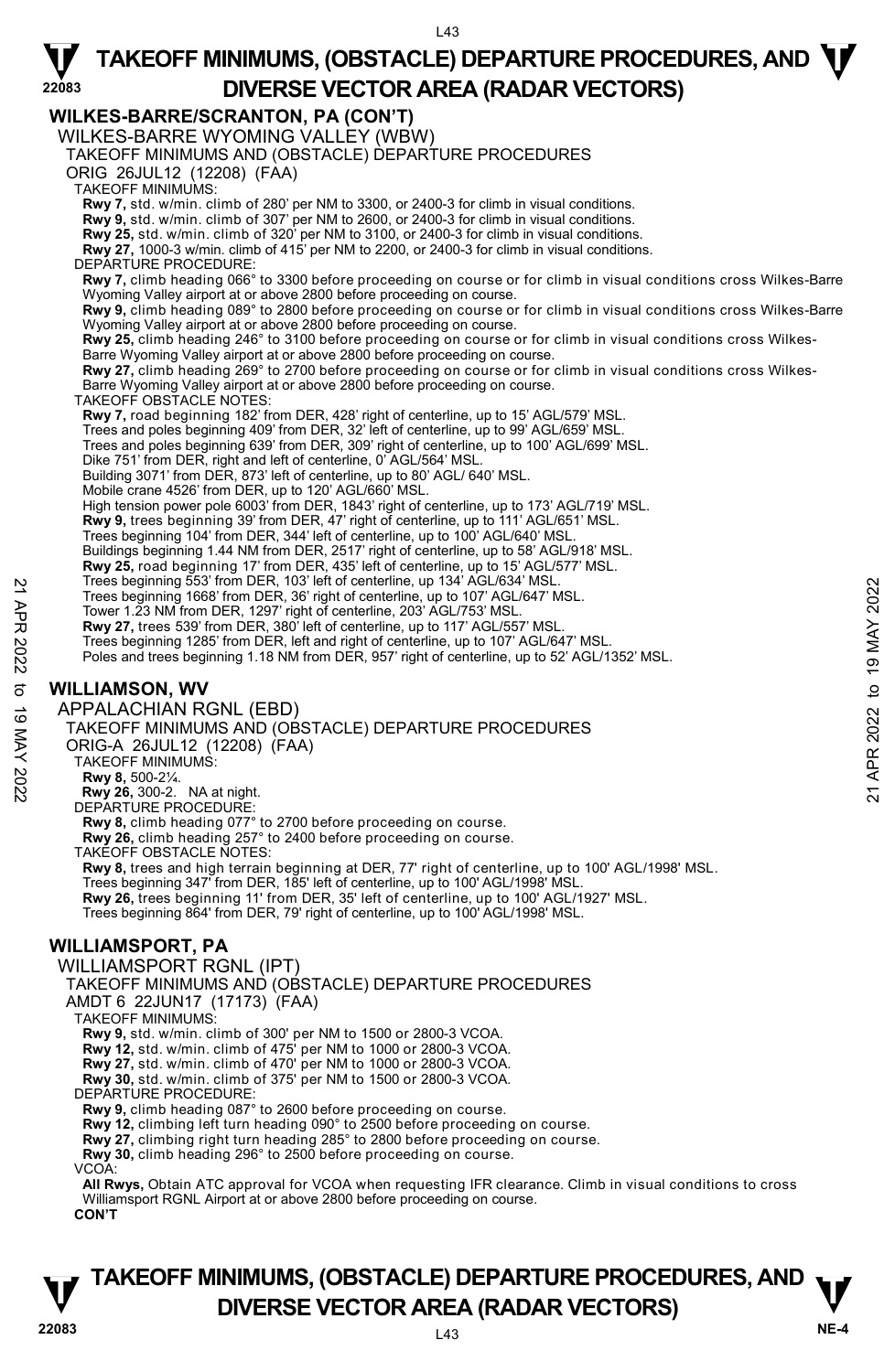L44

## $\Psi$  TAKEOFF MINIMUMS, (OBSTACLE) DEPARTURE PROCEDURES, AND  $\Psi$ **DIVERSE VECTOR AREA (RADAR VECTORS)**

### **WILLIAMSPORT, PA (CON'T)**

**22083** 

**TAKEOFF MINIMUMS, (OBSTACLE) DEPARTURE PROCEDURES, AND**  $\mathbf{\nabla}$ WILLIAMSPORT RGNL (CON'T) TAKEOFF OBSTACLE NOTES: **Rwy 9,** fence, light pole, ALS, twy sign beginning 4' from DER, 4' left of centerline, up to 10' AGL/536' MSL. Light pole, ALS beginning 5' from DER, 5' right of centerline, up to 1' AGL/526' MSL. Railroad, fence, tree beginning 170' from DER, 331' left of centerline, up to 552' MSL. Tree, fence beginning 240' from DER, 290' right of centerline, up to 537' MSL. T-L tower, tree, bush, pole beginning 359' from DER, 265' left of centerline, up to 40' AGL/566' MSL. Gen util, ALS beginning 398' from DER, 0' of centerline, up to 23' AGL/540' MSL. Building, railroad, pole, light pole, tree, ALS, gen util beginning 616' from DER, 0' left of centerline, up to 47' AGL/576' MSL.<br>Gen util, tree beginning 620' from DER, 0' of centerline, up to 40' AGL/558' MSL. Light pole 1175' from DER, 28' right of centerline, 30' AGL/560' MSL. Pole 1521' from DER, 309' right of centerline, 45' AGL/564' MSL. Tree 1523' from DER, 871' right of centerline, 574' MSL. Tree 2278' from DER, 66' left of centerline, 587' MSL. Tree 2290' from DER, 155' left of centerline, 590' MSL. Tree 3013' from DER, 372' left of centerline, 61' AGL/606' MSL. Trees beginning 3317' from DER, 413' left of centerline, up to 46' AGL/616' MSL. Tree 3364' from DER, 801' left of centerline, 47' AGL/619' MSL. Tree 3397' from DER, 909' left of centerline, 42' AGL/626' MSL. Trees beginning 3414' from DER, 433' left of centerline, up to 60' AGL/642' MSL. Tree 3527' from DER, 382' right of centerline, 87' AGL/617' MSL. Trees beginning 4991' from DER, 430' left of centerline, up to 654' MSL. Tree 5003' from DER, 500' left of centerline, 658' MSL. Tree 5078' from DER, 1058' right of centerline, 95' AGL/669' MSL. Tree 5236' from DER, 1115' right of centerline, 89' AGL/677' MSL. Trees beginning 5280' from DER, 1067' right of centerline, up to 104' AGL/686' MSL. Trees beginning 5438' from DER, 1157' right of centerline, up to 102' AGL/694' MSL. Tree 5966' from DER, 1722' right of centerline, 740' MSL. Tree, tower beginning 6072' from DER, 1608' right of centerline, up to 744' MSL. Trees beginning 6072' from DER, 1553' right of centerline, up to 104' AGL/744' MSL. Tree 6072' from DER, 1620' right of centerline, 98' AGL/742' MSL. Tree 1 NM from DER, 1228' left of centerline, 83' AGL/711' MSL. Tree 1.1 NM from DER, 1323' left of centerline, 101' AGL/745' MS Trees beginning 1.1 NM from DER, 1164' left of centerline, up to 755' MSL. Tree 1.1 NM from DER, 1476' left of centerline, 757' MSL. Tree, tower beginning 1.1 NM from DER, 1036' left of centerline, up to 759' MSL. Tree 1.2 NM from DER, 1416' left of centerline, 84' AGL/760' MSL. Tree 1.3 NM from DER, 1357' left of centerline, 95' AGL/761' MSL. Trees beginning 1.3 NM from DER, 1208' right of centerline, up to 90' AGL/771' MSL. Tree 1.3 NM from DER, 1399' right of centerline, 99' AGL/767' MSL. Tree 1.3 NM from DER, 1470' right of centerline, 93' AGL/775' MSL. Tree 1.3 NM from DER, 1538' left of centerline, 105' AGL/767' MSL. Tree 1.3 NM from DER, 1387' left of centerline, 92' AGL/773' MSL. Tree, tower beginning 1.4 NM from DER, 1251' right of centerline, up to 781' MSL. Tree 1.4 NM from DER, 1377' left of centerline, 88' AGL/777' MSL. Tree 1.4 NM from DER, 1247' left of centerline, 91' AGL/784' MSL. Tree 1.4 NM from DER, 1225' left of centerline, 90' AGL/788' MSL. Tree 1.4 NM from DER, 1220' left of centerline, 788' MSL. **Rwy 12,** tree 12' from DER, 369' right of centerline, 536' MSL. ALS 284' from DER, 499' left of centerline, 17' AGL/539' MSL. Gen util 285' from DER, 498' left of centerline, 23' AGL/540' MSL. Trees beginning 324' from DER, 3' right of centerline, up to 553' MSL. Trees beginning 413' from DER, 19' right of centerline, up to 39' AGL/561' MSL. Gen util 478' from DER, 608' left of centerline, 40' AGL/558' MSL. Tree 1172' from DER, 65' left of centerline, 566' MSL. Tree, pole beginning 1336' from DER, 97' left of centerline, up to 568' MSL. Tree 1690' from DER, 283' left of centerline, 574' MSL. Tree 1933' from DER, 263' left of centerline, 576' MSL. Tree 2686' from DER, 191' left of centerline, 600' MSL. Tree 2739' from DER, 90' right of centerline, 596' MSL. Trees beginning 2770' from DER, 87' left of centerline, up to 611' MSL. Tree 5134' from DER, 1840' left of centerline, 87' AGL/676' MSL. Tree 5596' from DER, 1885' left of centerline, 94' AGL/689' MSL. Trees beginning 6019' from DER, 1596' left of centerline, up to 740' MSL. Tree 6072' from DER, 1736' left of centerline, 98' AGL/742' MSL. Tree, tower beginning 6072' from DER, 1673' left of centerline, up to 744' MSL. Pole beginning 1.5 NM from DER, 2216' right of centerline, up to 50' AGL/813' MSL. **Rwy 27,** ground, ALS beginning 7' from DER, 55' left of centerline, up to 515' MSL. ALS beginning 9' from DER, 55' right of centerline, up to 2' AGL/515' MSL. NAVAID 437' from DER, 0' of centerline, 17' AGL/525' MSL. Building beginning 517' from DER, 305' right of centerline, up to 16' AGL/533' MSL. Building 531' from DER, 302' right of centerline, 21' AGL/537' MSL. Tower 543' from DER, 292' right of centerline, 22' AGL/540' MSL. Tree 669' from DER, 467' left of centerline, 25' AGL/533' MSL. **CON'T**  22 Tree 6072' from DER, 1620' right of centerline, 98' AGL/742' MSL.<br>
Tree 6072' from DER, 1228' left of centerline, 83' AGL/711' MSL.<br>
Tree 1.1 MM from DER, 1232' left of centerline, 101' AGL/742' MSL.<br>
Tree 1.1 MM from

 $\overline{A4}$ 

# **DIVERSE VECTOR AREA (RADAR VECTORS)**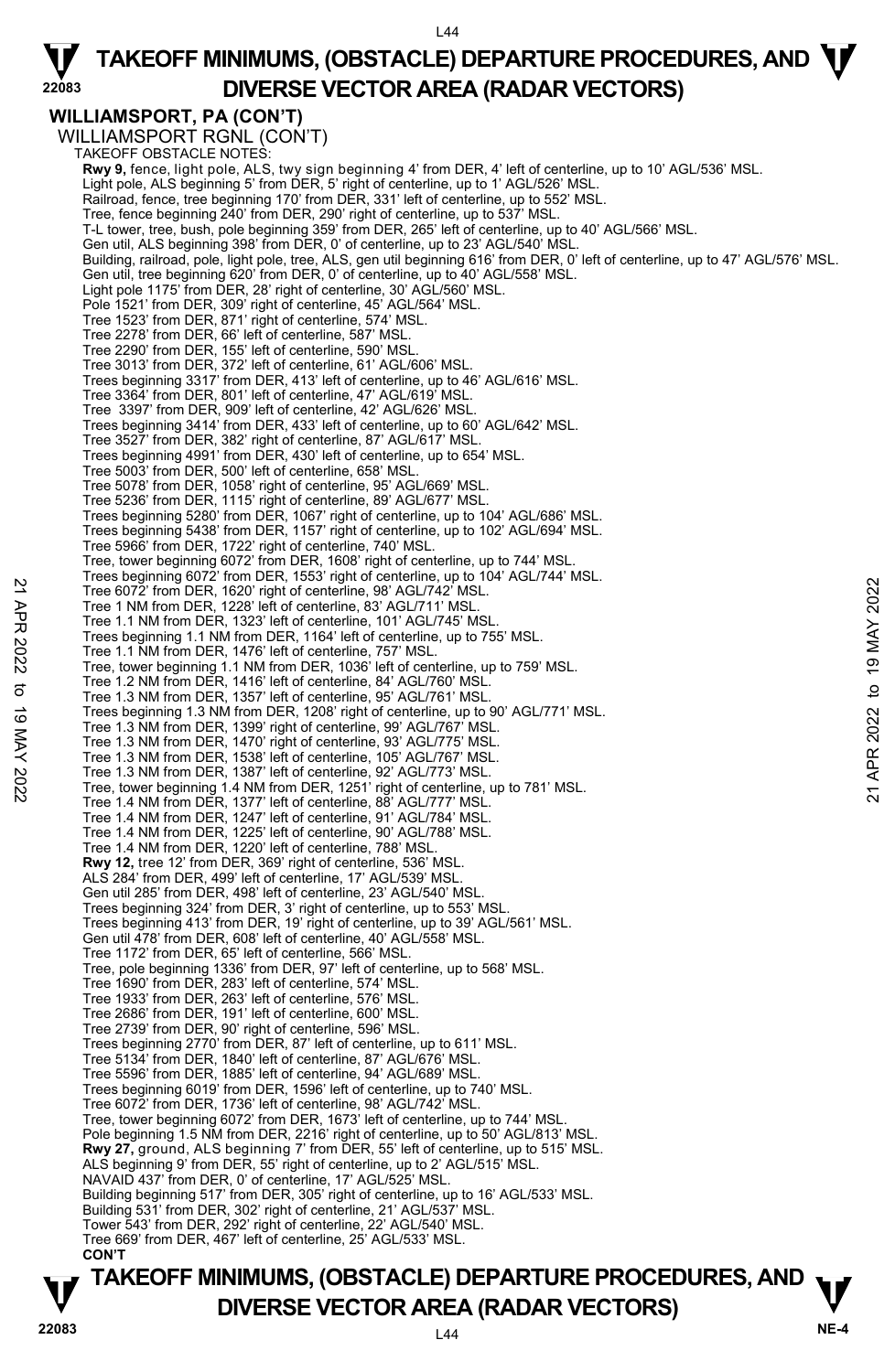#### L45

## $\Psi$  TAKEOFF MINIMUMS, (OBSTACLE) DEPARTURE PROCEDURES, AND  $\Psi$ **DIVERSE VECTOR AREA (RADAR VECTORS)**

### **WILLIAMSPORT, PA (CON'T)**  WILLIAMSPORT RGNL (CON'T)

**22083** 

**Rwy 27 (CON'T),** trees beginning 1954' from DER, 22' left of centerline, up to 599' MSL. Tree 2050' from DER, 46' right of centerline, 86' AGL/599' MSL. Trees beginning 2128' from DER, 96' right of centerline, up to 602' MSL. Trees beginning 2154' from DER, 49' left of centerline, up to 601' MSL. Trees beginning 2304' from DER, 23' left of centerline, up to 604' MSL. Tree 3309' from DER, 133' left of centerline, 97' AGL/608' MSL. Trees beginning 3312' from DER, 47' left of centerline, up to 611' MSL. Tree 3455' from DER, 28' right of centerline, 616' MSL. Tree 3565' from DER, 371' left of centerline, 95' AGL/613' MSL. Trees beginning 3566' from DER, 152' left of centerline, up to 614' MSL. Tree 4522' from DER, 352' left of centerline, 627' MSL. Trees beginning 4557' from DER, 490' left of centerline, up to 647' MSL. Trees beginning 4748' from DER, 384' left of centerline, up to 86' AGL/649' MSL. Tree 4749' from DER, 494' left of centerline, 659' MSL. Trees beginning 4753' from DER, 197' left of centerline, up to 86' AGL/661' MSL. Trees beginning 4963' from DER, 478' left of centerline, up to 672' MSL. Trees beginning 5068' from DER, 417' left of centerline, up to 91' AGL/675' MSL. Trees beginning 5068' from DER, 354' left of centerline, up to 91' AGL/675' MSL. Trees beginning 5068' from DER, 164' left of centerline, up to 678' MSL. Trees beginning 5280' from DER, 96' left of centerline, up to 686' MSL. Trees beginning 5596' from DER, 378' left of centerline, up to 706' MSL. Tower, T-L tower beginning 1.6 NM from DER, 1923' left of centerline, up to 88' AGL/940' MSL. T-L tower 2.1 NM from DER, 1893' left of centerline, 94' AGL/1040' MSL Pole 2.1 NM from DER, 3626' left of centerline, up to 103' AGL/1572' MSL. **Rwy 30,** fence 98' from DER, 348' left of centerline, 8' AGL/531' MSL. Road 210' from DER, 12' left of centerline, 539' MSL. Road, sign beginning 256' from DER, 108' right of centerline, up to 537' MSL. Pole 428' from DER, 494' right of centerline, 69' AGL/588' MSL. Tree 1643' from DER, 177' right of centerline, 600' MSL. Tree 1696' from DER, 290' right of centerline, 608' MSL. Trees beginning 1789' from DER, 177' right of centerline, up to 614' MSL. Tree 1847' from DER, 284' left of centerline, 582' MSL. Trees beginning 1946' from DER, 139' left of centerline, up to 597' MSL. Trees beginning 2030' from DER, 265' left of centerline, up to 602' MSL. Tree 2194' from DER, 182' left of centerline, 614' MSL. Tree, T-L tower, pole beginning 2217' from DER, 17' right of centerline, up to 617' MSL. Trees beginning 2462' from DER, 92' left of centerline, up to 628' MSL. Trees beginning 2822' from DER, 14' left of centerline, up to 629' MSL. Trees beginning 2981' from DER, 27' right of centerline, up to 619' MSL. Trees beginning 3172' from DER, 20' right of centerline, up to 623' MSL. Tree 3731' from DER, 450' left of centerline, 630' MSL. Tree 3746' from DER, 29' right of centerline, 628' MSL.<br>Tree 3839' from DER, 118' left of centerline, 638' MSL.<br>Trees beginning 3845' from DER, 18' left of centerline, up to 640' MSL. Tree, pole beginning 4277' from DER, 327' right of centerline, up to 645' MSL. Pole 4465' from DER, 225' right of centerline, 37' AGL/647' MSL. Tree, pole beginning 4488' from DER, 12' right of centerline, up to 700' MSL. Tree, pole beginning 4646' from DER, 49' right of centerline, up to 701' MSL. Tree 4699' from DER, 37' left of centerline, 695' MSL. Tree, bush beginning 4752' from DER, 138' right of centerline, up to 737' MSL. Tree, pole beginning 4804' from DER, 33' left of centerline, up to 706' MSL. Tree, pole beginning 5016' from DER, 29' left of centerline, up to 707' MSL. Tree 5016' from DER, 96' right of centerline, 754' MSL. Pole, ground, tree beginning 5016' from DER, 27' right of centerline, up to 53' AGL/755' MSL. Tree, pole beginning 5068' from DER, 132' left of centerline, up to 731' MSL. Tree, pole beginning 5227' from DER, 96' left of centerline, up to 748' MSL. Trees beginning 5385' from DER, 31' right of centerline, up to 764' MSL. Trees beginning 5438' from DER, 82' left of centerline, up to 771' MSL. 22 Tree 1996 from DER, 290 'right of centerline, 608 MSL.<br>
Tree 1696 from DER, 290 'right of centerline, 608 MSL.<br>
Trees beginning 1789 from DER, 177' right of centerline, up to 614' MSL.<br>
Trees beginning 1946' from DER, 2